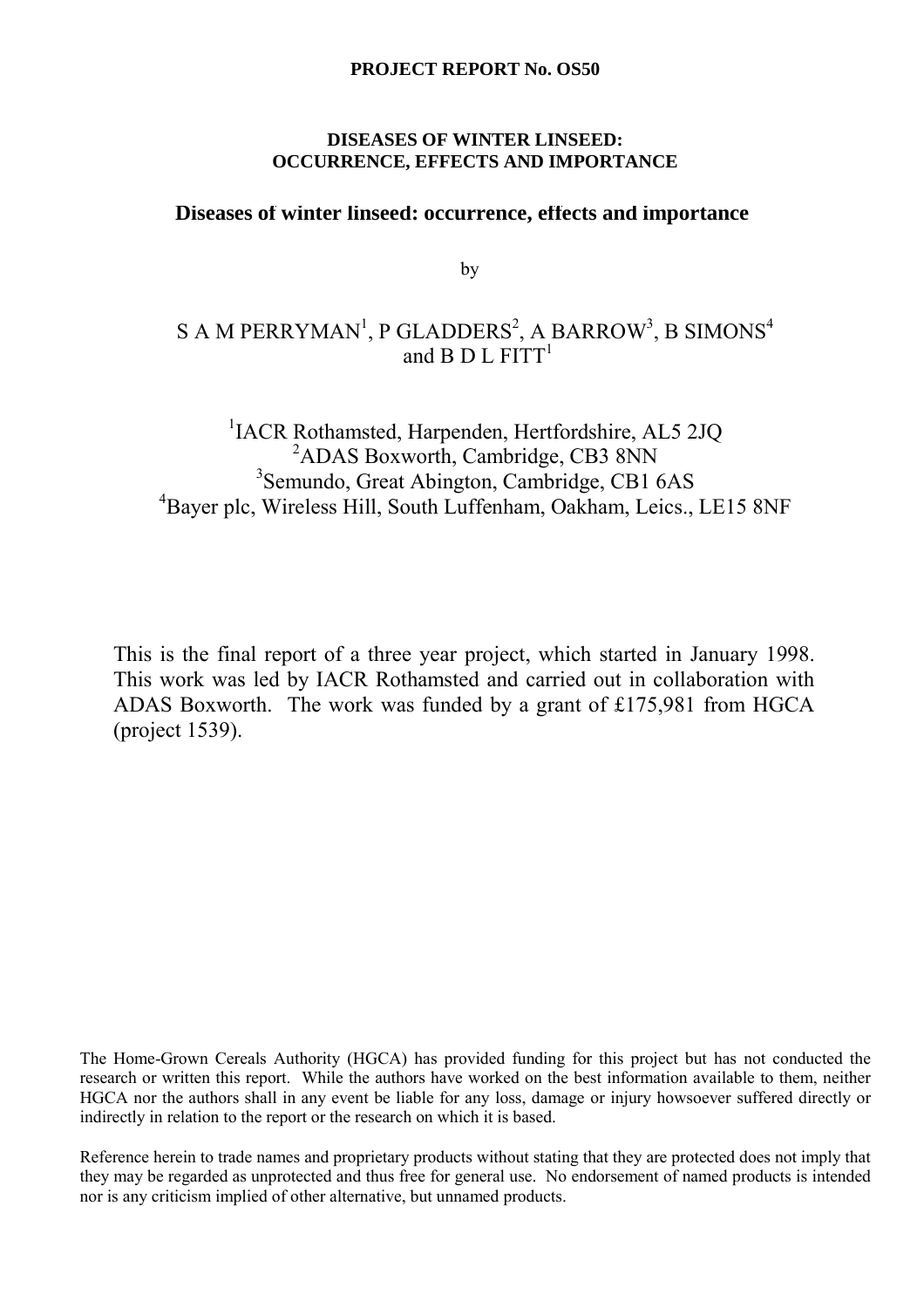# Contents

|                                                          | Page |
|----------------------------------------------------------|------|
| <b>Abstract</b>                                          | 1    |
| <b>Summary</b>                                           | 3    |
| Disease survey 1998-2000                                 | 3    |
| Effects of diseases on growth and yield of linseed crops | 7    |
| Factors affecting severity of diseases on linseed        | 8    |
| Importance of diseases in winter linseed in UK           | 9    |
| <b>Conclusions and implications for growers</b>          | 9    |
| <b>Technical detail</b>                                  | 11   |
| <b>Introduction</b>                                      | 11   |
| <b>Objectives</b>                                        | 12   |
| (I) Survey of diseases on winter linseed crops (ADAS)    | 13   |
| <b>Methods</b>                                           | 13   |
| <b>Results</b>                                           | 14   |
| 1998                                                     | 14   |
| Cultivars and seed treatments                            | 14   |
| Disease incidence and severity                           | 14   |
| Effect of fungicide treatment                            | 20   |
| Lodging                                                  | 21   |
| Weed cover & pest damage                                 | 23   |
| 1999                                                     | 24   |
| Cultivars and seed treatments                            | 24   |
| Disease incidence and severity                           | 24   |
| Effect of fungicide treatment                            | 30   |
| Lodging                                                  | 30   |
| Weed cover & pest damage                                 | 32   |
| 2000                                                     | 30   |
| Cultivars and seed treatments                            | 33   |
| Disease incidence and severity                           | 33   |
| Comparison of winter & spring linseed                    | 38   |
| Effect of fungicide treatment                            | 38   |
| Lodging                                                  | 40   |
| Weed cover & pest damage                                 | 42   |
| <b>Conclusions</b>                                       | 43   |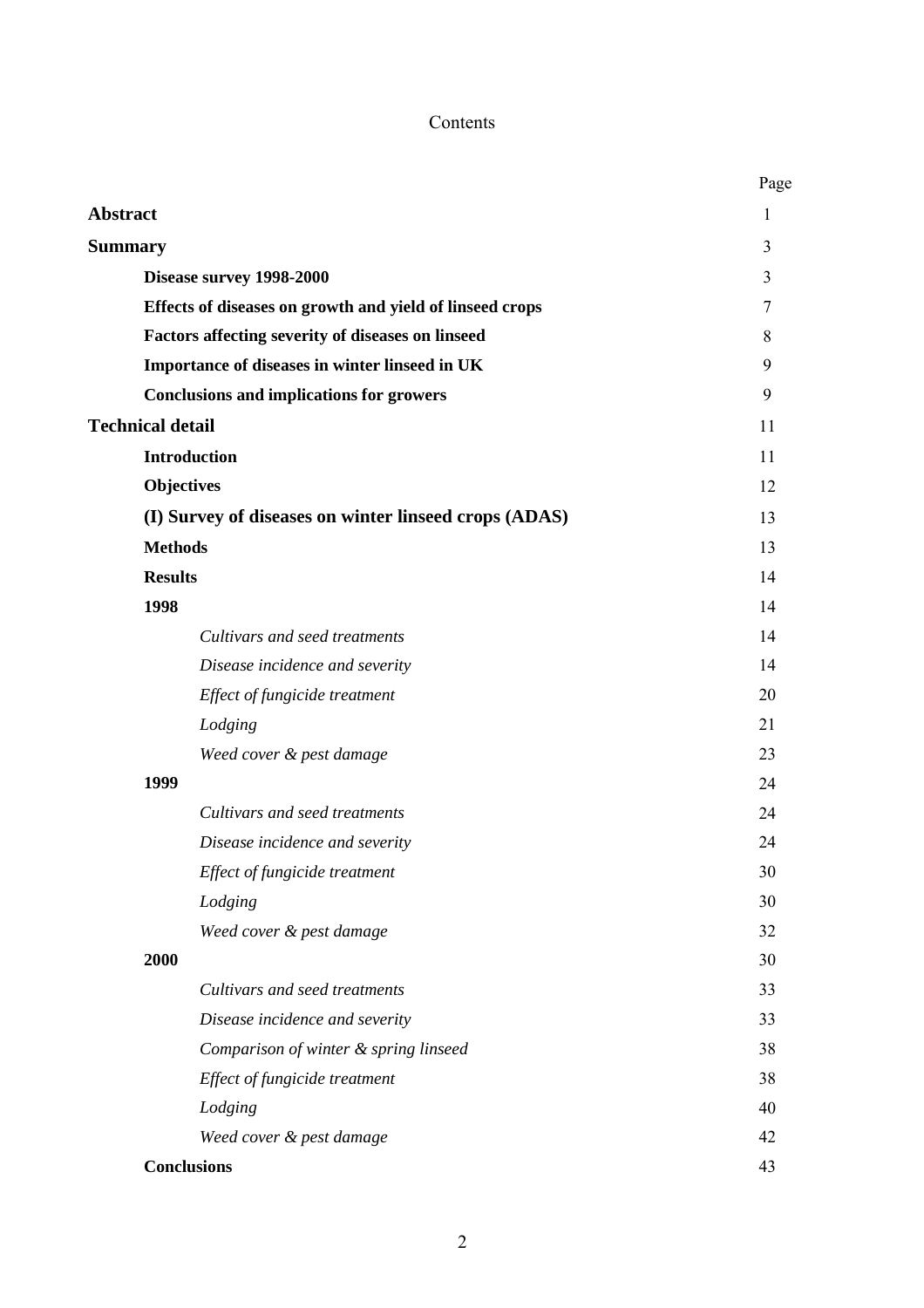| (II) The effects of fungal diseases on growth $\&$ yield of winter linseed |    |  |
|----------------------------------------------------------------------------|----|--|
| 1997/98 - 1999/2000 and national losses                                    | 51 |  |
| <b>Materials &amp; methods</b>                                             | 51 |  |
| Field experiments                                                          | 51 |  |
| <b>Measurements</b>                                                        | 52 |  |
| Spread of fungal pathogens to seed                                         | 52 |  |
| Statistical analyses                                                       | 53 |  |
| <b>Results</b>                                                             | 53 |  |
| Symptoms of disease                                                        | 53 |  |
| Disease progress on untreated crops                                        | 54 |  |
| Effect of fungicide treatments on diseases progress & severity             | 55 |  |
| Plant growth                                                               | 61 |  |
| Yield responses                                                            | 62 |  |
| Yield components                                                           | 62 |  |
| Incidence of fungal pathogens on seed                                      | 64 |  |
| Spore numbers & meteorological data                                        | 64 |  |
| Disease, yield losses & weather relationships                              | 69 |  |
| Yield loss relationships                                                   | 69 |  |
| Estimates of national yield losses                                         | 72 |  |
| <b>Discussion</b>                                                          | 73 |  |
| <b>Acknowledgements</b>                                                    | 75 |  |
| <b>References</b>                                                          | 76 |  |
| Publications, articles & presentations                                     | 76 |  |
|                                                                            |    |  |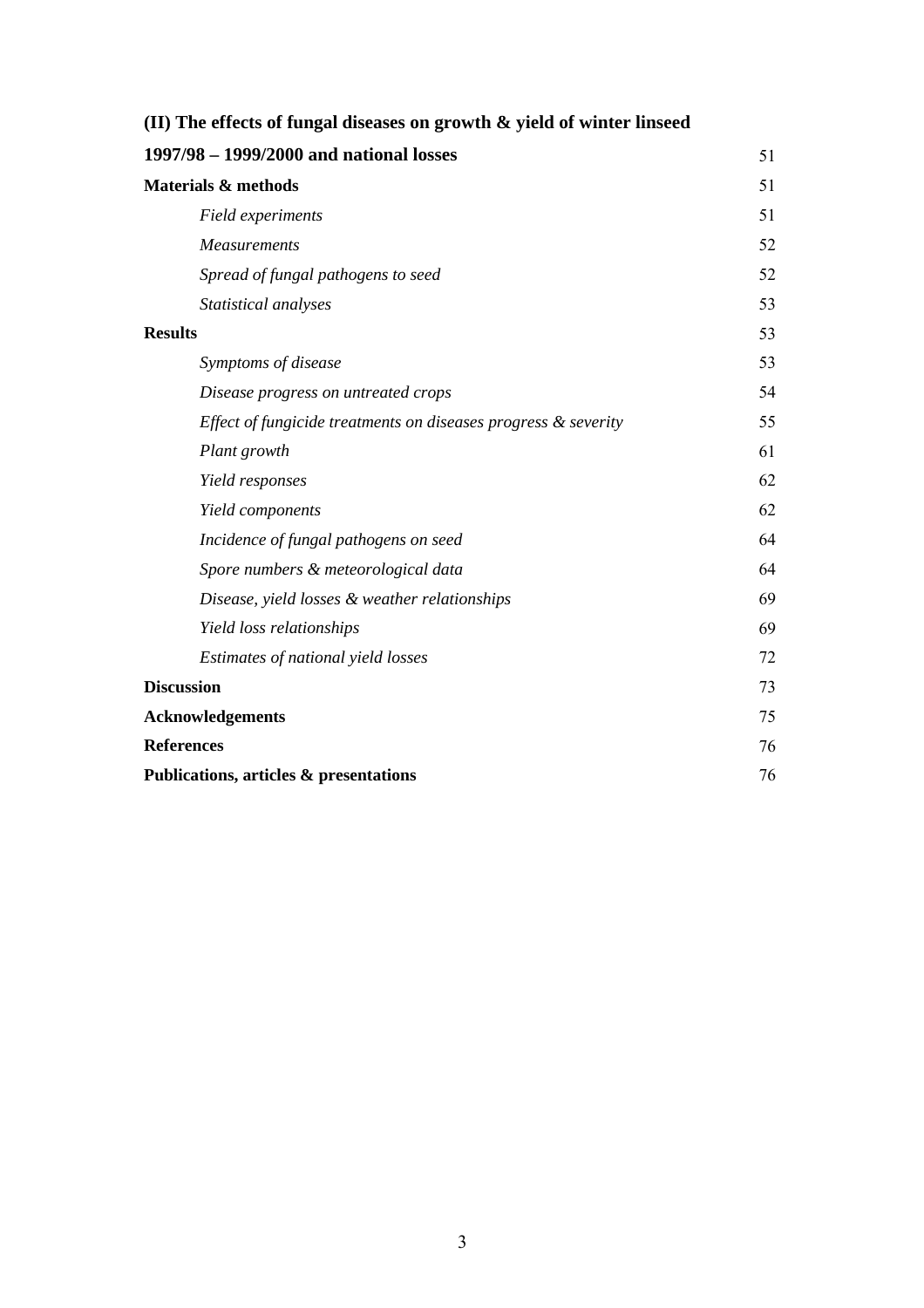### **Abstract**

In 1998, a survey of the incidence and severity of diseases was carried out on 30 crops of winter linseed at early flowering and again at crop maturity. Five crops each were selected in south west, east, east Midlands, west Midlands and north of England and from Scotland. Crops were predominantly cv. Oliver (90% crops), grown from certified seed (83%) and sown in September (97%). Pasmo (*Mycosphaerella*) was the most important disease, affecting leaves of 73% crops at early flowering and 90% crops at maturity. Powdery mildew (70% crops), *Alternaria* (30% crops) on leaves and *Botrytis* on capsules (70% crops) were also common. Regional differences were apparent for powdery mildew, which was present in all regions except the southwest, whilst *Alternaria* predominated in the Midlands. Half of the crops surveyed had received fungicide sprays, but this appeared to have made limited impact on disease severity. Pasmo is a new threat to UK linseed crops and this raises concerns about the threat it poses to spring linseed.

In 1999, a survey of the incidence and severity of diseases was carried out on 30 crops of winter linseed at early flowering and again at crop maturity. Five crops each were selected in south west, east, east Midlands, west Midlands and north of England and from Scotland. Crops were predominantly cv. Oliver (93% crops), grown from certified seed (70%) and sown from mid September to mid October. Pasmo (*Mycosphaerella*) was the most important disease, affecting leaves of 83% crops at early flowering and 80% crops at maturity. Powdery mildew (24% crops), *Alternaria* (13% crops) on leaves and *Botrytis* on capsules (83% crops) were also common. Regional differences were apparent for powdery mildew, which was present mainly in the west Midlands and Scotland and much less common in the east than in 1998. *Alternaria* predominated in the south west. There was an increase of 30% in the use of fungicide sprays and 73% of crops surveyed had been treated. Tebuconazole plus MBC during flowering was the most widely used fungicide treatment. This appeared to have made some impact on disease severity. Pasmo was less severe in 1999 than in 1998 and this contributed to higher yields. This disease became established more slowly in the autumn and winter than in 1997/98 and understanding this phase of the epidemic could lead to improved control strategies.

In 2000, a survey of the incidence and severity of diseases was carried out on 30 crops of linseed at early flowering and again at crop maturity. Because of the rapid decline in winter linseed cropping, samples were taken in equal numbers from winter and spring linseed crops in England. Sampling reflected the areas of production and comprised six crops (five spring linseed) in the south west, nine crops (five spring linseed) in east, five crops (two spring) in east Midlands, five crops (one spring) in the west Midlands and five crops (two spring) in the north of England. Winter linseed crops were all cv. Oliver and spring linseed was represented by eight cultivars. Certified seed was used for 70% of crops and sown during mid September to mid October for winter crops and early March to early May for spring crops. Pasmo (*Mycosphaerella*) was the most important disease, affecting leaves of 70% crops at early flowering and 80% crops at maturity. Powdery mildew (43% crops), *Alternaria* (13% crops) on leaves and *Botrytis* on capsules (90% crops) were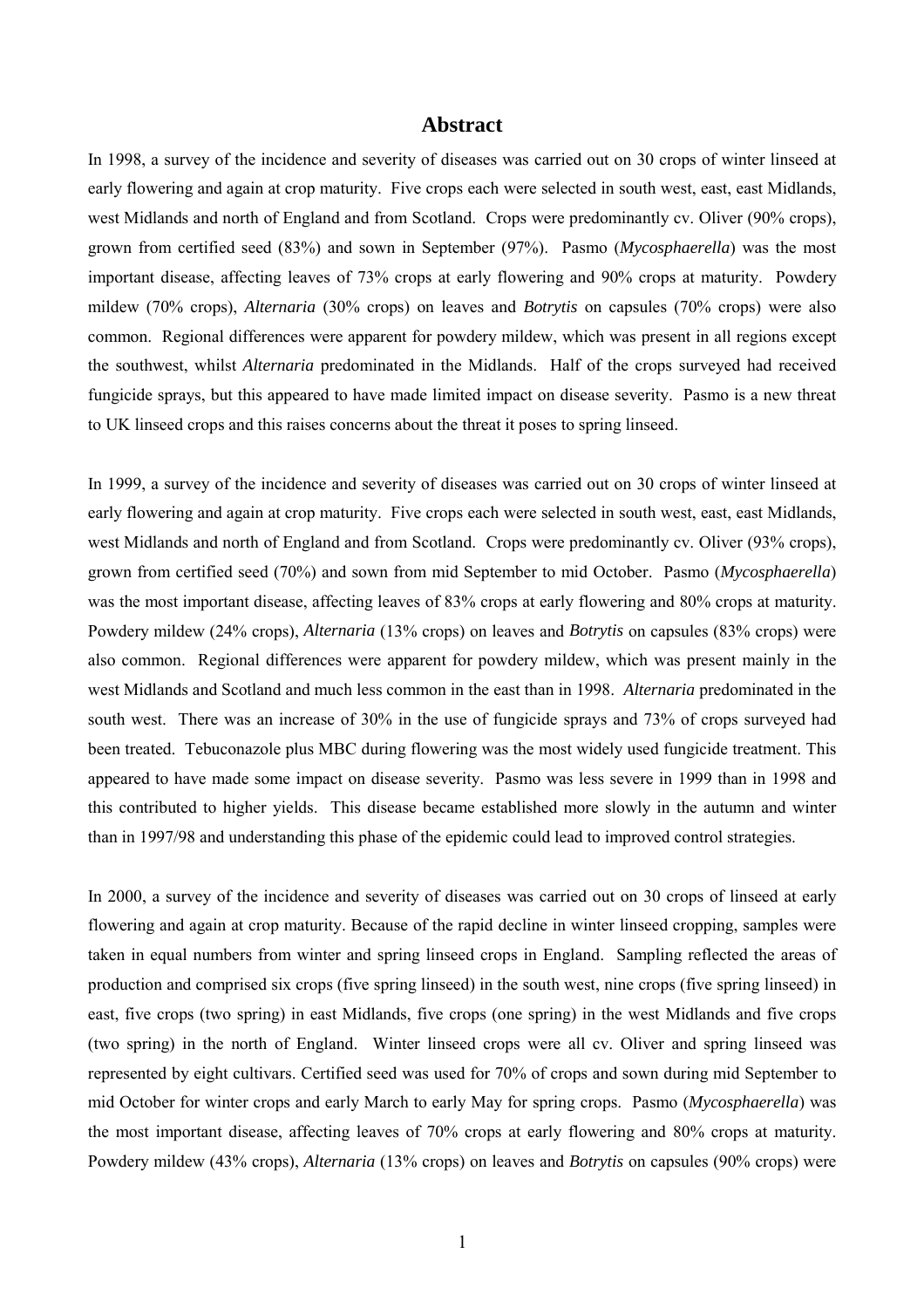also common. Regional differences were apparent for powdery mildew, which was most prevalent in the east at early flowering and in the south by crop maturity. *Alternaria* was confined to the south. Fungicide sprays were used on 47% crops, of which 40% was on winter linseed. Treatments were applied mainly during the early to mid flowering period and appeared to have made a limited impact on final disease severity. It is clear that pasmo is a threat to spring linseed crops and further monitoring is advisable to see if the disease declines in the absence of winter linseed cropping.

In winter linseed experiments at Rothamsted in 1997/98, 1998/99, and 1999/2000 different fungicides were applied in autumn and at pre-flowering, mid-flowering or capsule development stages to control diseases. In 1997/98, pasmo developed early in the season and became very severe in June/July after high March/April and June rainfall. Pasmo was well controlled by a single application of benomyl at mid-flowering and yield was more than doubled; a two-spray programme provided little additional control. However, in 1998/99 and 1999/2000 pasmo developed later, there was less rainfall in March/April and June and pasmo did not become as severe as in 1997/98. Fungicide applications did not decrease disease severity and there was little yield response in these two seasons. Regression analyses suggest that yield responses could be related to the control of pasmo on leaves in June and on stems in July. Therefore a simple model using the stem pasmo severity at crop maturity  $(x)$  as the explanatory variable was selected to estimate yield loss  $(y<sub>r</sub>)$ retrospectively for each season. These models were applied to five regions in England to estimate regional and national losses.

The estimated natural costs of yield losses caused by this disease were £28M in 1998, £1M in 1999 and £0.5M in 2000 in the UK. Correctly timed fungicides can provide good control in years when pasmo is serious, but in some years there was no evidence that fungicides improve yields of winter linseed. Since the incidence and severity of pasmo varies between regions and seasons, a decision-making aid would help predict in what crops there might be an expected effect of pasmo. A model can be used in spring to estimate the development of the disease to predict the possible yield loss due to pasmo and hence aid fungicide decision-making.

Results suggest that application of fungicides to winter linseed to increase yield by disease control may be justified in one year out of three when pasmo epidemics are severe (in two years of this three year study pasmo did not become sufficiently severe). When pasmo disease was first observed on leaves later than January, it did not become sufficiently severe to reduce yields, even on untreated plots. Data from untreated plots indicate that in 1997/98, when the pasmo epidemic on leaves started earlier, stem disease was first observed in March. By contrast, it was not observed until May in 1998/99 and 1999/2000 when it did not become sufficiently severe to cause yield loss. Therefore, the results suggest that growers should only apply pre/mid-flowering sprays if stem disease is present in March.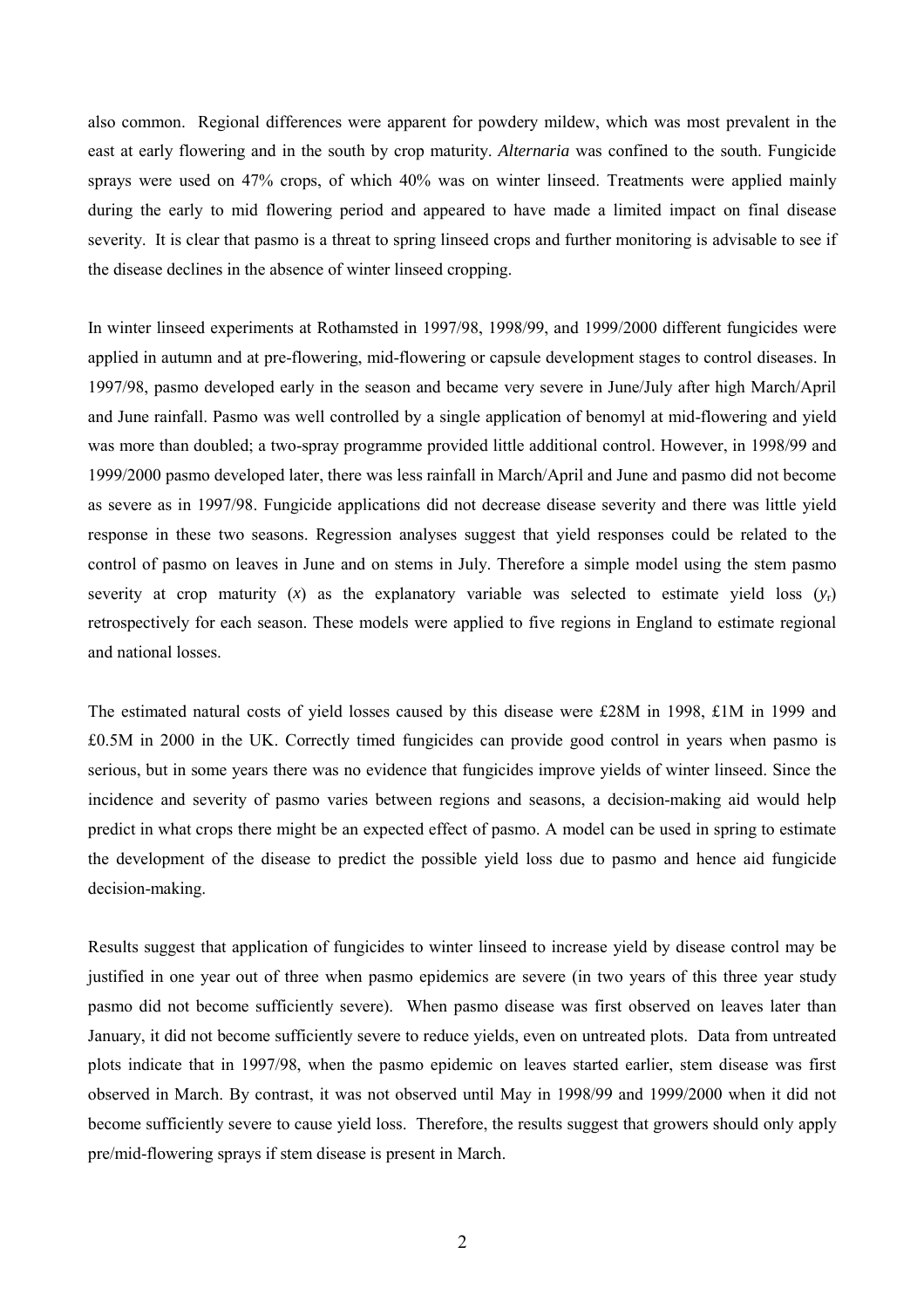#### **Summary**

Winter-sown linseed was introduced commercially to the UK in 1995 as an alternative to spring-sown linseed. Spring linseed can pose problems for harvesting because of its late maturity so that it is difficult to include in arable rotations. When this project was started in 1997, there had been little research into diseases of winter linseed but surveys had shown widespread, severe epidemics of pasmo (caused by *Mycosphaerella linicola*) in many commercial crops, causing considerable yield losses. In 1997, there were indications that diseases would be an important constraint to the success of the winter linseed crop in the UK, with widespread severe attacks of pasmo causing serious yield losses on winter linseed (at all ADAS centres and on many commercial crops) suggesting that the most damaging diseases on winter linseed may be different from those on spring crops (on which *Botrytis* and *Alternaria* had been the predominant diseases). However, in 1997 good control of diseases and lodging was achieved in ADAS winter linseed trials, with yield responses in the region of 25%. As the area of linseed grown was expected to expand, the incidence and severity of diseases on the crop were also likely to increase and this series of field experiments were done to investigate the effects of disease on crop growth and yield.

This project included a three-year survey of diseases of winter linseed co-ordinated by Dr. Peter Gladders (ADAS, Boxworth), data analyses and a three-year programme of field experiments at Rothamsted coordinated by Sarah Perryman. The overall aims of this project were:

- 1. To determine the occurrence of diseases on winter linseed crops in the UK (ADAS);
- 2. To quantify effects of diseases on growth and yield of linseed crops, using fungicides;
- 3. To identify factors affecting the incidence and severity of diseases on linseed;
- 4. To evaluate the importance of diseases in winter linseed crops in the UK.

#### **1. Disease survey 1998-2000**

The objective was to determine the incidence and severity of diseases on winter linseed and identify factors that affect the occurrence of disease problems.

#### **Methods**

In 1998, a total of 30 crops of winter linseed were selected for the survey with five crops being selected in each of the following six regions: South west England, Northern England, Eastern England, East Midlands, West Midlands, Scotland. Crops were selected by ADAS in England using growers known to ADAS and/or Semundo. Sites for sampling in Scotland were identified by Semundo. In 1999, there were few crops in Scotland and three samples were taken from the Borders region to augment two crops in Scotland. Winter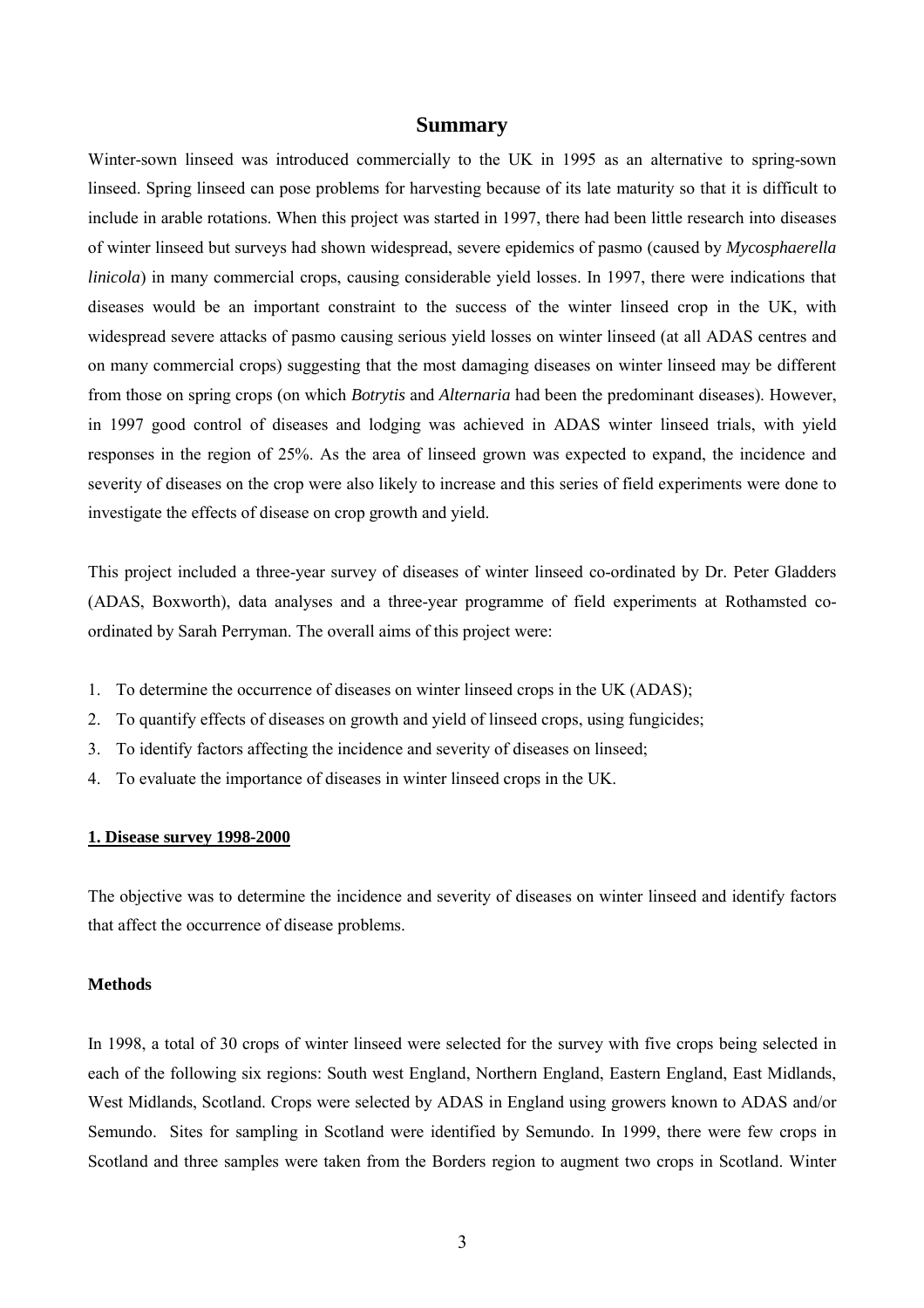linseed cropping declined sharply in autumn 1999 and the survey in 2000 comprised 15 crops of winter linseed and 15 crops of spring linseed, all collected from farms in England.

Samples of 50 plants were collected at early flowering (late May/early June) and at crop maturity (as capsules turned yellow) in early July by ADAS and by local agronomists or farmers in Scotland and the Borders. A sub-sample of 25 plants was examined in detail, with records of the incidence and severity of individual diseases and other symptoms being recorded on the leaves, stems and capsules on each plant. Disease assessments were carried out locally by ADAS Plant Pathologists and samples from Scotland were assessed at ADAS Boxworth. Agronomic and cropping details were collected for each site and data was collated and stored at ADAS Boxworth.

### **Key results**

### *1998*

- Pasmo was the most common disease in winter linseed crops in 1998 and it was found on leaves of 73% crops at early flowering and 90% crops at maturity.
- Pasmo was the most common stem disease affecting 63% crops at early flowering and 87% crops at maturity.
- Powdery mildew was found in all areas (70% crops affected at early flowering) and was more common than pasmo at early flowering in the north of England and Scotland, but was less common at crop maturity (50% crops affected).
- *Alternaria* leaf spot increased from 13% crops affected at early flowering to 30% crops affected at crop maturity.
- *Botrytis* caused some leaf spotting in 7% crops at both early flowering and crop maturity, stem rotting in 10% crops and capsule rots in 70% crops.
- Minor stem diseases included *Phoma* spp. (1 crop), *Sclerotinia* (1 crop) and *Fusarium* spp. (2 crops).
- Crop lodging was severe in many crops and averaged over 60% crop area in the east and east Midland areas.
- Weed cover averaged less than 5% area affected, except in the south west and north of England, which averaged 30% and 11% area affected, respectively, at crop maturity.
- Invertebrate pest damage was limited and frequently below 1% leaf area affected. Pigeons gave cause for concern with late and severe grazing in the spring.
- The main cultivar was Oliver, grown predominantly from certified seed.
- Fungicide sprays were used on 50 % of crops and appeared to have a limited impact on disease severity. Tebuconazole and MBC products were the most frequently used fungicides.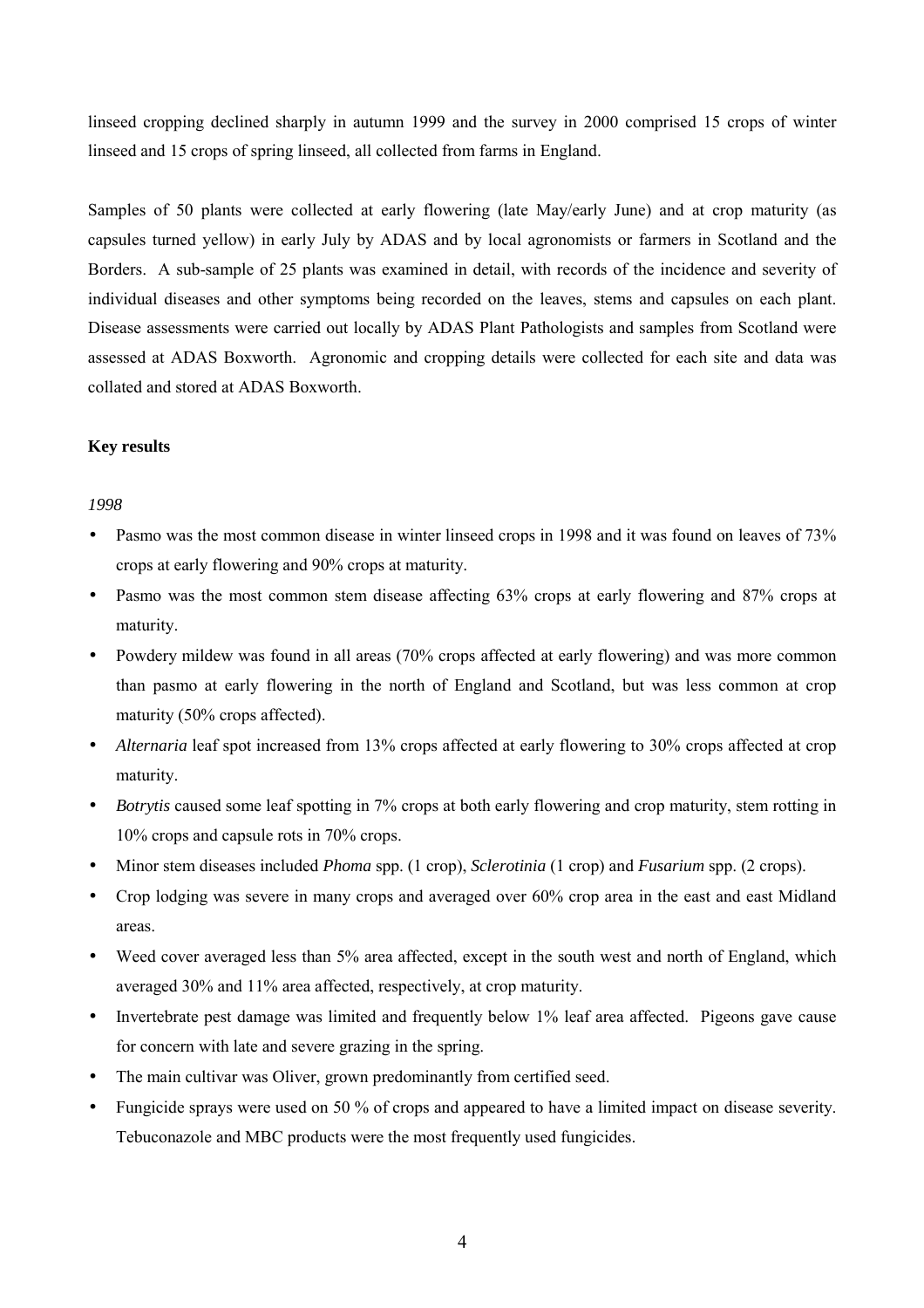- The combination of severe lodging and high disease contributed to low yields in 1998. Fungicide sprays have the potential to overcome disease and increase yields by at least 1 t/ha.
- Reports of pasmo on spring linseed are of concern and the disease appears to have become prominent since (probably as a direct result of) the introduction of winter linseed.

## *1999*

- Pasmo was the most common disease in winter linseed crops in 1999 and it was found on leaves of 83% crops at early flowering and 80% crops at maturity.
- Pasmo was the most common stem disease, affecting 55% crops at early flowering and 90% crops at maturity.
- Powdery mildew was less common than in 1998 and was found mainly in the west Midlands and Scotland (24% crops affected at early flowering) and was slightly less common at crop maturity (20% crops affected).
- *Alternaria* leaf spot increased from 7% crops affected at early flowering to 13% crops affected at crop maturity.
- *Botrytis* caused some leaf spotting in 3% crops at early flowering and 13% crops at crop maturity, stem rotting in 23% crops and capsule rots in 83% crops.
- The minor stem diseases, including *Phoma* spp., *Sclerotinia* and *Fusarium* spp.were not recorded in 1999.
- Crop lodging was severe in a few crops and averaged 35% crop area in the eastern counties and <10% in other areas.
- Weed cover averaged less than 5% area affected in the north of England and west Midlands, but averaged 31% at crop maturity in the south west.
- Invertebrate pest damage was limited and below 1% leaf area affected in all except two crops at early flowering. Pigeons gave cause for concern with late and severe grazing in the spring.
- The main cultivar was Oliver, grown from predominantly from certified seed.
- Fungicide sprays were used on 73 % of crops and appeared to have some impact on disease severity. Tebuconazole and MBC products were the most frequently used fungicides, mainly applied as single sprays during flowering.
- The combination of limited lodging and much less severe pasmo disease contributed to improved yields in 1999 compared with 1998.
- Crop monitoring in winter may be a useful early indicator of disease risk.

## *2000*

The monitoring in 2000 was confined to England and included equal numbers of spring and winter linseed crops.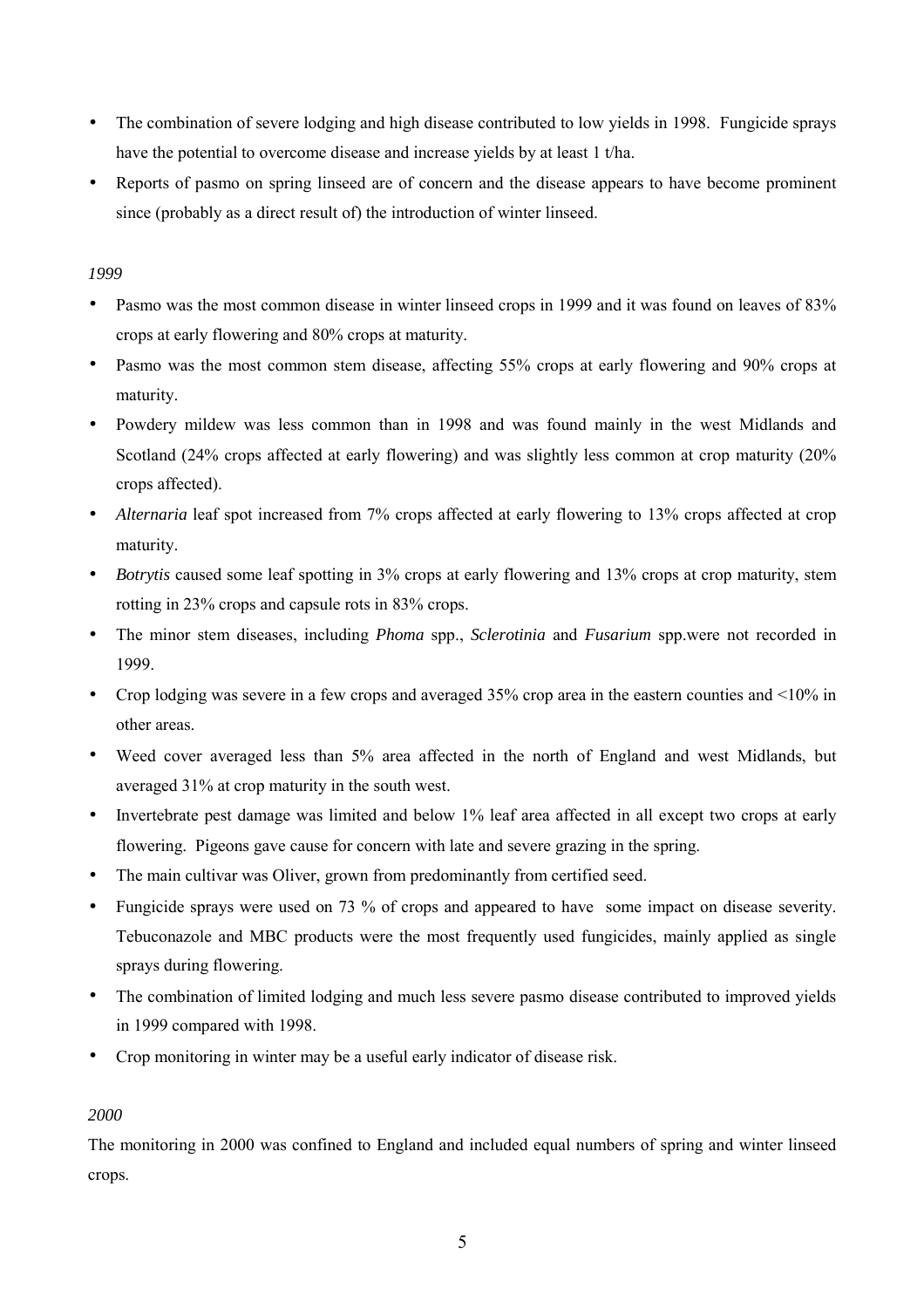- Pasmo was the most common disease in linseed crops in 2000 and it was found on leaves of 70% crops at early flowering and 90% crops at maturity.
- Pasmo was the most common stem disease, affecting 57% crops at early flowering and 73% crops at maturity. Pasmo showed a higher incidence in winter linseed than spring linseed on leaves at early flowering (85% and 16% plants affected respectively) and crop maturity (63% and 30% plants affected respectively). Similar differences were apparent on stems.
- Powdery mildew was found in all areas except the west Midlands and appeared after early flowering in the north (overall 20% crops affected at early flowering, 43% crops affected at crop maturity). It was more severe than pasmo at crop maturity, affecting up to 41% leaf area in the south. Powdery mildew was only found at early flowering in spring linseed and this difference was largely maintained at crop maturity when 4% of winter linseed plants and 51% spring linseed showed foliar symptoms.
- *Alternaria* affected leaves and capsules at crop maturity in 13% crops in the south.
- *Botrytis* caused some leaf spotting in 10% crops at early flowering and 33% crops at crop maturity. *Botrytis* stem rot occurred in 7% crops (both crops were spring linseed) and *Botrytis* capsule rots in 90% crops. No other stem diseases were recorded.
- Fine black spotting was very prevalent in winter linseed at early flowering (59% plants affected) and persisted on winter and spring crops up to crop maturity.
- Crop lodging was only significant in two crops in the east Midlands at early flowering and affected >10% of crop area at five sites by crop maturity. Lodging was predominantly in winter linseed and associated with the tallest crops.
- Weed cover averaged less than 5% area affected, except in the south and north of England, which averaged 17% and 18% area affected respectively crop maturity.
- Invertebrate pest damage was limited and frequently below 1% leaf area affected, reaching 5% damage in occasional spring linseed crops in the east.
- For winter linseed only the cultivar Oliver was grown, whereas eight different spring linseed cultivars were used spring cropping. Crops were grown predominantly (70%) from certified seed.
- Fungicide sprays were used on 47% of crops and appeared to have some impact on disease severity. Tebuconazole and MBC products were the most frequently used fungicides, with early to mid flowering timing. There was a large difference in fungicide use between winter and spring linseed, with 80% and 13% crops respectively receiving foliar sprays.
- Confirmation of severe pasmo in spring linseed is of concern and fungicide decision-making on spring crops will need to take account of the increased risk of yield loss from this disease.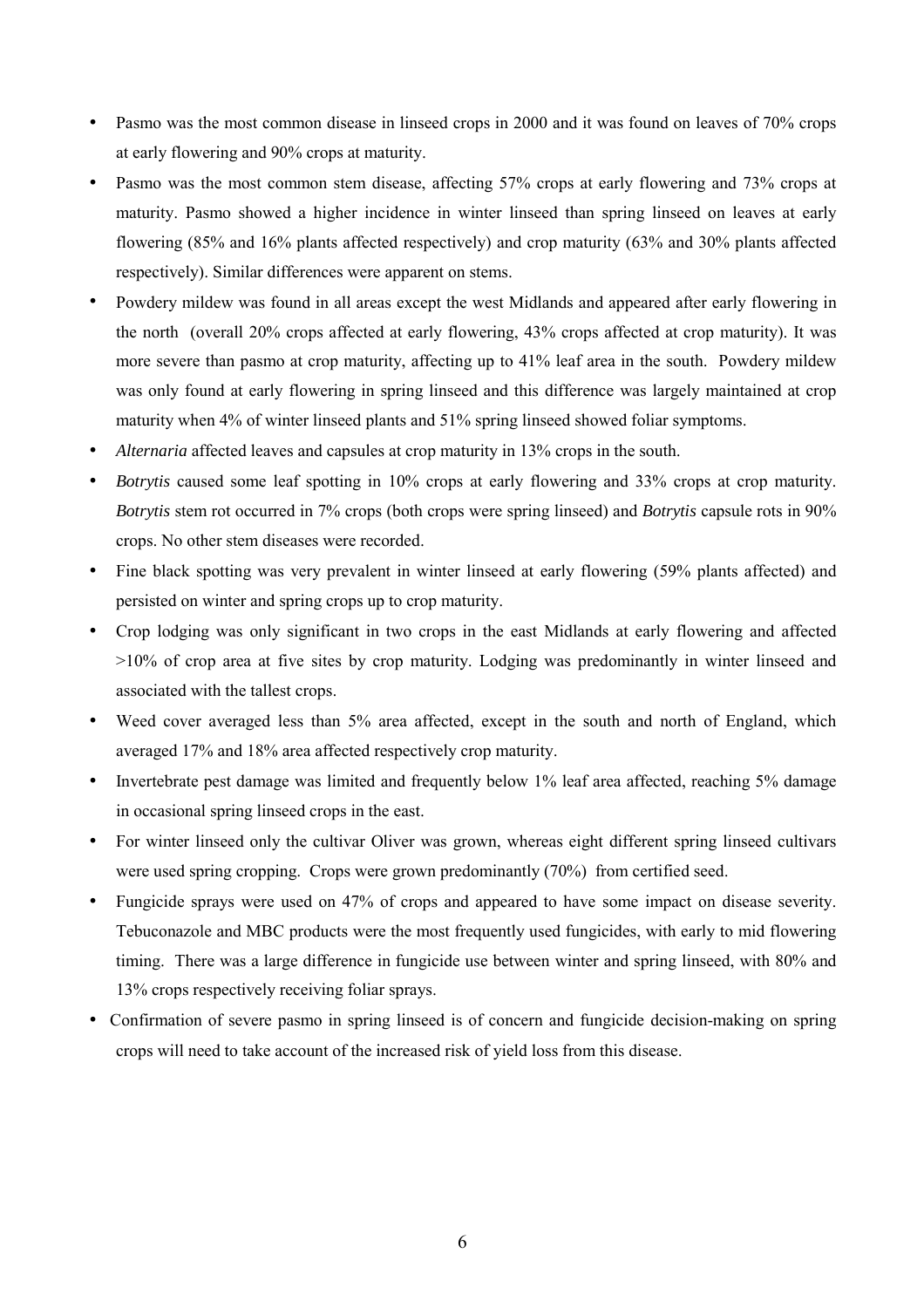#### **2. Effects of diseases on growth and yield of linseed crops**

These experiments provide opportunities to compare and contrast the effects of diseases on yields of winter and spring linseed crops at Rothamsted in three seasons (1997/98, 1998/99, and 1999/2000). Data analyses to establish relationships between disease incidence/severity and crop growth/yield loss were investigated with existing data from spring linseed (1988-1998) and with the new winter linseed field experiment data.

### **Methods**

Field experiments were done at Rothamsted in three seasons (1997/98, 1998/99 and 1999/2000) using the cultivar Oliver. Plots received experimental treatments of different fungicides at different timings to manipulate the severity of diseases: - tebuconazole (Folicur), benomyl (Benlate), iprodione (Rovral Flo) and thiophanate-methyl plus iprodione (Compass). They were applied in autumn (tebuconazole) or at preflowering, mid-flowering or capsule development stages. Regular assessments were made of the disease symptoms on leaves, stems and capsules and of effects of diseases on crop growth, thousand seed weight and yield. Detailed weather information (temperature, rainfall, leaf wetness/duration) was collected using an automatic weather station and numbers of pathogen spores being dispersed were monitored with a Burkard spore sampler. Data analyses to establish relationships between disease incidence/severity and crop growth/yield loss were applied to existing data from spring linseed (1988-1998) and to the new winter linseed field experiment data.

#### **Key results**

#### *Winter linseed:*

- The only disease to occur at more than trace levels was pasmo.
- In 1997/98, pasmo symptoms were evident earlier in the season than in 1998/99 and 1999/2000.
- Pasmo was well controlled in the first season and consequently yield was more than doubled.
- The best treatment in this first season was a single application of benomyl at mid-flowering; a two-spray programme provided little additional control or yield response.
- An autumn application of tebuconazole did not have a long-term effect on disease or yield.
- There was insignificant disease control and little yield response in the later two seasons; however, untreated yields in these two seasons were significantly higher than those in the first season.
- When pasmo occurred late in the season, resulting in lower % area of stems affected, flowering treatments did not decrease disease levels and increase yields.
- Regression analyses suggested yield responses could be related to the control of pasmo on leaves in June and on stems in July.
- Thousand seed weight was related to yield, indicating yield gain at flowering/ post-flowering due to seed formation.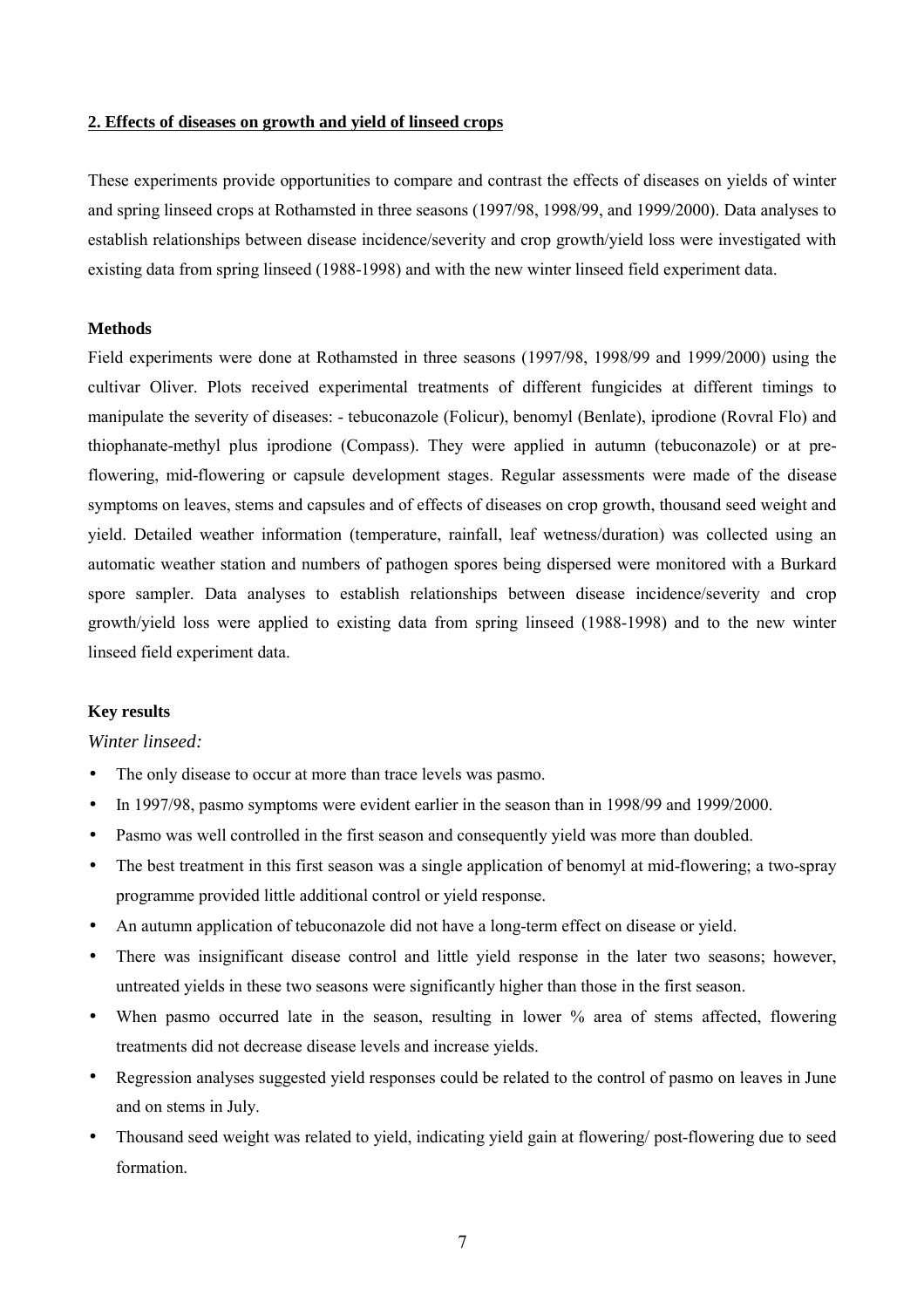- These results therefore suggest that application of fungicides to winter linseed to increase yield by disease control may be justified in only one year out of three when pasmo epidemics become sufficiently severe.
- Decisions about whether to apply fungicides or not may be made in March; if there is a 20% area of stem affected by pasmo disease it is recommended to apply a pre or mid-flower spray of benomyl.

### *Spring linseed:*

- Analyses of data from spring linseed field experiments for 1988-1998 suggests that substantial yield losses occurred in three years and only slight losses in other years.
- These yield losses were related to decreases in yield components (TSW and numbers of capsules).
- Percentage leaf area with browning was the disease factor most consistently related to yield losses (in five years) and for each 10% increase in leaf area with browning there was a yield loss of 0.10-0.18 t/ha.
- Yield losses were greatest in years when the period of flowering and early capsules development in June and July was wetter than average.
- The predominant disease was grey mould (*Botyrtis cinerea*) in wet years up to 1996, whereas pasmo (*Mycosphaerella linicola*) was most important in 1997 and 1998.
- Observed yield losses were small in hot dry years when powdery mildew (*Sphaerotheca lini*) and verticillium (*Verticillium dahliae*) were the predominant diseases.

## **3. Factors affecting severity of diseases on linseed**

Weather, sowing date, previous cropping and air-borne spore numbers may affect the severity of diseases on linseed crops. Effects of weather were examined for existing spring linseed data since 1988 and for winter linseed experiments from 1997/98 –1999/2000.

### **Methods**

Detailed weather information (temperature, rainfall, leaf wetness/duration) was collected using an automatic weather station and numbers of pathogen spores being dispersed were monitored with a Burkard spore sampler. These were recorded and examined using regression to identify which factors have the greatest influence on severity of different diseases. Incidence of fungal pathogens on linseed was investigated using culture on agar of seeds from infected plants.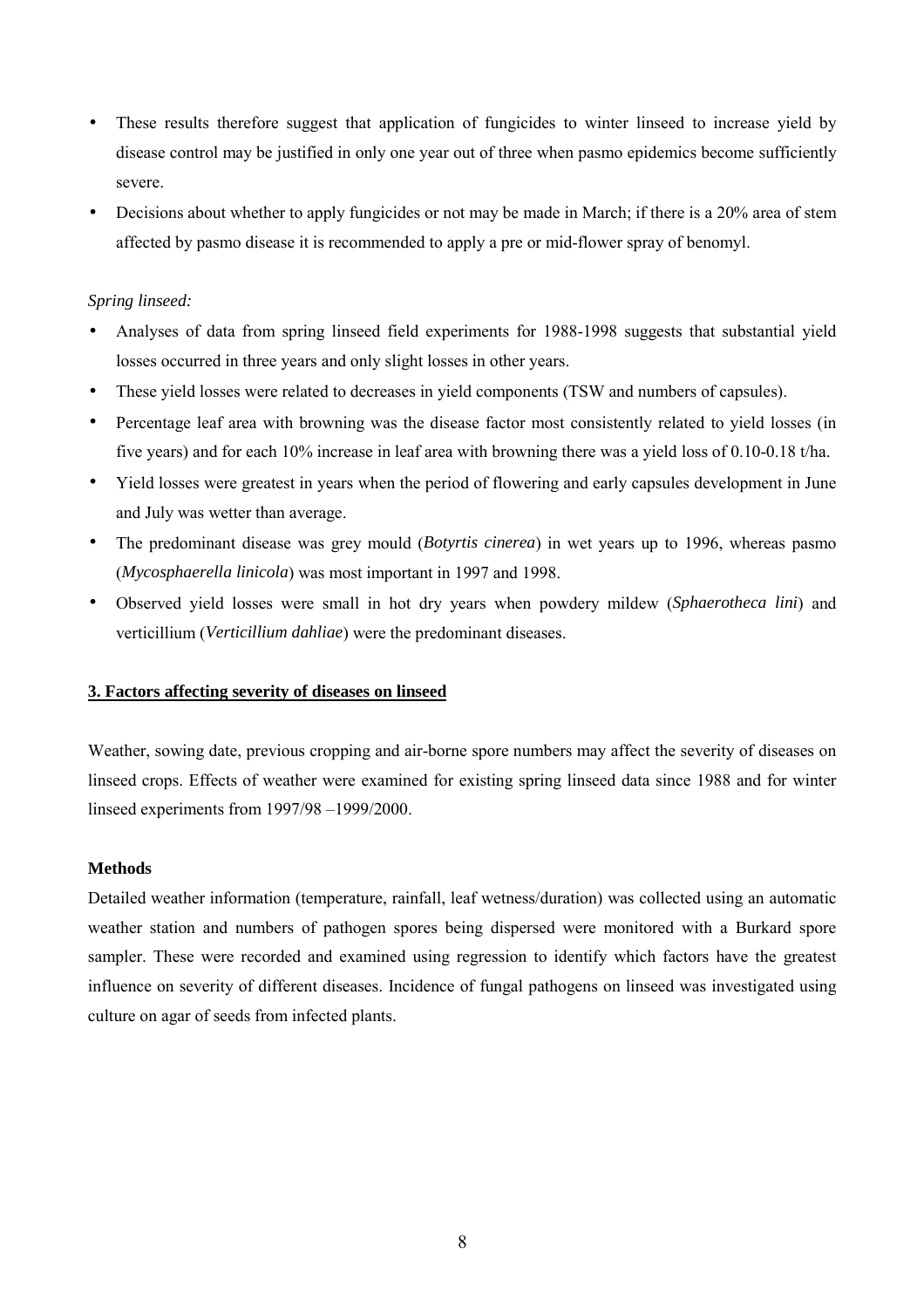### **Key results**

*Winter linseed:*

- In 1997/98 when the linseed was sown in September, pasmo disease developed earlier and was subsequently severe, with a resulting loss in yield, than when the seed was sown in October in 1998/99 and 1999/2000.
- There was no definite relationship between the weather pattern in 1997/98 and the early outbreak of pasmo. However, in 1997/98 pasmo became very severe in the spring when there was high rainfall in March/April.
- In 1998/99, there was less rainfall in March/April than in 1997/98 and pasmo did not become so severe.
- *M. linicola* was not detected in seed harvested from field experiments in 1997/98 and 1998/99. There was a very low incidence of *M. linicola* on the seed in 1999/2000.
- *B. cinerea* was well controlled by benomyl and iprodione treatments in1997/98.

### *Spring linseed*

- Yield losses were greatest in years when the period of flowering and early capsule development in June and July was wetter than average.
- The predominant disease was grey mould (*Botryrtis cinerea*) in wet years up to 1996, whereas pasmo (*Mycosphaerella linicola*) was most important in 1997 and 1998.
- Observed yield losses were small in hot dry years when powdery mildew (*Sphaerotheca lini*) and verticillium (*Verticillium dahliae*) were the predominant diseases.

## **4. Importance of diseases in winter linseed in UK**

### **Methods**

Results from the ADAS linseed disease survey were combined with the yield loss relationships derived from field experiments to estimate, retrospectively, the losses from pasmo disease severity nationally to determine the economic importance of the disease.

## **Key results**

- Estimated national losses were c. £2M in 1998, £1M in 1999 and £0.5M in 2000.
- These losses represented 44% in 1998, 31% in 1999 and 47% in 2000 of the total possible net gain in linseed yields.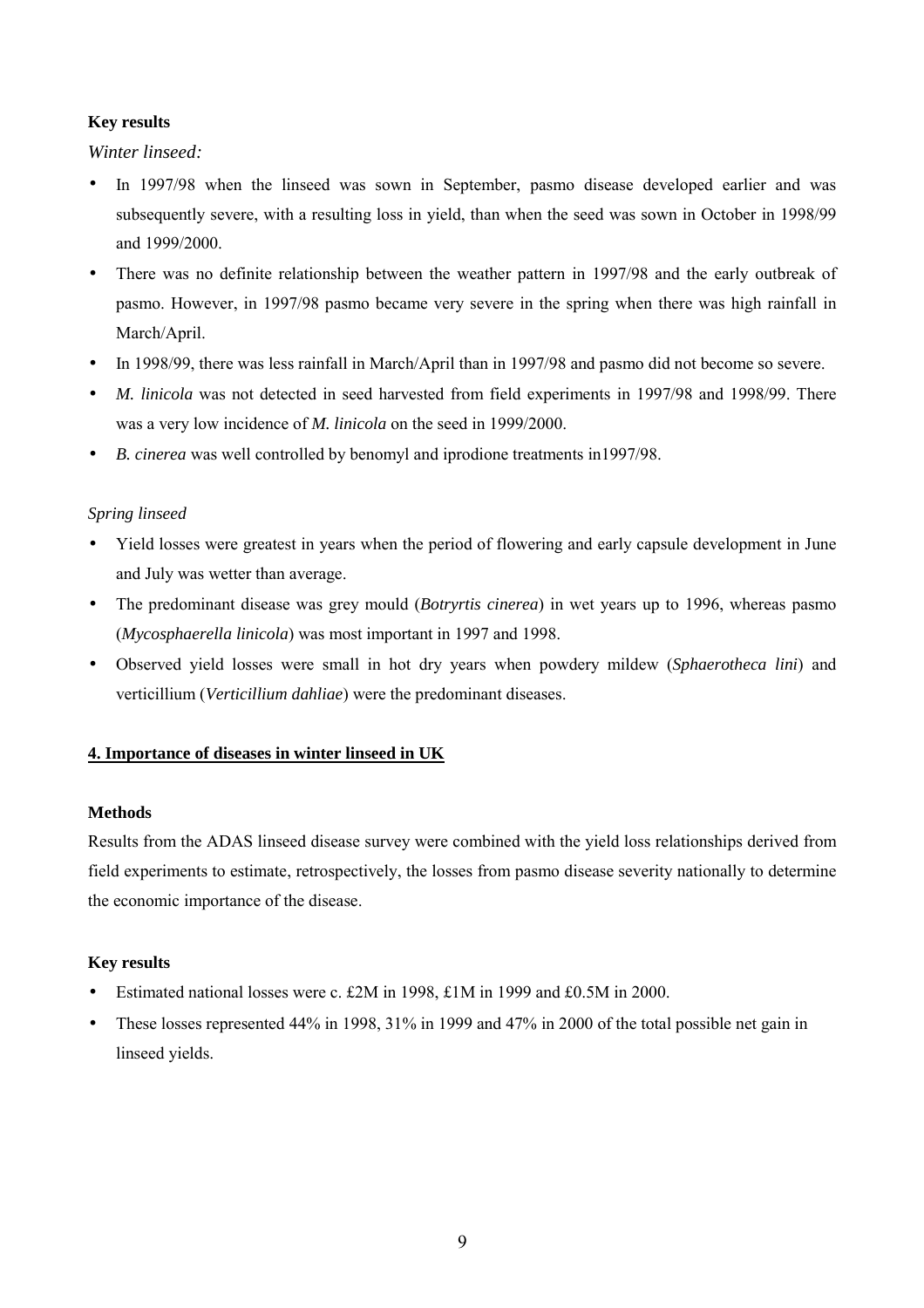### **5. Conclusions and implications for growers**

- Introduction of winter linseed has brought a significant new disease threat to linseed cropping. Pasmo is capable of causing >50% yield loss and contributed to poor performance of winter linseed crops in 1998- 2000.
- Pasmo became established in all regions where linseed was monitored even when linseed was grown for the first time. It could be seed-borne but air-borne ascospores from crop residues in autumn are now implicated in early disease establishment.
- Spring linseed is also affected by pasmo and fungicide strategies need to be adjusted for spring crops.
- Fungicides can be very cost-effective when pasmo and other diseases are controlled. Aim to protect the upper leaves and capsules. A broad-spectrum treatment such as tebuconazole + carbendazim has proved cost-effective at early to mid flowering.
- Epidemiology of pasmo is poorly understood rain is required for spore dispersal and infection and the latent period could be 3-4 weeks in spring.
- Powdery mildew is common in winter and spring linseed but economic damage is thought to be small.
- *Botrytis* is common on capsules and also as stem and leaf rot in a few crops, causing limited losses in most crops. *Alternaria* leaf spot was found in the wetter areas of the south west and west Midlands but is likely to be masked by severe pasmo.
- *Sclerotinia* and *Phoma* spp. stem rots were only found in single crops in1998; *Fusarium* spp.occurred in two crops.
- Lodging was a common problem in 1998 and occasionally severe in 1999 and 2000. The most severe lodging was associated with tall crops (>80 cm tall).
- Weed problems were most severe in the south west and north where  $>10\%$  ground cover was recorded.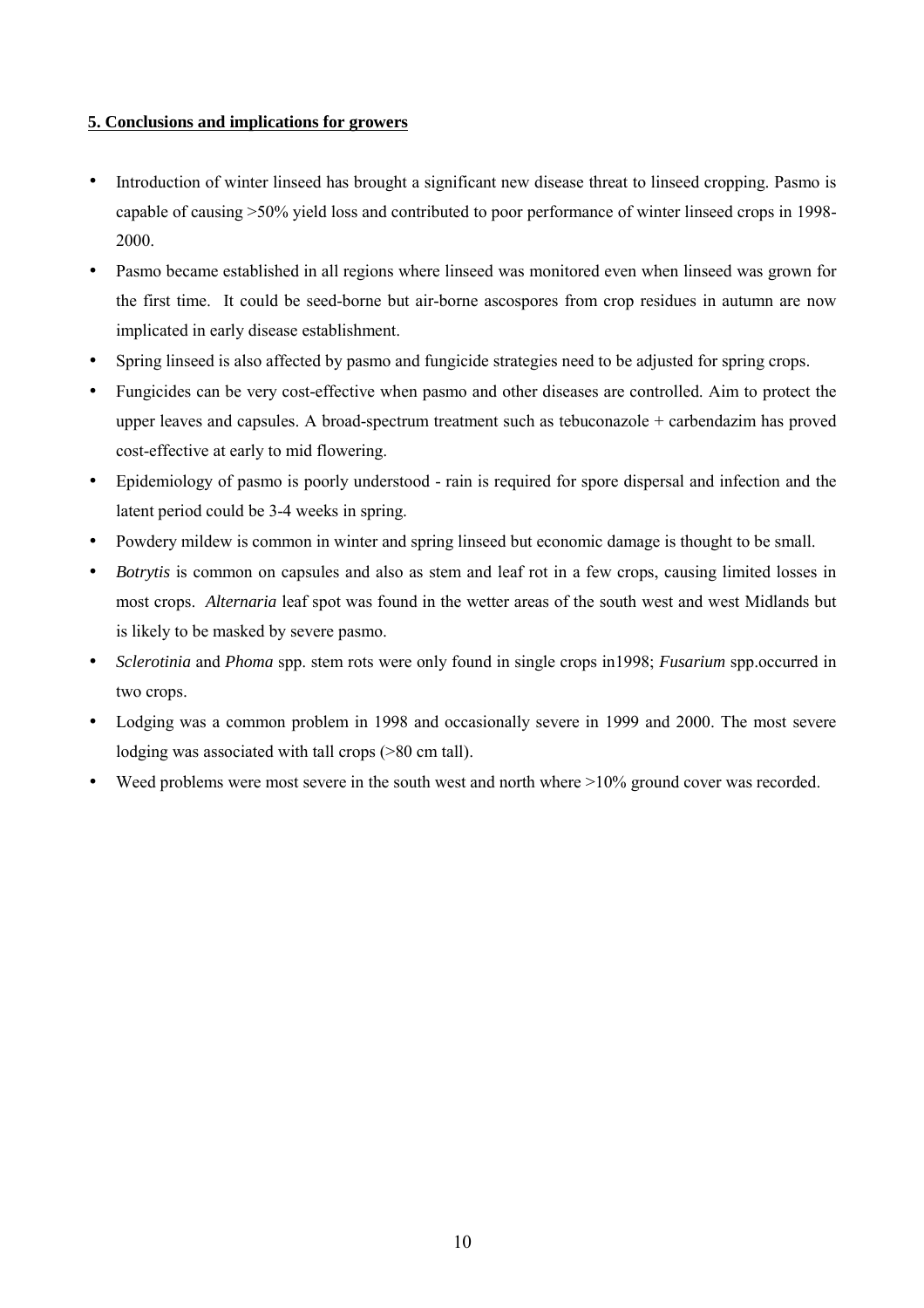## **Technical detail**

### **Introduction**

The increase in the area of new winter-sown cultivars of linseed (*Linum usitatissimum*) since their introduction into the UK in 1995 has brought new disease problems for the linseed crop (Gladders *et al*., 1999). Surveys on winter-sown linseed crops in 1996/97 suggested that the most damaging diseases differ from those on spring linseed, with widespread severe epidemics of pasmo, caused by *Mycosphaerella linicola* (anamorph *Septoria linicola*), reported in many commercial winter crops. Although pasmo was recorded as early as the 1940's, it has been a minor disease in spring linseed (Mercer *et al*., 1994), which had previously been the only type of linseed grown in the UK. The most important disease on spring linseed in the UK has often been grey mould (*Botrytis cinerea*), which causes damage to the capsules following initial infection of flower buds and is favoured by periods of wet weather between flowering and harvest (Fitt  $\&$ Ferguson, 1993; Harold *et al*., 1997).

 Pasmo, a leaf and stem blotch, starts on lower foliage of young plants, progresses upwards, and can eventually cause complete leaf browning and subsequent defoliation. *M*. *linicola* is reported to be seedborne and may survive on debris; wet weather and increasing temperature favour the development of the disease (Turner, 1987). Pasmo affects all above ground parts of the linseed plant, spotting the leaves, blighting flowers and capsules, weakening the pedicels, and causing elongate (hence name 'pasmo' which is Polish for 'stripe') brown lesions on the stems. The stem lesions enlarge and coalesce to produce the bands that circle the stem and alternate with unaffected green areas to produce the mottled appearance characteristic of the disease. The diseased plants ripen and die prematurely. The fungus causing pasmo was first described in Argentina in 1911 as *Phlyctaena linicola* and Pasmo was found outside South America for the first time in 1916 then in Europe in late 1930's/early 1940's. It is not clear how yield loss in winter linseed is related to the severity of pasmo epidemics and seasonal weather.

There is no information about relationships between measurement of disease severity, such as percentage area of leaves, stems or capsules affected by disease at different time of the season, and plant growth or yield loss. Such measurements are very time consuming to make and it would be beneficial to determine which of them a grower could use to be consistently related to effects of diseases on yields. In addition, the development of appropriate control strategies may be helped by ascertaining which components of yield these diseases affect. If consistent relationships between disease factors and yield loss can be established, it may also be possible to use them to guide decisions about control strategies, including the use and timing of fungicide sprays. Fungicide sprays applied at specific growth stages can provide effective control of grey mould and other diseases on spring linseed crops (Harold *et al*., 1997). In some seasons, the weather did not favour disease development and yield benefits from fungicide applications to spring linseed were not always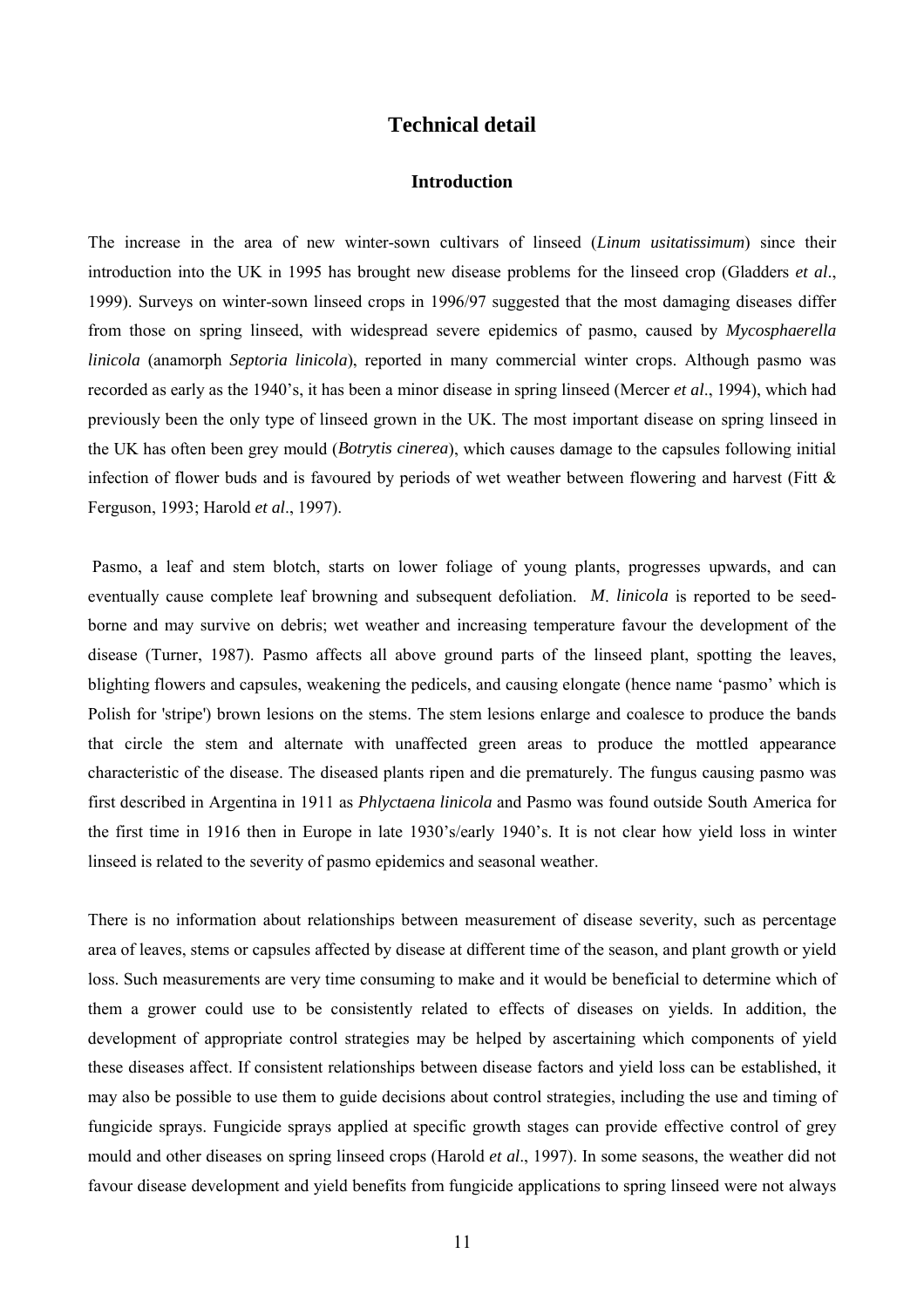achieved (Perryman & Fitt, 2000). It is not clear whether fungicide spays can provide effective control of diseases on winter linseed crops and increase yields. There is evidence that the influence of weather on occurrence, severity and effects of diseases on spring linseed is considerable. High rainfall, especially between flowering and harvest, can encourage diseases on these spring crops. There is a need for information about how weather factors can affect the growth and yield of winter linseed, in relation to the effects of diseases on growth and yield.

ADAS surveys from 1998-2000 were designed to determine the extent of disease problems in commercial crops of winter linseed and to examine factors that might influence the incidence and severity of disease attacks. Results from these surveys can be combined with yield loss relationships derived from Rothamsted field experiments to estimate the losses from different diseases nationally and consequently the economic importance of these diseases. Prior to this project, the 1997 value of linseed production in the UK was *c*. £21.7M; estimates in 1997 were of 30,000 ha of winter linseed, with an average yield of 2 t ha<sup>-1</sup>, plus seed premium of £500/ha on *c*. 10% of area. If the disease constraints on winter linseed production could be overcome through improved strategies for disease control, there was the potential to double the total area of linseed (£21.7M) and to increase the average yield by 10% (an additional £4.3M). Furthermore, better disease control will improve the quality of seed produced and increase the number of crops which produce seed which meets UK seed certification standards, and decrease the need to import seeds from abroad.

### **Overall objectives:-**

- 1 To determine the occurrence of diseases on winter linseed crops in the UK (ADAS).
- 2 To quantify effects of diseases on growth and yield of linseed crops, using fungicides.
- 3 To identify factors affecting the incidence and severity of diseases on linseed.
- 4 To evaluate the importance of diseases in winter linseed crops in the UK.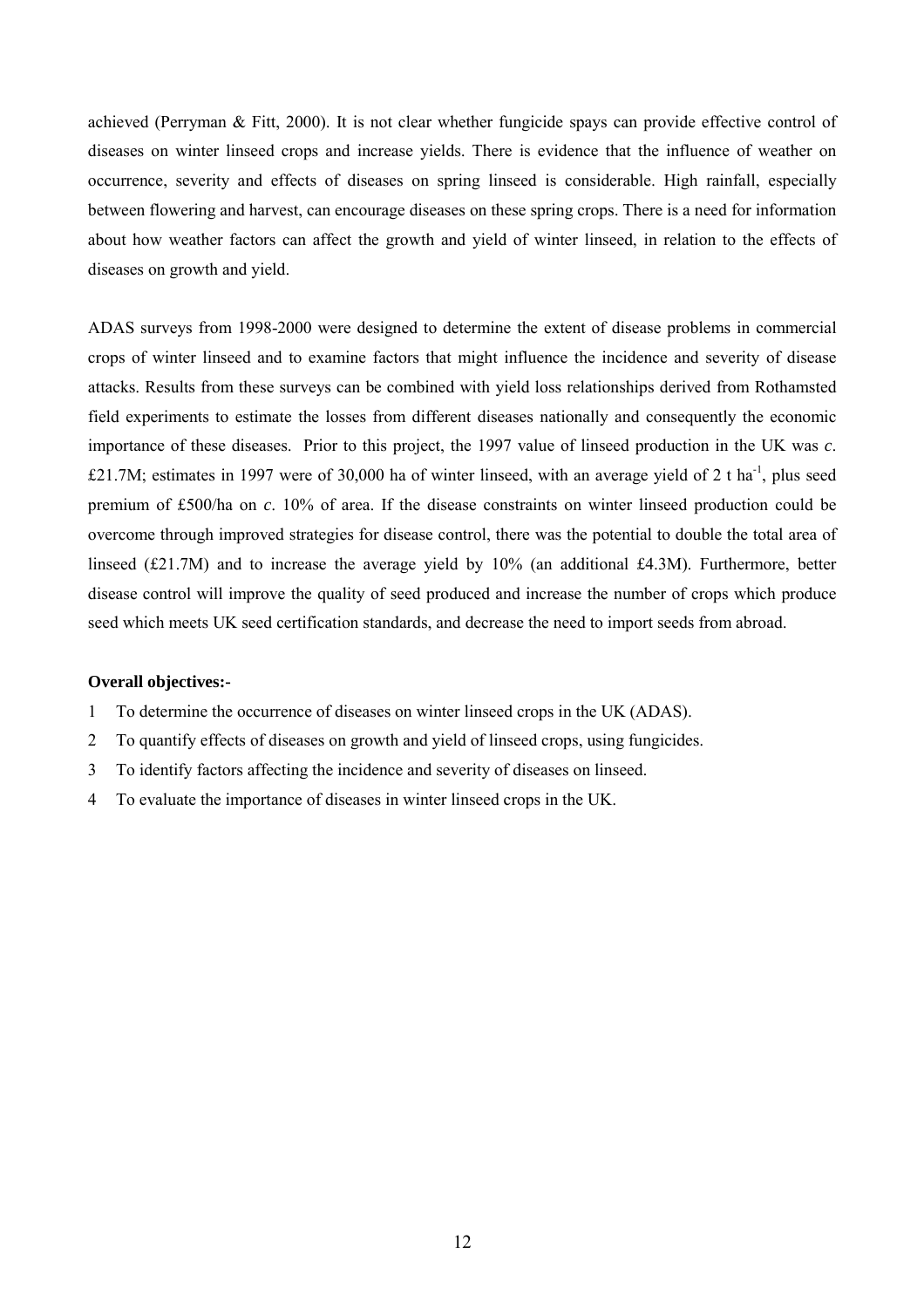# **I. Survey of diseases on winter linseed crops (ADAS)**

#### **Methods**

In 1998, a total of 30 crops of winter linseed were selected for the survey, with five crops being selected in each of the following six regions: South west England; Northern England; Eastern England; East Midlands; West Midlands; Scotland. Crops in England were selected by ADAS using growers known to ADAS and/or Semundo. Sites for sampling in Scotland were identified by Semundo. Samples of 50 plants were collected at early flowering (early June) and at crop maturity (as capsules turned yellow) in early July by ADAS and by local representatives in Scotland. A sub-sample of 25 plants was examined in detail, with records of the incidence and severity of individual diseases and other symptoms being recorded on the leaves, stems and capsules on each plant. Disease assessments were carried out locally by ADAS Plant Pathologists and samples from Scotland were assessed at ADAS Boxworth. Agronomic and cropping details were collected for each site and data was collated and stored at ADAS Boxworth.

In 1999, the same methodology was used, except that three crops from the Scottish borders were added to two crops from Scotland to form the 'Scottish' region. This followed a major decline in winter linseed cropping in Scotland from 1998 to 1999. There was a further decline in the area of winter linseed sown in England in autumn 1999 and the 2000 survey was modified to allow comparison of winter and spring linseed. A total of 30 crops, 15 of winter linseed and 15 of spring linseed were selected for the survey in 2000 with crops being selected as follows:

South and south west England (6 crops - 5 spring crops) Northern England (5 crops - 2 spring crops) Eastern England (9 crops - 5 spring crops) East Midlands (5 crops - 2 spring crops) West Midlands (5 crops - one spring crop)

Crops were selected by ADAS in England using growers known to ADAS and/or Semundo. An additional five sites (four in east and one in the south) were identified by Semundo. Disease assessments were mainly (not the south west) carried out at ADAS Boxworth.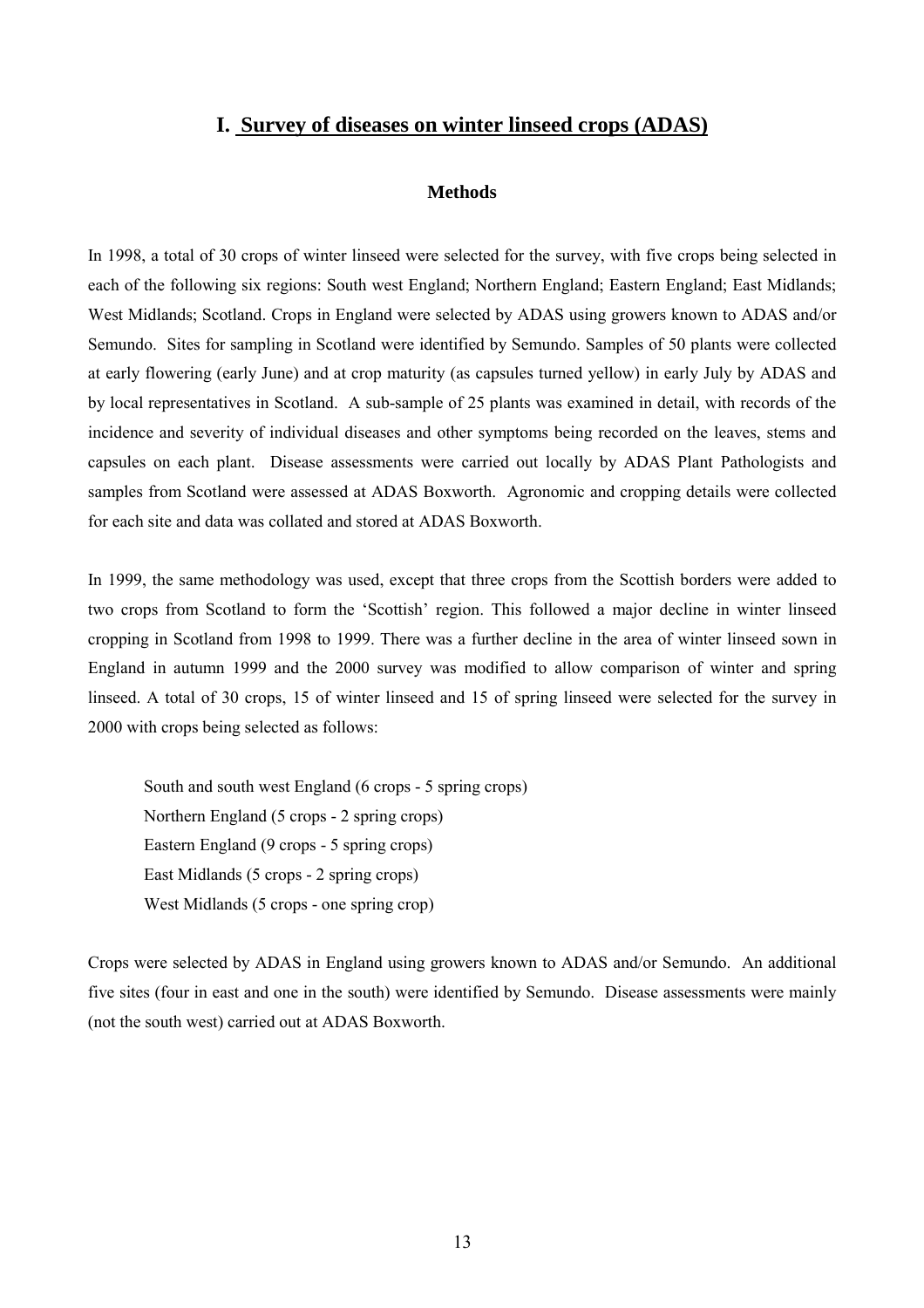#### **Results**

### *1998*

### *Cultivars, use of certified seed and seed treatments*

The 30 crops of winter linseed examined in 1998 comprised four cultivars, of which 90% were Oliver, 7% Nordica and 3% Antares. Most were grown from certified seed (83 %). The average seed rate was 55.3 kg/ha and, of those specifying a seed treatment, 62 % used a prochloraz seed treatment (as Prelude). Crops were sown in September, apart from one sown on 20 August in Scotland.

*Disease incidence and severity*



Fig. 1. Incidence of diseases (% crops affected) at early flowering and at crop maturity.

Pasmo was the most common disease, affecting leaves of 73% crops at early flowering and leaves on 90% crops at maturity. *Alternaria* leaf spot was common at both early flowering and crop maturity (13% and 30% crops, respectively), as was *Botrytis* leaf spot (7% and 7% crops, respectively) (Fig. 1). Several stem diseases were obtained, but only pasmo affected more than 10% crops, occurring on 63% crops at early flowering and 87% crops at maturity. *Sclerotinia* and *Phoma* stem rots were each only observed in single crops, whilst *Fusarium* stem rot occurred in two crops and *Botrytis* stem rot in three crops. Capsules were affected by *Botrytis* in 70% crops and pasmo affected the bracts surrounding the capsule in 83% crops. The regional distribution of pasmo is shown in Fig. 2.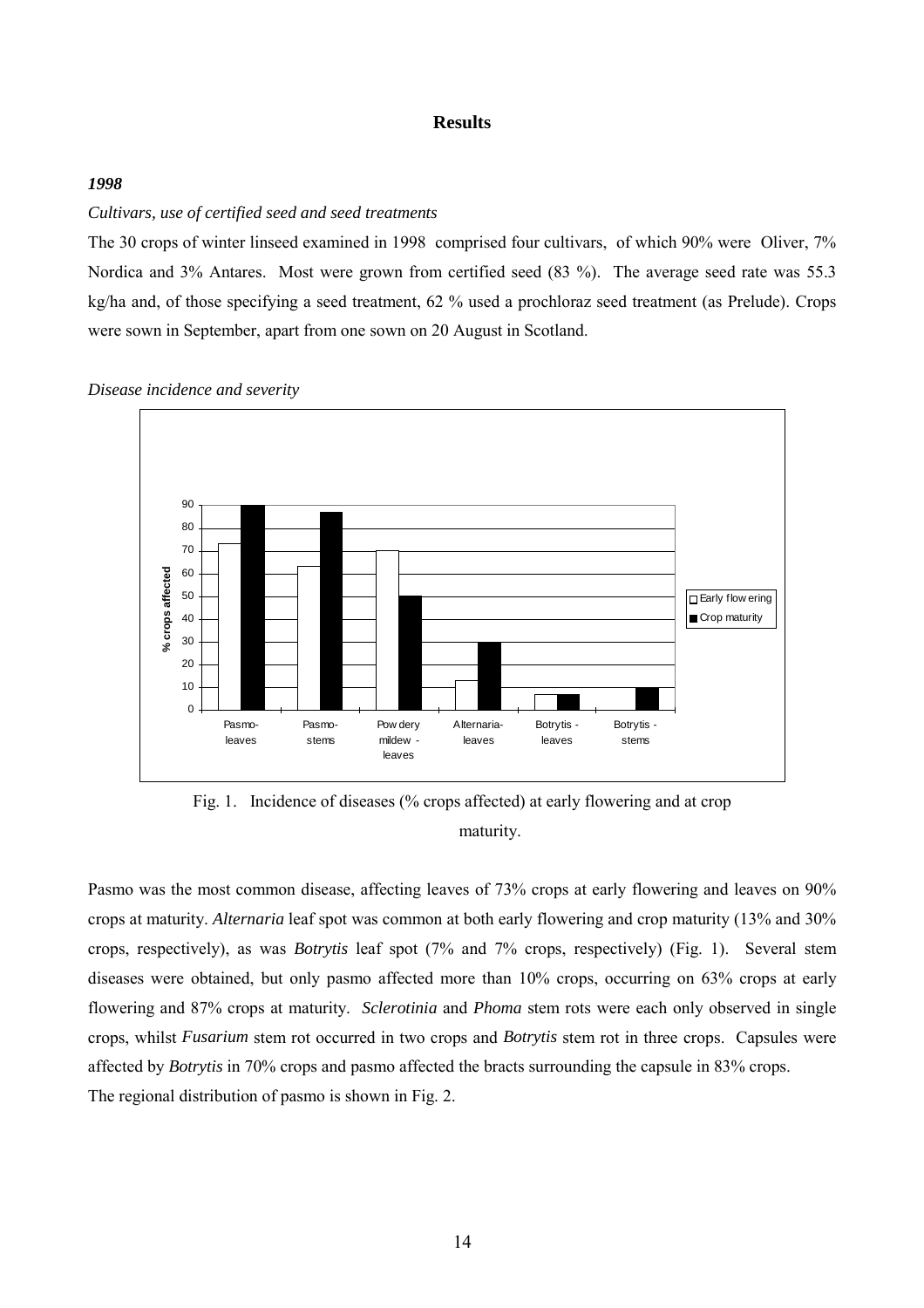

Fig. 2. Incidence of pasmo (% plants) on leaves by region at early flowering and at crop maturity.

Pasmo was most common in the east, Midlands and Scotland at the early flowering stage and increased between then and crop maturity in all areas except the west Midlands. The south west and north of England appeared to be less severely affected than other areas. A similar pattern emerged with disease severity data, highlighting the highest pasmo disease at early flowering in the east Midlands (11.7% leaf area affected) and west Midlands (6.8% leaf area) which was overtaken by the south west (26% leaf area) and east of England (14.4 % leaf area affected) by crop maturity (Fig. 3).

Powdery mildew was not recorded in the south west on either visit, but was common in the east (62% plants affected), Midlands (50% east, 58% west) and Scotland (73% plants) (Fig. 4) at early flowering, declining as leaves senesced by the second visit. Average severity remained below 5% leaf area affected in all areas (Fig. 5), being absent from the south west and most severe (4.8% leaf area affected) in Scotland.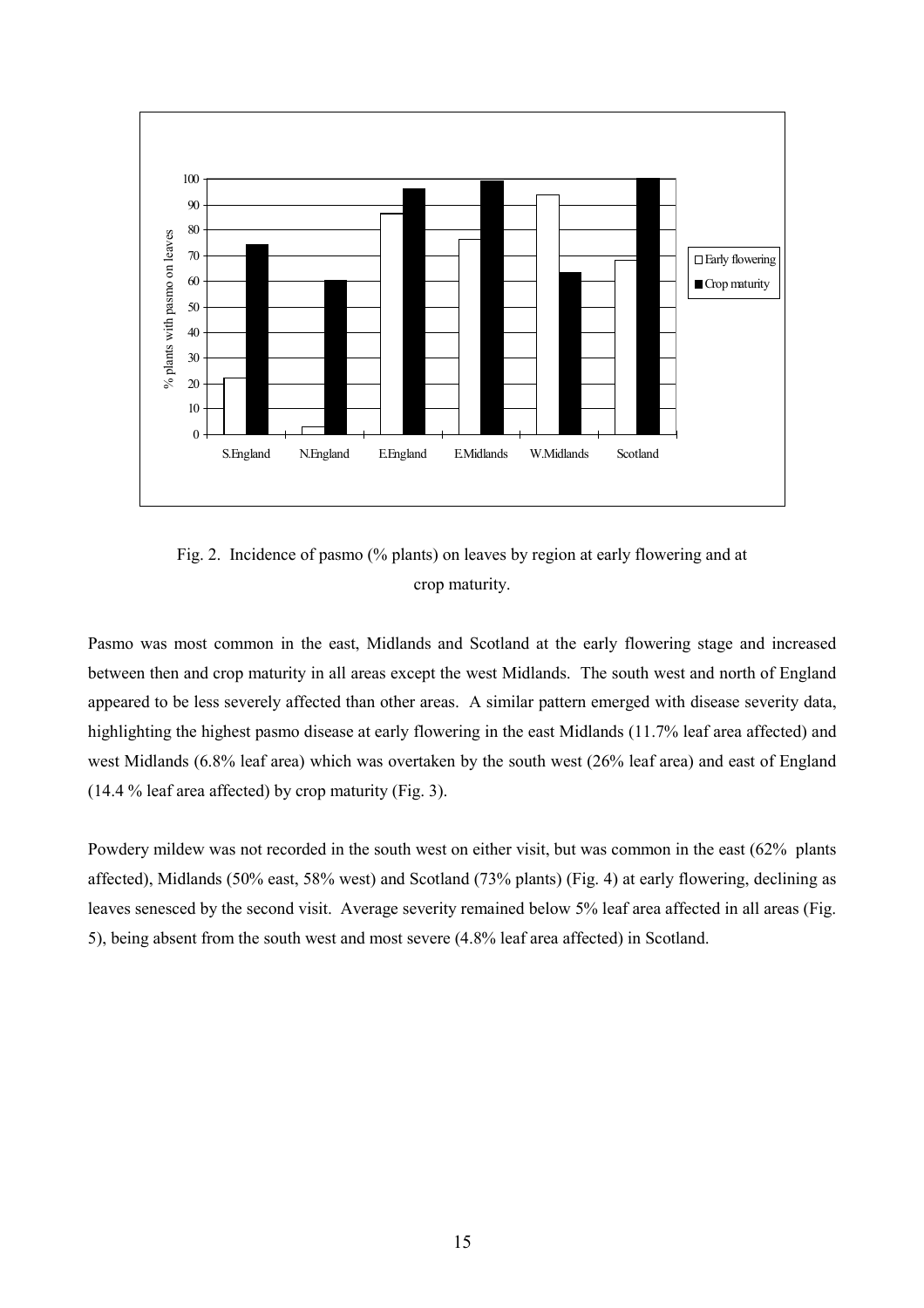

Fig. 3. Severity of pasmo on leaves (% area affected) in different regions at early flowering and at crop maturity.



Fig. 4. Incidence of powdery mildew on leaves (% plants affected) in different regions at early flowering and at crop maturity.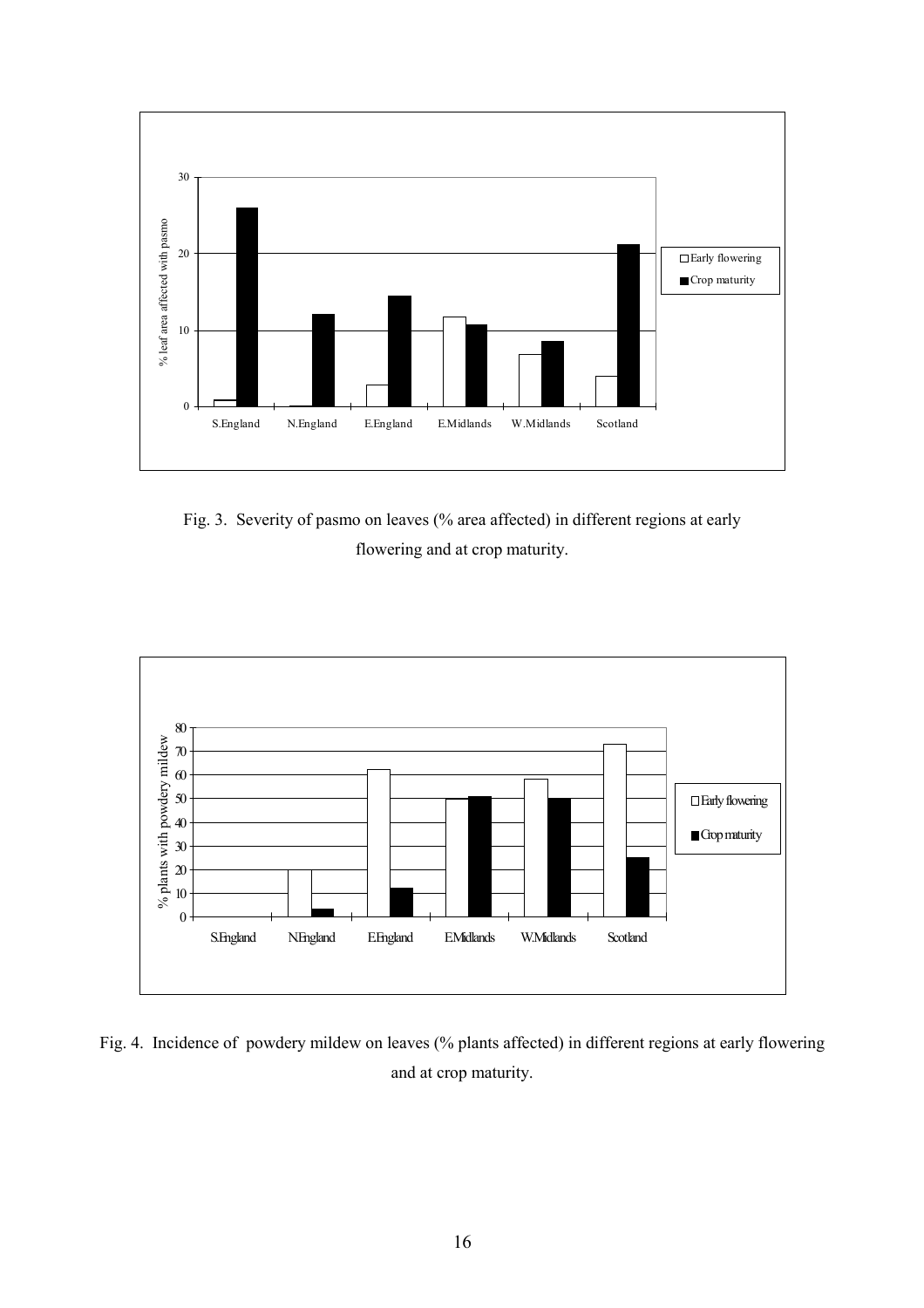

Fig. 5. Severity (% leaf area affected) of powdery mildew on leaves in different regions at early flowering and at crop maturity.

Pasmo was the most common stem disease and had affected stems by early flowering in all areas except the north of England (Fig. 6). It was particularly common at crop maturity in the east (97% plants affected), east Midlands (92% plants) and Scotland (78% plants) (Fig. 6). The severity of pasmo was greatest in the east and south west and lowest in the north of England at crop maturity (Fig.7). Pasmo undoubtedly accelerated leaf senescence and contributed to yellow and dead leaves and leaf loss. The proportion of the stem which had defoliated is expressed as the percentage bare stem (Fig. 8). Most regions had up to 10% defoliation at early flowering, considerably lower than the 25% bare stem recorded in south west. At the second assessment, disease and natural senescence combined to give about 70% bare stem in England, much higher than recorded in Scotland (20% bare stem), where some crops showed high retention of dead leaves.

*Alternaria* leaf spotting (*Alternaria linicola*) was only recorded in four crops at early flowering and these were confined to Scotland ( 1.6 % plants affected) and the east Midlands (27.2% plants). By the second assessment, nine crops showed *Alternaria* on leaves and these were from the east (16.0% plants) and the west Midlands (64.8% plants), the latter affecting 6.9 % leaf area.Stem rots were generally of minor significance with *Sclerotinia* being confined to a single plant in the north and *Botrytis* stem rots effecting up to 2% stems in west Midlands and south west England. *Phoma* stem rot was found in one crop in the Midlands and *Fusarium* stem rots were present in two crops from the south west (2% plants affected).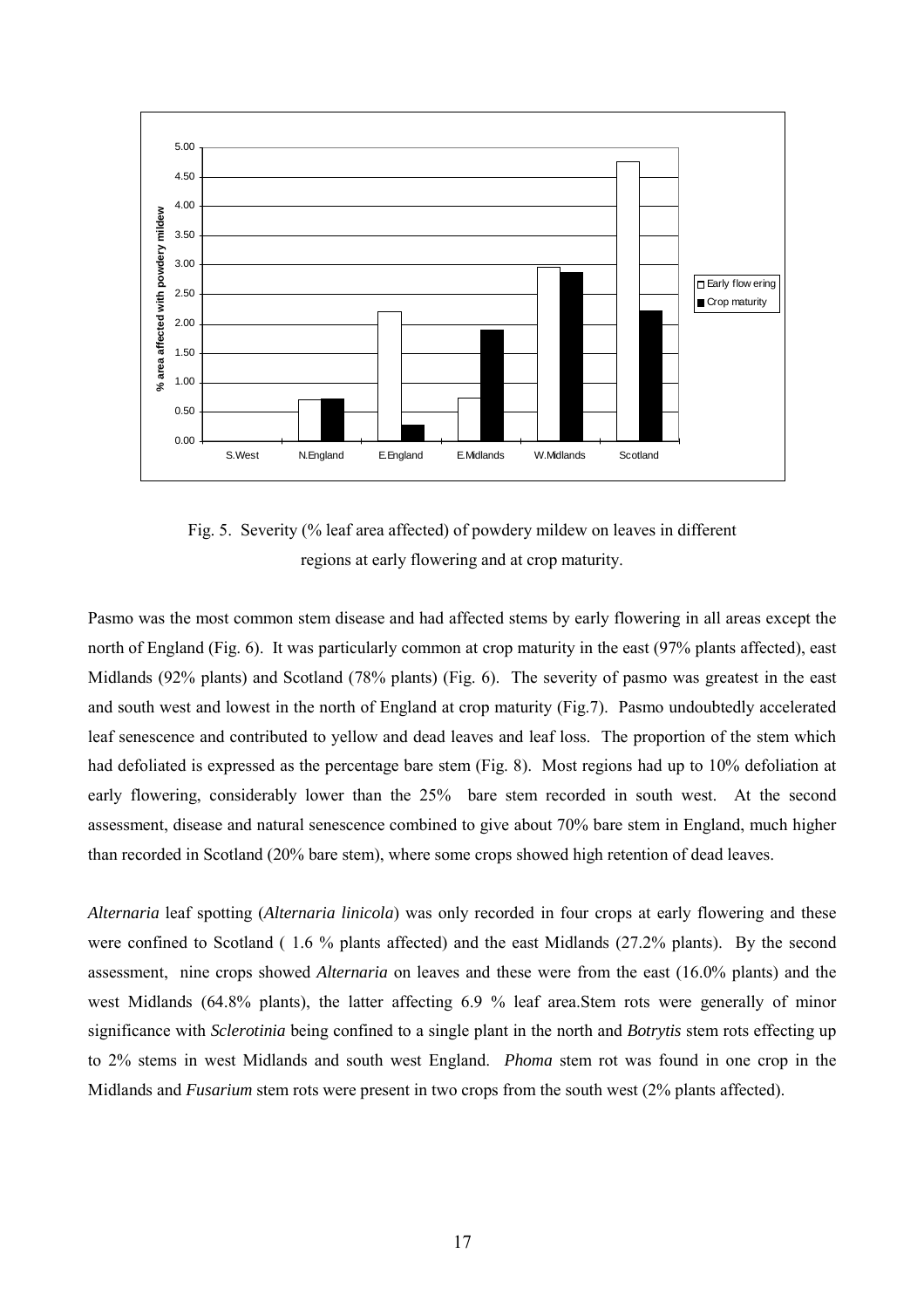

Fig. 6. Incidence of pasmo on stems (% stems affected) in different regions at early flowering and at crop maturity.



Fig.7. Severity of pasmo on stems (% area affected) in different regions at early flowering and crop maturity.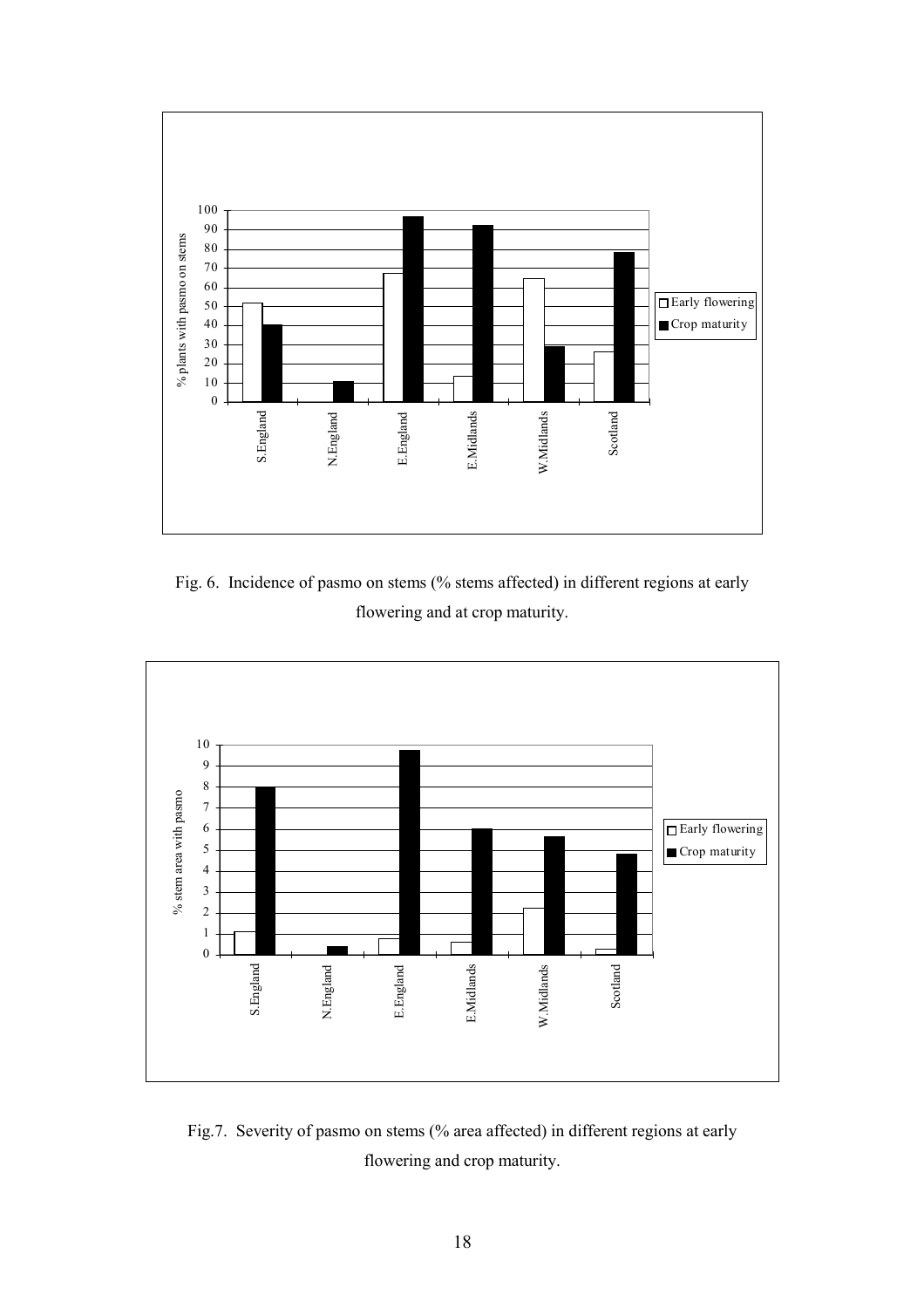

Fig. 8. Extent of leaf loss from stems (bare stem) (% area affected) in different regions at early flowering and crop maturity.



Fig. 9. Severity of pasmo on capsule bracts (% area affected) and % capsules with *Botrytis* in different regions at crop maturity.

Pasmo was commonly found on the bracts surrounding the capsule in all areas except the west Midlands (Fig. 9). It was most severe in the south west, affecting 13.9% capsule area and least severe in the west Midlands (0.3% area). *Botrytis* was found on capsules on an average of 39% plants in the east Midlands, 50% plants in Scotland and 30% plants in the south west, all considerably higher than the north (6%).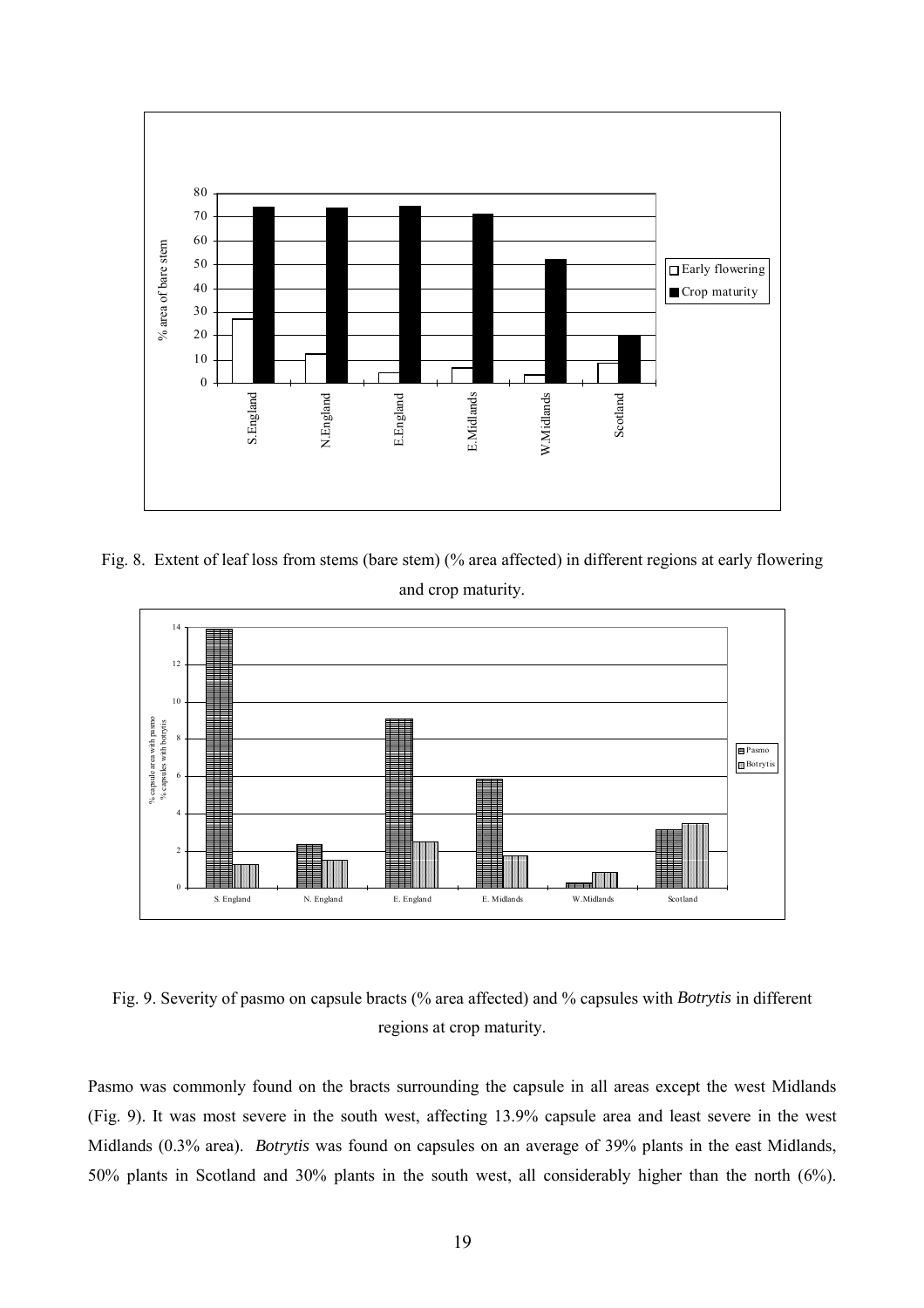*Botrytis* affected 3.5% capsules in Scotland and up to 2.5% capsules in England, where it was most severe in the east.



#### *Effect of fungicide treatments*

Fig. 10. Pasmo severity (% area affected) in untreated and fungicide-treated crops

.

A total of 15 out of 30 crops received fungicide treatment during the growing season. Pasmo severity was higher at early flowering in crops that received fungicide than in those which remained untreated (Fig. 10). This position had been reversed by crop maturity, though differences were small (16.5% leaf area affected by pasmo in untreated crops, 13.2% in treated). However, stem pasmo affected 4.9% stem area in untreated crops and 6.9% in treated crops. On capsules, pasmo was less severe in treated (4.6% capsule area affected) than untreated crops (7.5% area).

There was little evidence that fungicides had controlled *Botrytis* on capsules as there was more infection in treated crops: 0.8% on untreated crops, 2.2% on treated crops. Powdery mildew was more prevalent in fungicide treated crops at both assessments: 0.7% leaf area affected in untreated, 3.0% in treated crops at early flowering, 1.2% in untreated and 1.6% in treated crops at crop maturity. Fungicide treated crops showed significantly lower areas of yellow and dead leaves and defoliation (bare stem) than untreated crops. Treatments were mainly applied during flowering (May/early June) and two crops received only a single spray in March.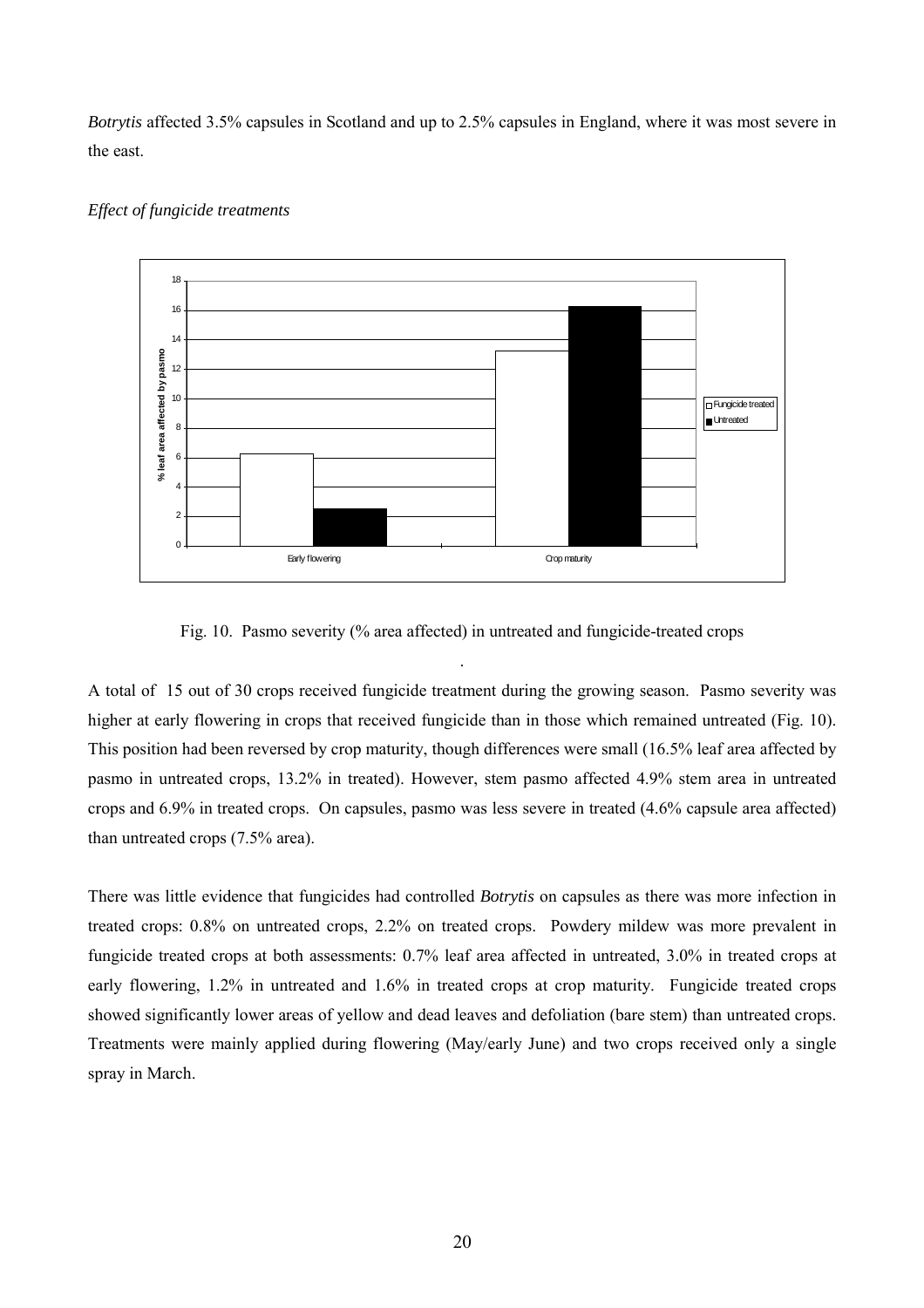| The most frequently used fungicides were:    |                                            |
|----------------------------------------------|--------------------------------------------|
| tebuconazole (as Folicur)                    | 11 crops (5 used in tank mixture with MBC) |
| carbendazim (various products)               | 7 crops                                    |
| iprodione + thiophanate methyl (as Compass)  | 2 crops                                    |
| chlorothalonil (as Bravo)                    | 1 crop                                     |
| $carbondazim + chlorothaloni$ (as Bravocarb) | 1 crop                                     |

*Lodging*



Fig. 11. Lodging severity (%) in different regions at early flowering and at crop maturity.

Lodging occurred in many crops at the early to mid-flowering stage following heavy rain on 20 May and again in early June, averaging 6.7% crop area affected at early flowering and 44.7% at maturity. Regional differences may therefore reflect differences in sampling relative to these rain events rather than inherent differences between crops or different areas. At crop maturity lodging was most serious in the east, east Midlands and west Midlands, almost twice the severity seen in the south west, north and Scotland (Fig. 11). Crops were tall and often dense in 1998 and, with plant height averaging 73 cm at early flowering and 80 cm at maturity; this is likely to have contributed to lodging problems (Fig. 12). In Scotland, plant height increased from 65 cm to 85 cm between assessments. Crop growth was vigorous and dense providing over 90% ground cover from early flowering, except in south west and north of England (Fig. 13).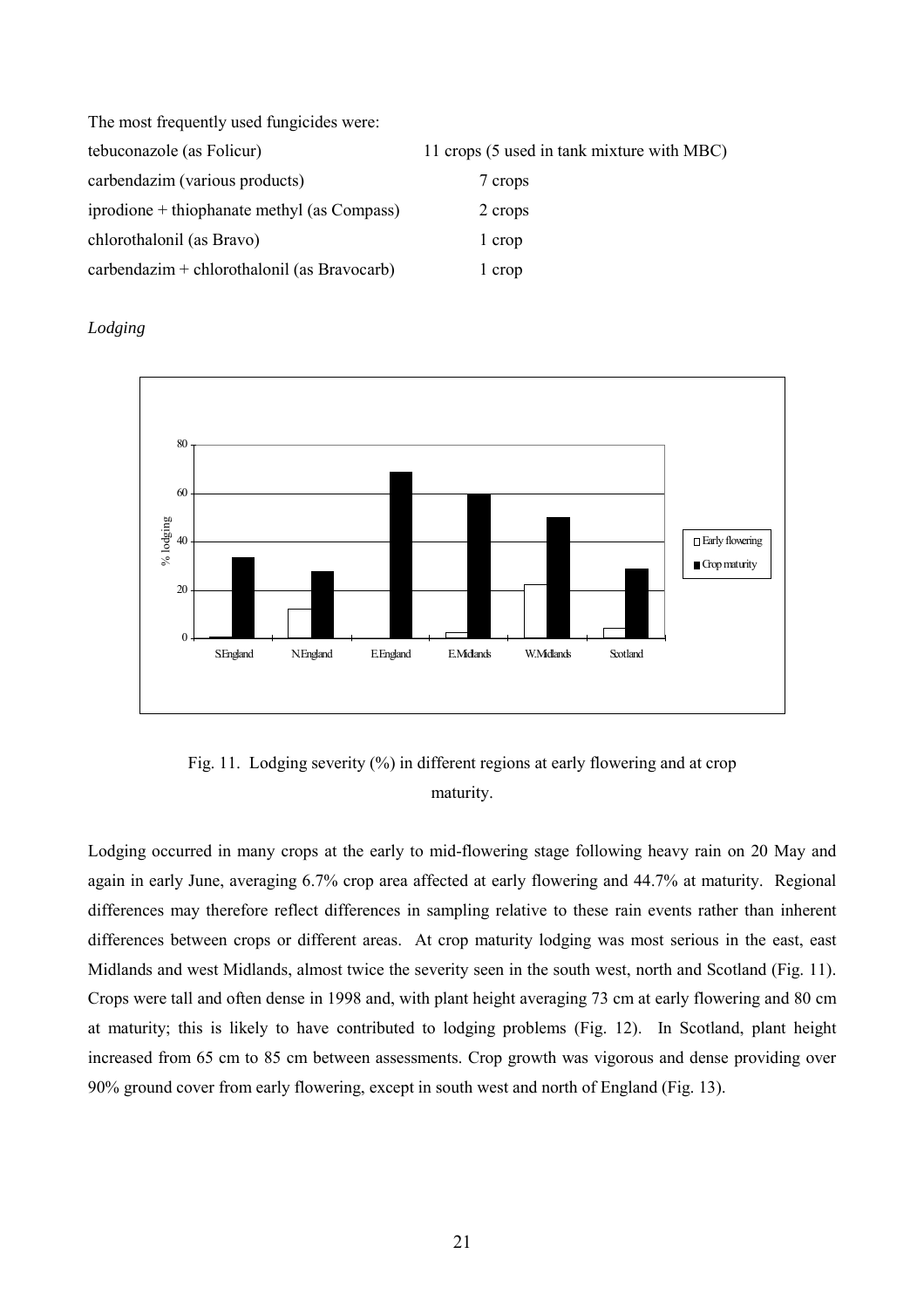

Fig.12. Mean crop height (cm) in different regions at early flowering and crop maturity.



Fig. 13. Mean crop cover (%) in different regions at early flowering and crop maturity.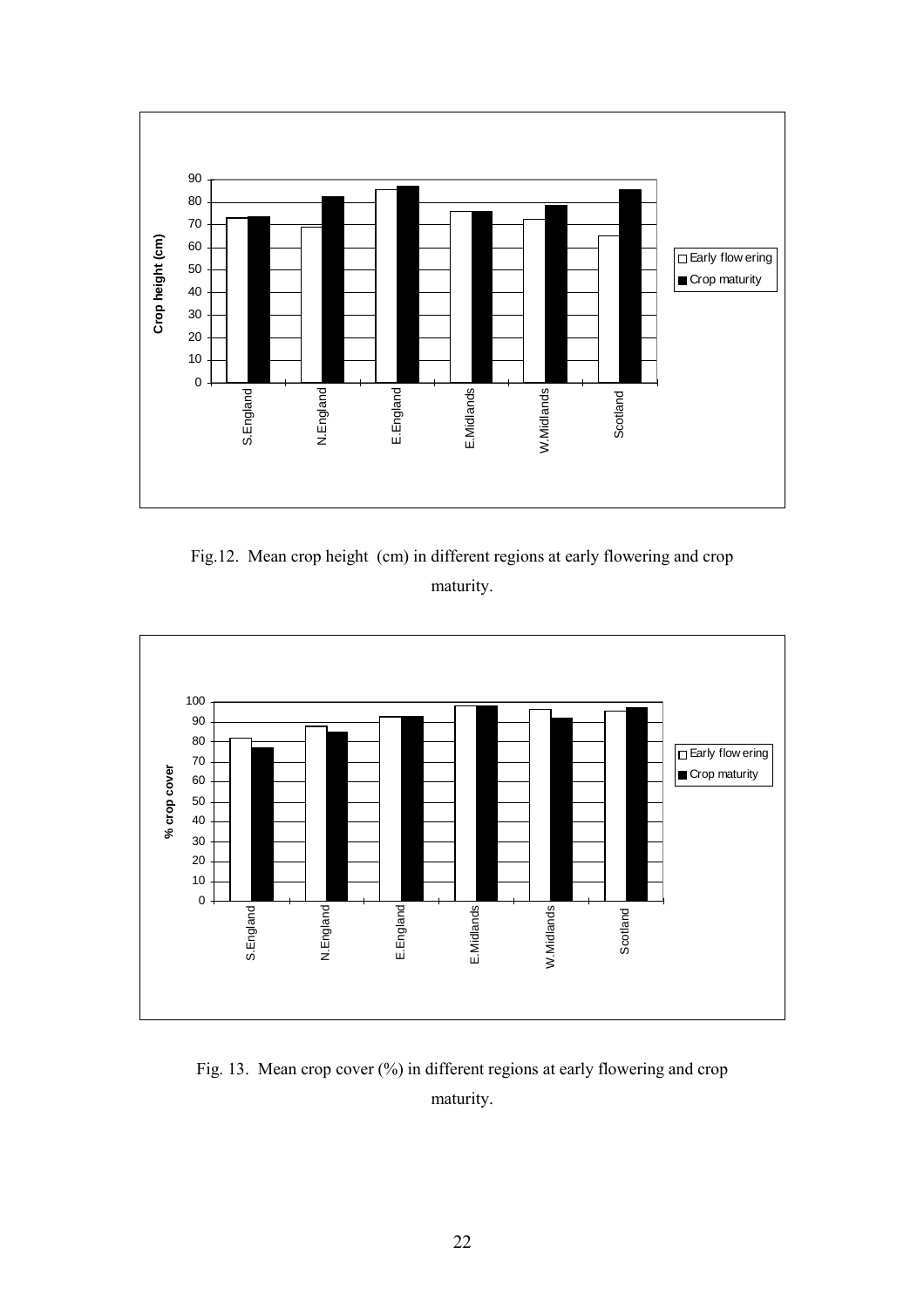*Weed cover & pest damage*



Fig.14. Mean weed cover (% area) in different regions at early flowering and cropmaturity.

Weeds were generally not troublesome, apart from some localised patches. Weed problems were most apparent in the south west and north. Weed cover increased between early flowering and crop maturity (Fig. 14) from 14% to 30% in south west and from 2% to 11% in the north of England. Slight leaf distortion or damage attributed to pests such as thrips, noted in low levels at early flowering in all areas, increased by crop maturity in the south west (0.6% area) and west Midlands (1.0% area) (Fig. 15), but damage remained slight.



Fig. 15. Severity of pest damage on leaves (% area affected) in different regions atearly flowering and crop maturity.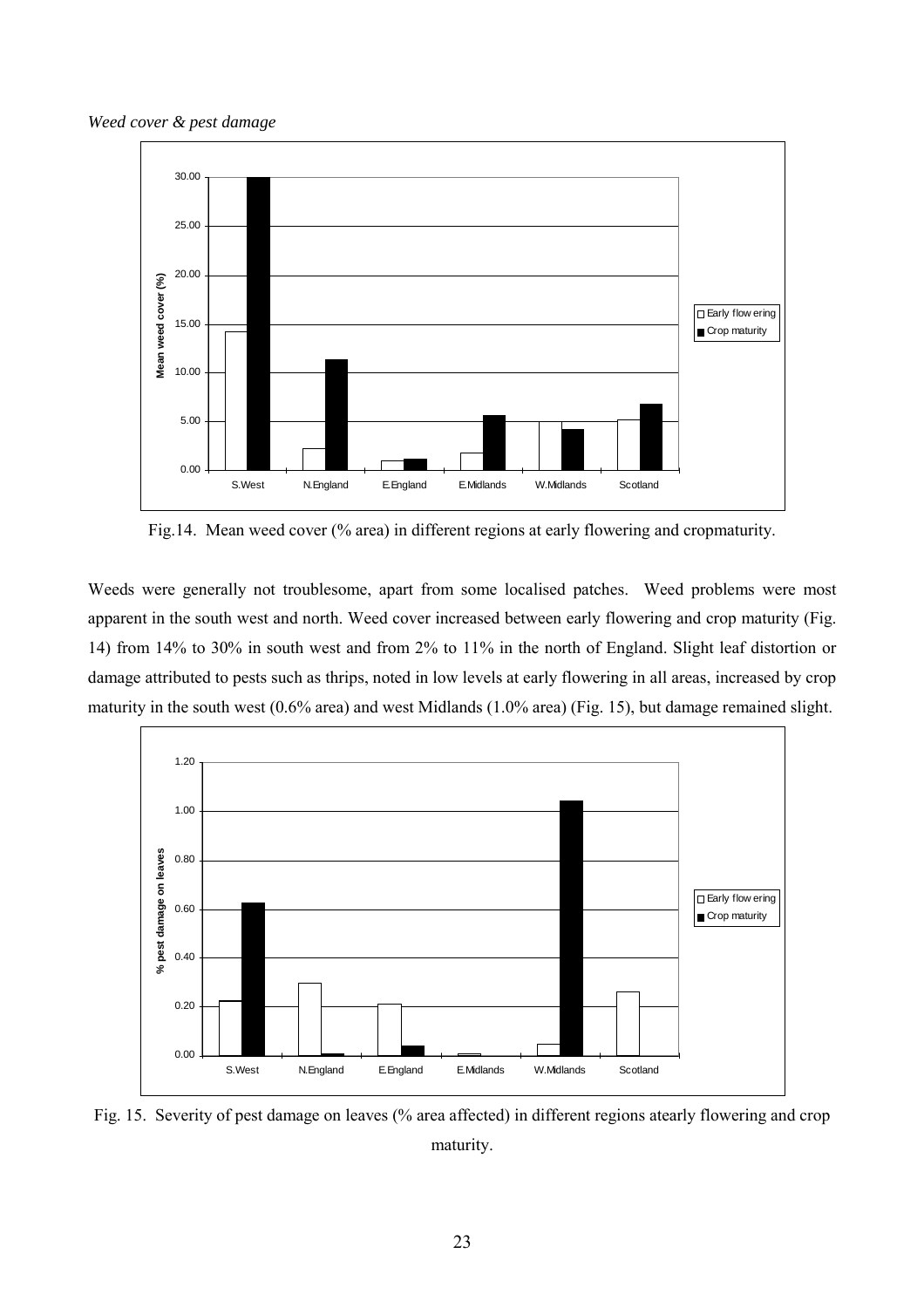#### *1999*

#### *Cultivars, use of certified seed and seed treatments*

The 30 crops examined in 1999 comprised only two cultivars; 28 crops were cv. Oliver and two crops in the south west were cv. Fjord. Most were grown from certified seed (70 %). The average seed rate was 52 kg/ha and those specifying a seed treatment used a prochloraz seed treatment (as Prelude). Crops were sown between mid-September and mid-October.

#### *Disease incidence and severity*

Pasmo was the most common disease, affecting leaves of 83 % crops at early flowering and 80% crops at crop maturity. Powdery mildew was much less prevalent at both early flowering and crop maturity (24% and 20% crops affected, respectively) and there were few cases of *Alternaria* leaf spot (7% and 13% crops, respectively) and *Botrytis* leaf spot (3% and 13% crops, respectively) (Fig. 16). Few stem diseases were found and only pasmo affected more than 25% crops, occurring on 55% crops at early flowering and 90% crops at maturity. *Sclerotinia*, *Fusarium* and *Phoma* stem rots were not found. *Botrytis* stem rot was found in 23% crops at maturity. Capsules were affected by *Botrytis* in 83% crops and pasmo affected the bracts surrounding the capsule in 63% crops. *Alternaria* was present on capsulses in 13% crops.



Fig. 16. Incidence of diseases (% crops affected) at early flowering and at crop maturity.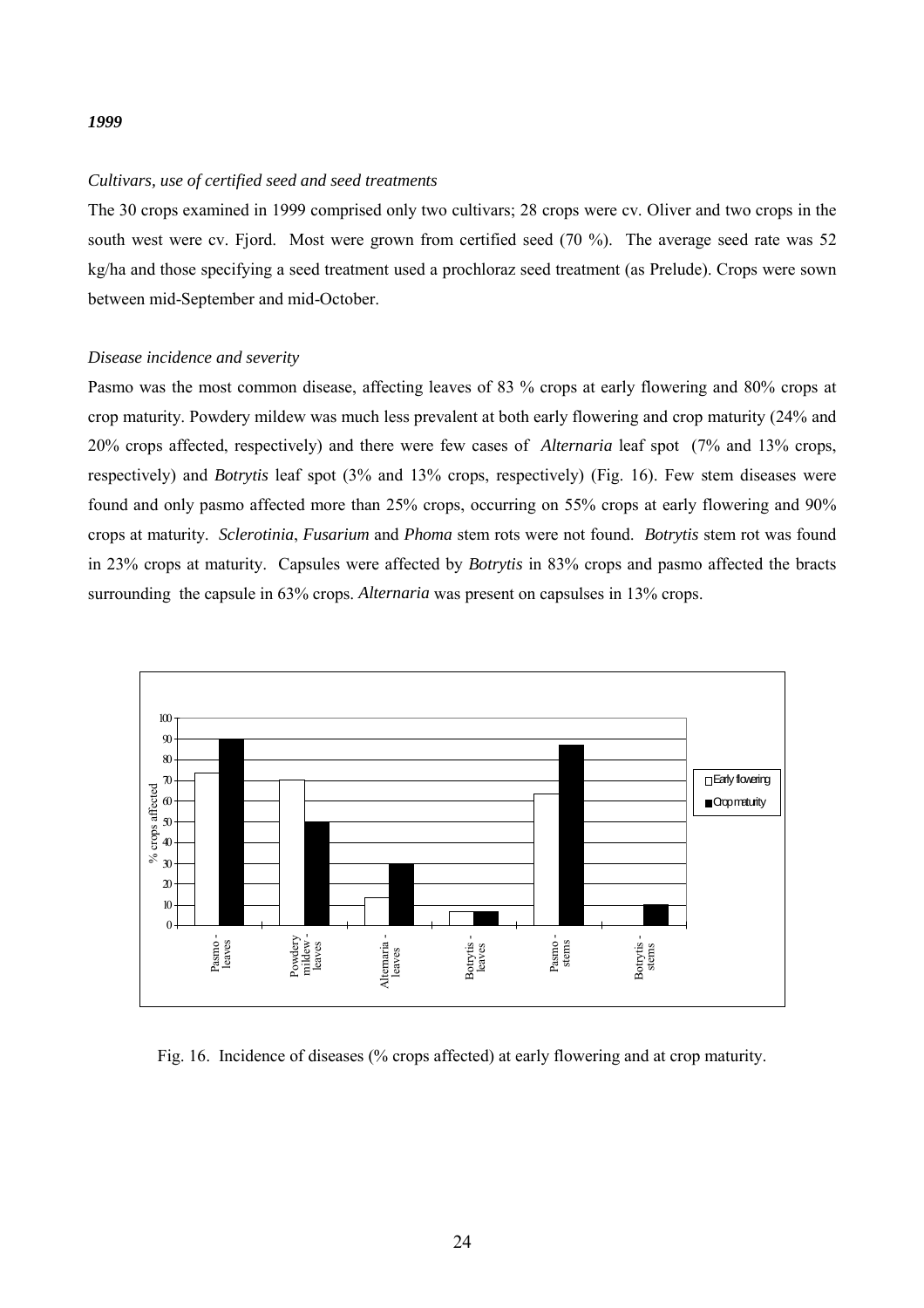

Fig. 17. Incidence of pasmo (% plants) on leaves by region at early flowering and at crop maturity.

The regional distribution of the major diseases is shown in Fig. 17. Pasmo was most common in the east and Scotland at the early flowering stage and its incidence on leaves decreased between early flowering and crop maturity in all areas except the west Midlands (Fig. 17). The south west and east Midlands had the lowest severity of pasmo, other areas had only the occasional severe problem (e.g. 87% leaf area affected in one crop in the south west and 37% leaf area affected in a crop from the Borders). Disease severity data, showed that pasmo severity was highest at early flowering in the east (3.5% leaf area affected) and Scotland/Borders (4.3% area). By crop maturity, the south west averaged 24.8% leaf area affected and Scotland/Borders 12.7% area, compared with 0.1% in East Midlands and 0.04% area in the north of England (Fig. 18).



Fig. 18. Severity of pasmo on leaves (% area affected) in different regions at early flowering and at crop maturity.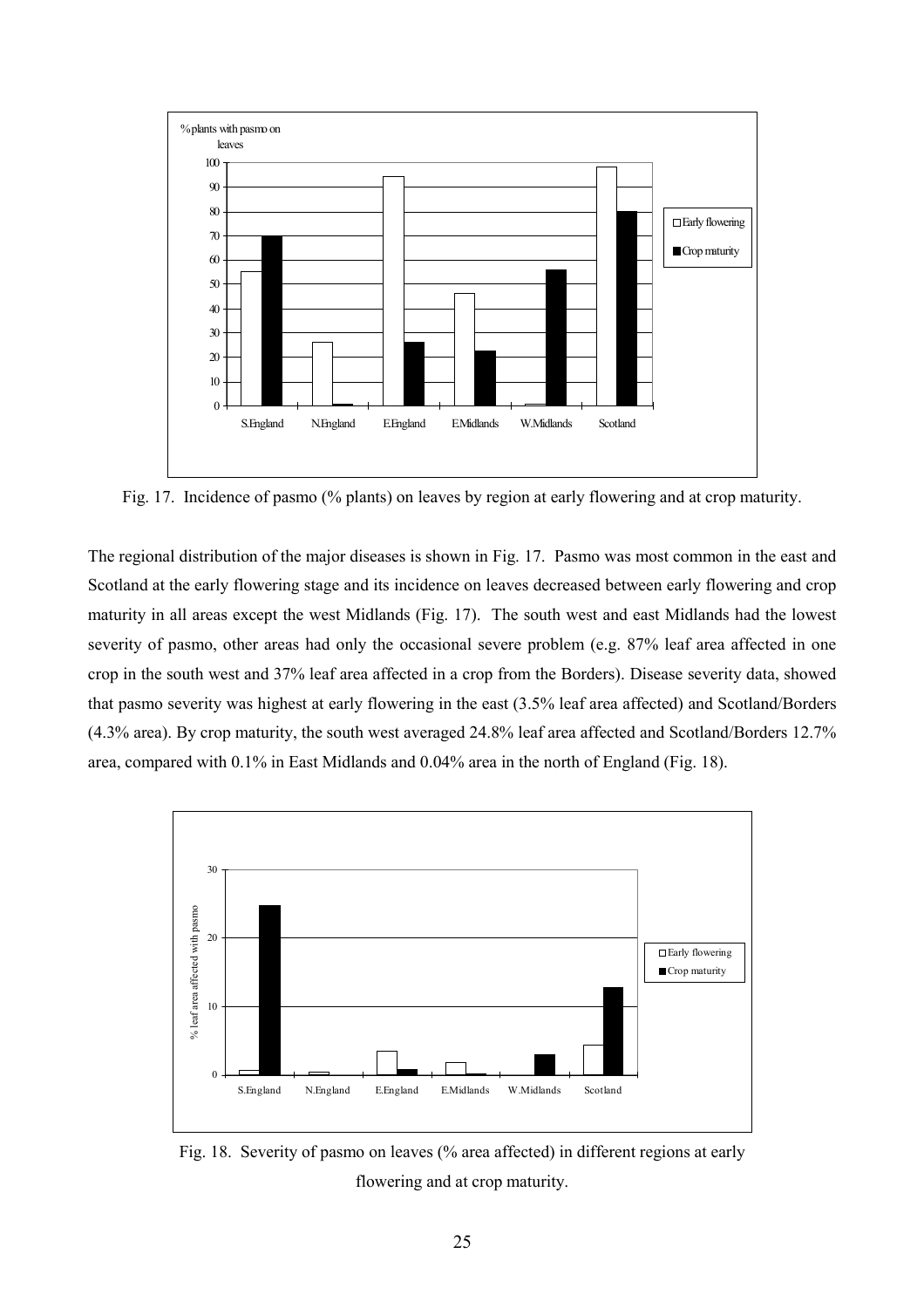Powdery mildew was much less prevalent than in 1998 and was not recorded in the south west on either visit or in the north and east on the first visit. It was common in the west Midlands (33% plants affected at early flowering, 10% plants affected at maturity) and Scotland/Borders (26% plants affected at early flowering only) (Fig. 19) at early flowering, declining as leaves senesced by crop maturity. Average severity remained below 1% leaf area affected in all areas, with maximum of 0.8% area affected at crop maturity in the north (Fig. 20).

Pasmo was less common as a stem disease in 1999 in some regions and was found in 55% crops at early flowering, whereas in 1998 all areas except the north of England had stems affected by early flowering (Fig. 21). In 1999, it was particularly common at crop maturity in the east (96% plants affected), east Midlands (94% plants) and Scotland (94% plants) as in 1998 (Fig. 21). The severity of pasmo was greatest in the south west (11.9% stem area affected) and lowest in the West Midlands (1.0% area) and north of England (1.3% area affected) at crop maturity (Fig.22).



Fig. 19. Incidence of powdery mildew on leaves (% plants affected) in different regions at early flowering and at crop maturity.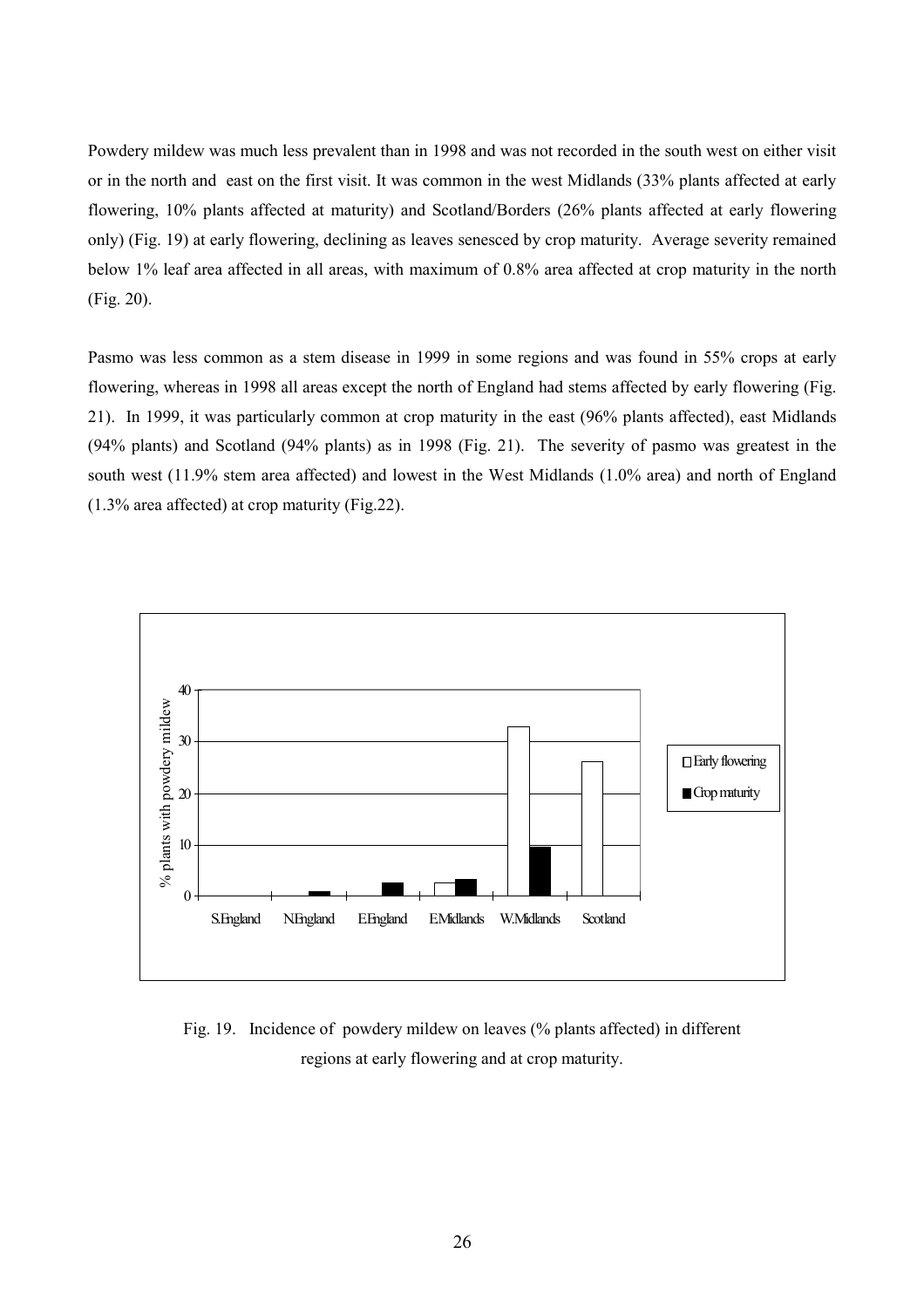

Fig. 20. Severity (% leaf area affected) of powdery mildew on leaves in different regions at early flowering and at crop maturity.



Fig. 21. Incidence of pasmo on stems (% stems affected) in different regions at earlyflowering and at crop maturity.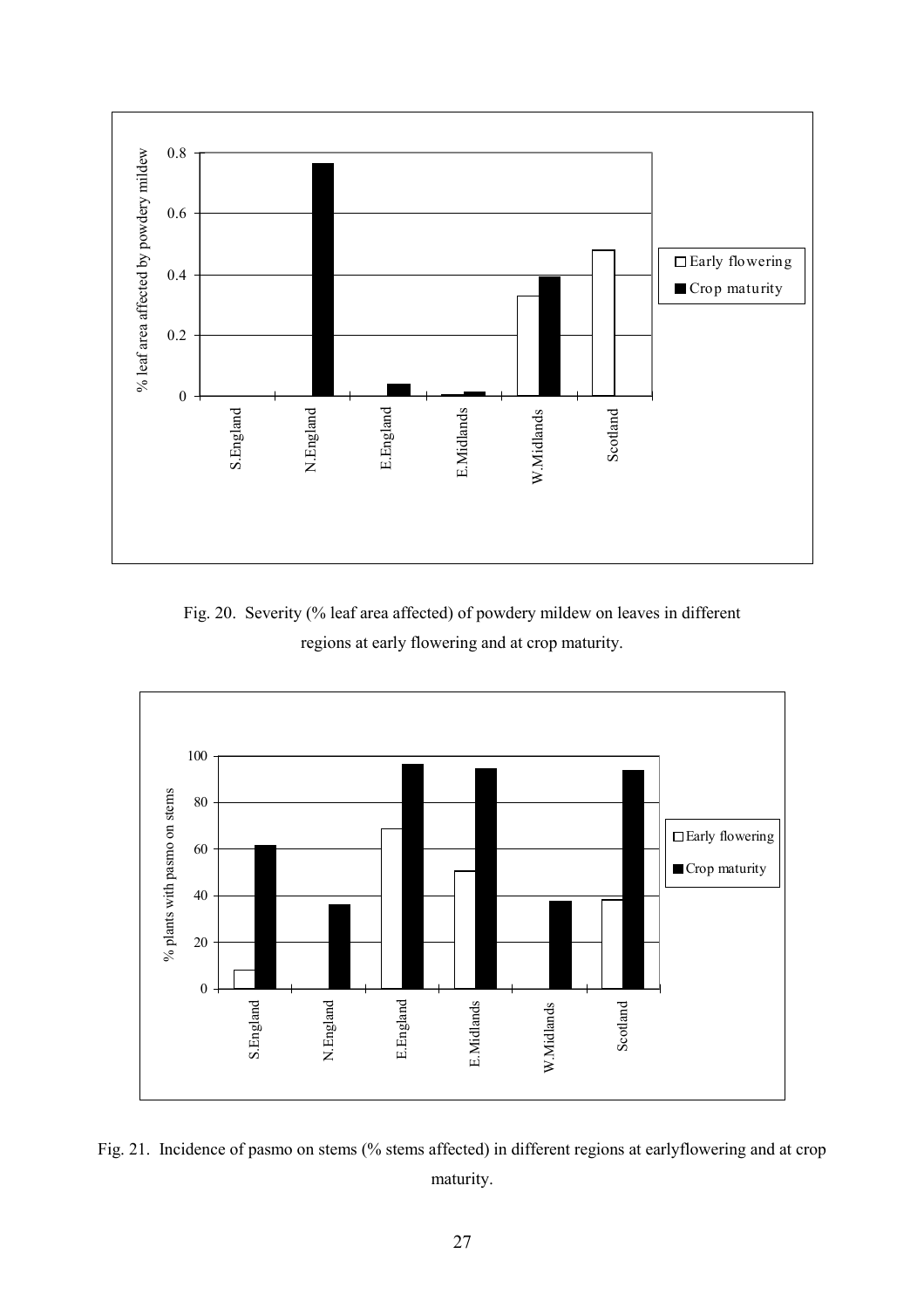

Fig. 22. Severity of pasmo on stems (% area affected) in different regions at earlyflowering and crop maturity.



Fig. 23. Extent of leaf loss from stems (% area bare stem) in different regions at early flowering and crop maturity.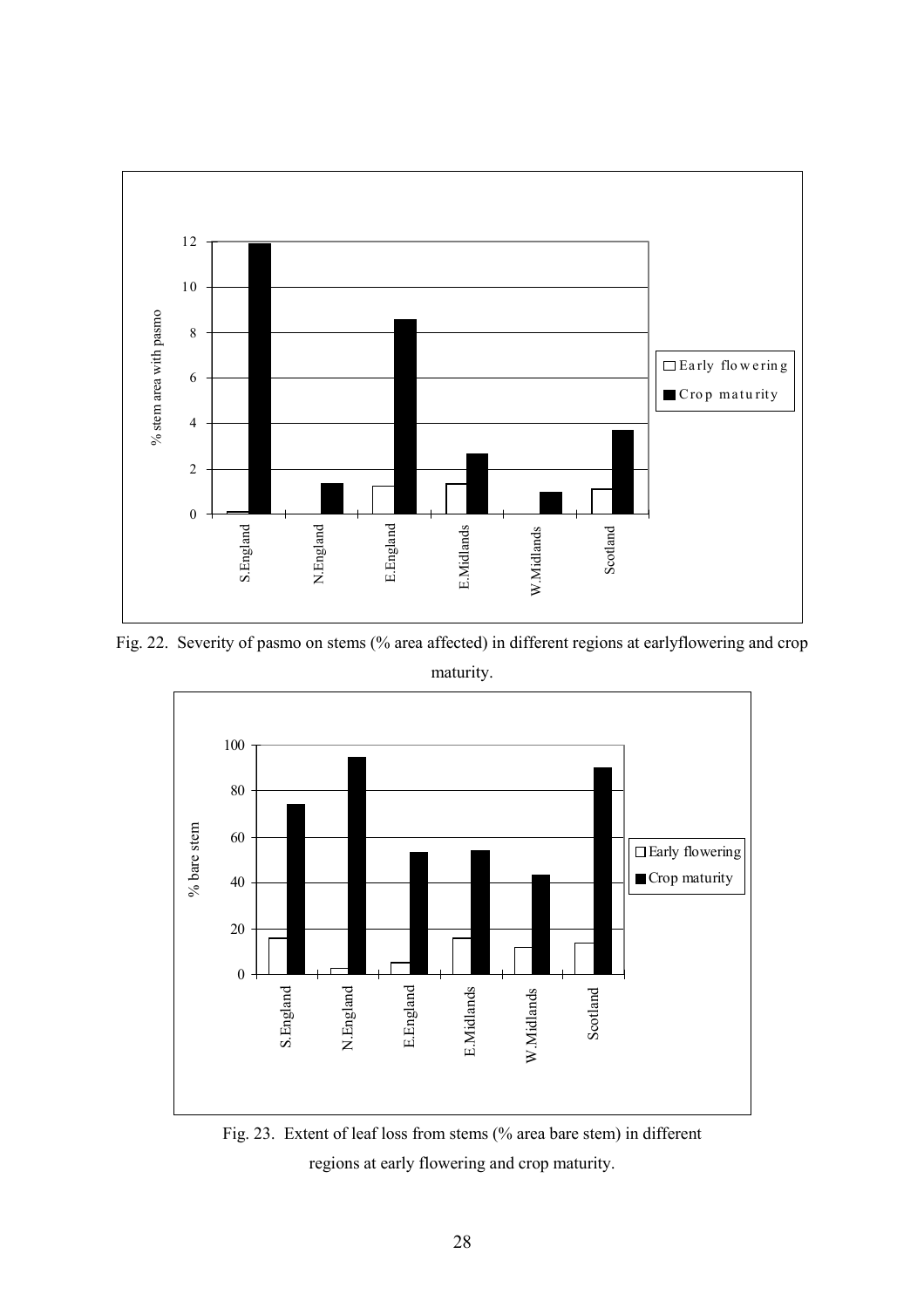Pasmo contributed to leaf senescence and to yellowing and leaf loss, but its effects were less marked than in 1998, because spotting only occasionally reached the upper canopy. The proportion of the stem which had defoliated is expressed as the percentage bare stem (Fig. 23) and showed an average of 11% defoliation at early flowering (16% in south west and East Midlands). At crop maturity, disease and natural senescence combined to give about 68% bare stem in England, with most bare stem in the north (94%) and in Scotland (90% bare stem).

*Alternaria* leaf spotting (*Alternaria linicola*) was recorded only in two crops at early flowering and these were in the south west (4 % plants affected) and the west Midlands (12% plants). By crop maturity, four crops had *Alternaria* on leaves and these were from south west (53% plants) and showed 2.1% leaf area affected. Stem rots were generally of minor significance with no *Sclerotinia*, *Phoma* or *Fusarium* being confirmed. *Botrytis* stem rots affected up to 16% stems in Scotland and 4% stems in eastern England, the only English region affected.

Pasmo was commonly found on the bracts surrounding the capsule in all areas except the East Midlands (Fig. 24). It was most severe in the south west affecting 5.1% area and least severe in the East Midlands (0% area). *Botrytis* was found on capsules on an average of 32% plants, affecting 7% capsules in the east and 6% capsules in Scotland, considerably higher than the north (0.3%).



Fig. 24. Severity of pasmo on capsule bracts (% area affected) and percentage of capsules with *Botrytis* in different regions at crop maturity.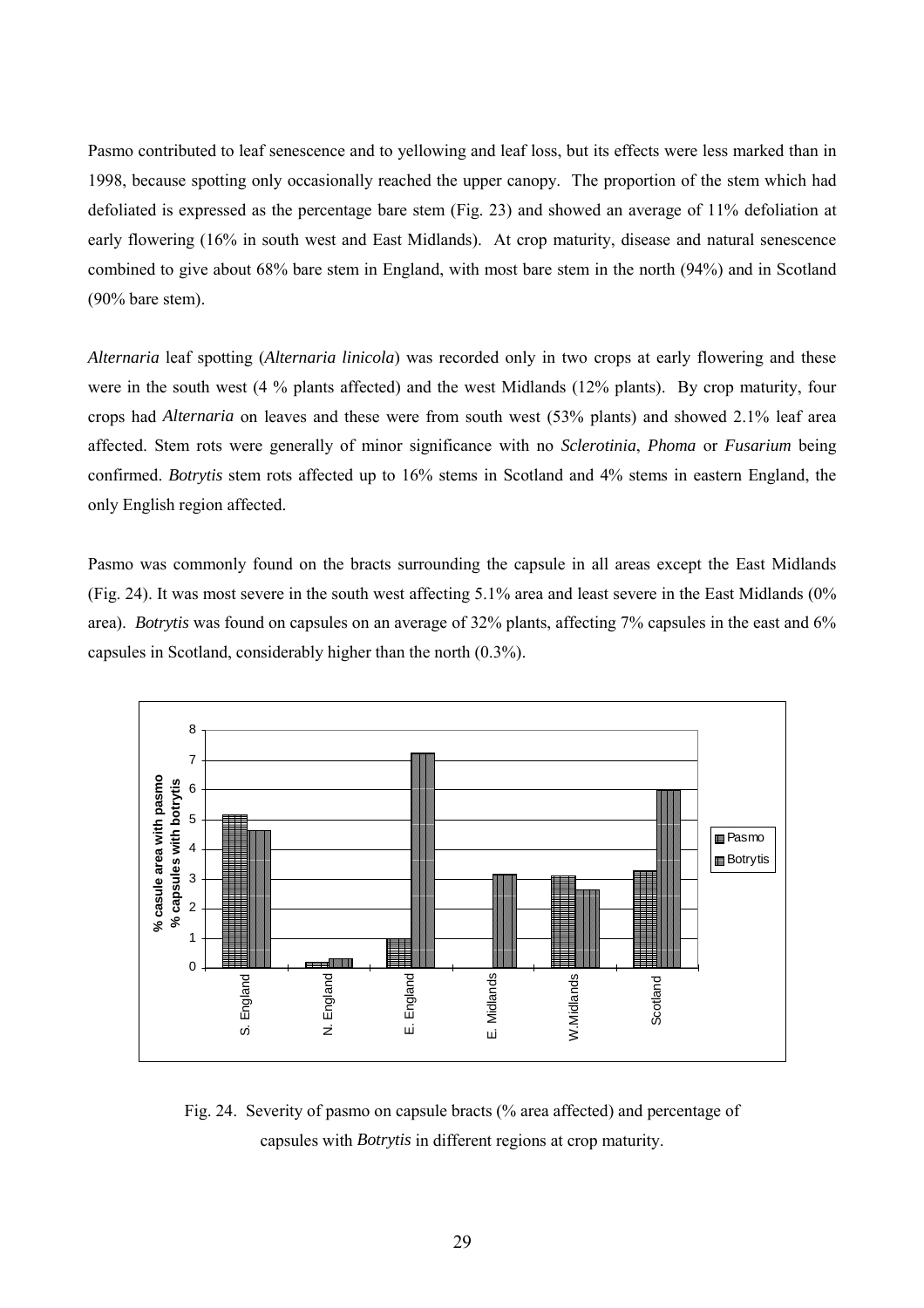#### *Effect of fungicide treatments*

A total of 22 out of 30 crops received fungicide treatment during the growing season, an increase of 23% over 1998. Three crops received a two spray programme and two crops received three spray applications. Tebuconazole with an MBC fungicide was the most widely used treatment. There is limited data on which to base comparisons of untreated and treated crops. At crop maturity, however pasmo severity on leaves was higher in untreated crops (17% area affected) than in treated crops (5% area affected). There was more bare stem but less dead and yellow leaf retention in untreated crops.

The most frequently used fungicides were:

| tebuconazole (as Folicur)                   | $20*$ crops |
|---------------------------------------------|-------------|
| carbendazim (various products)              | 16 crops    |
| iprodione + thiophanate methyl (as Compass) | 2 crops     |
| chlorothalonil (as Bravo)                   | 3 crops     |
| $carbondazim + chlorothaloni$ (as tank mix) | $1$ crop.   |
|                                             |             |

(\* 14 in tank mixtures with carbendazim products and 2 with chlorothalonil products)





Fig. 25. Lodging severity (%) in different regions at early flowering and at crop maturity.

Lodging was much less of a problem in 1999 than in 1998 and problems were only serious in two crops in the east which had 80-85% crop affected (Fig. 25). Crops were slightly less tall than in 1998 with plant height averaging 65 cm compared with 73 cm in 1998 at early flowering and 67 cm (80 cm in 1998) at maturity. The shorter height of crops is likely to have reduced lodging problems (Fig. 26).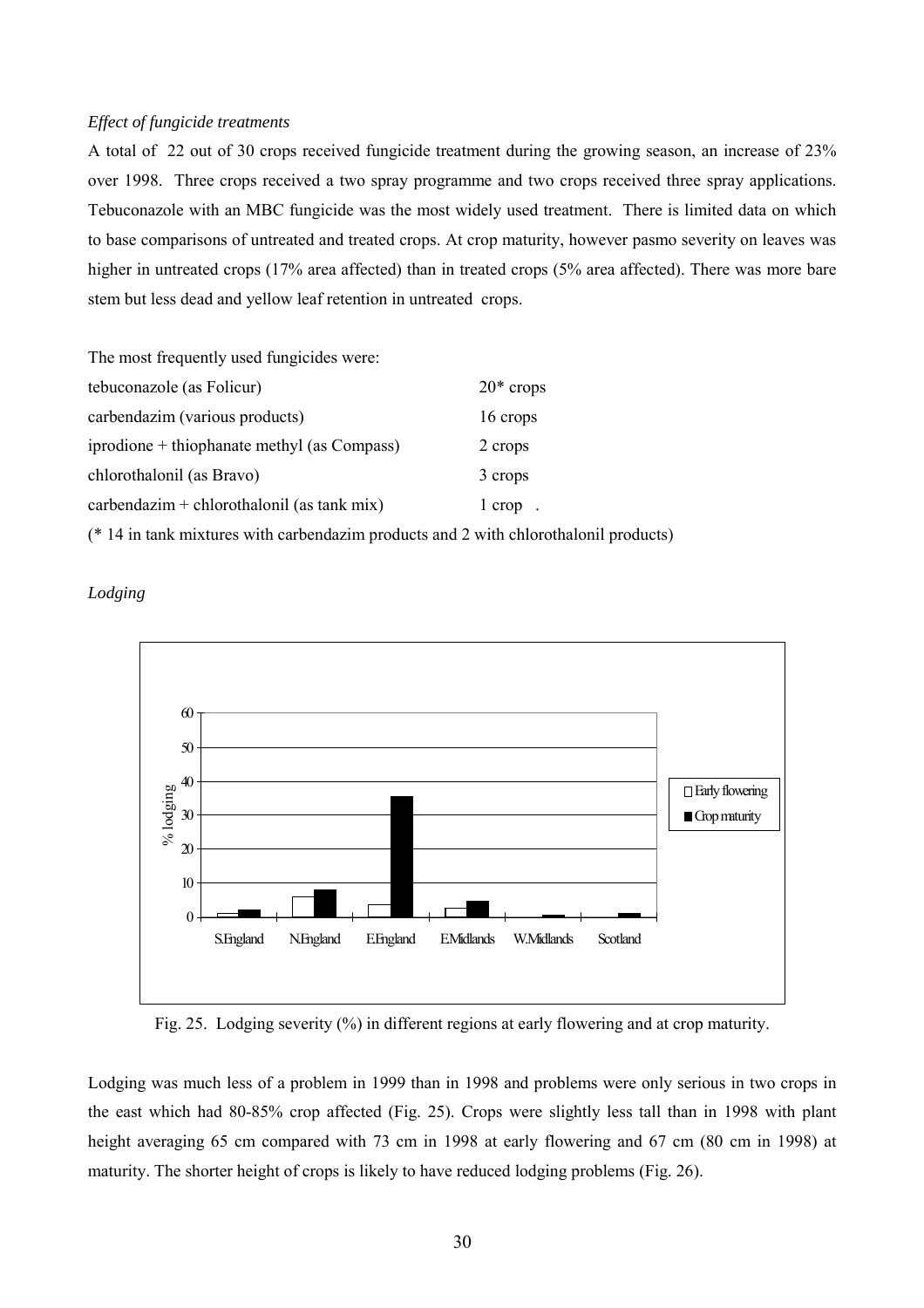

Fig. 26. Mean crop height (cm) in different regions at early flowering and crop maturity.



Fig. 27. Mean crop cover (%) in different regions at early flowering and crop maturity.

Crop growth was rather less vigorous and dense than in 1998 and provided 84% ground cover from early flowering. In south west England (Fig. 27), crop cover was only 71%, well below other regions.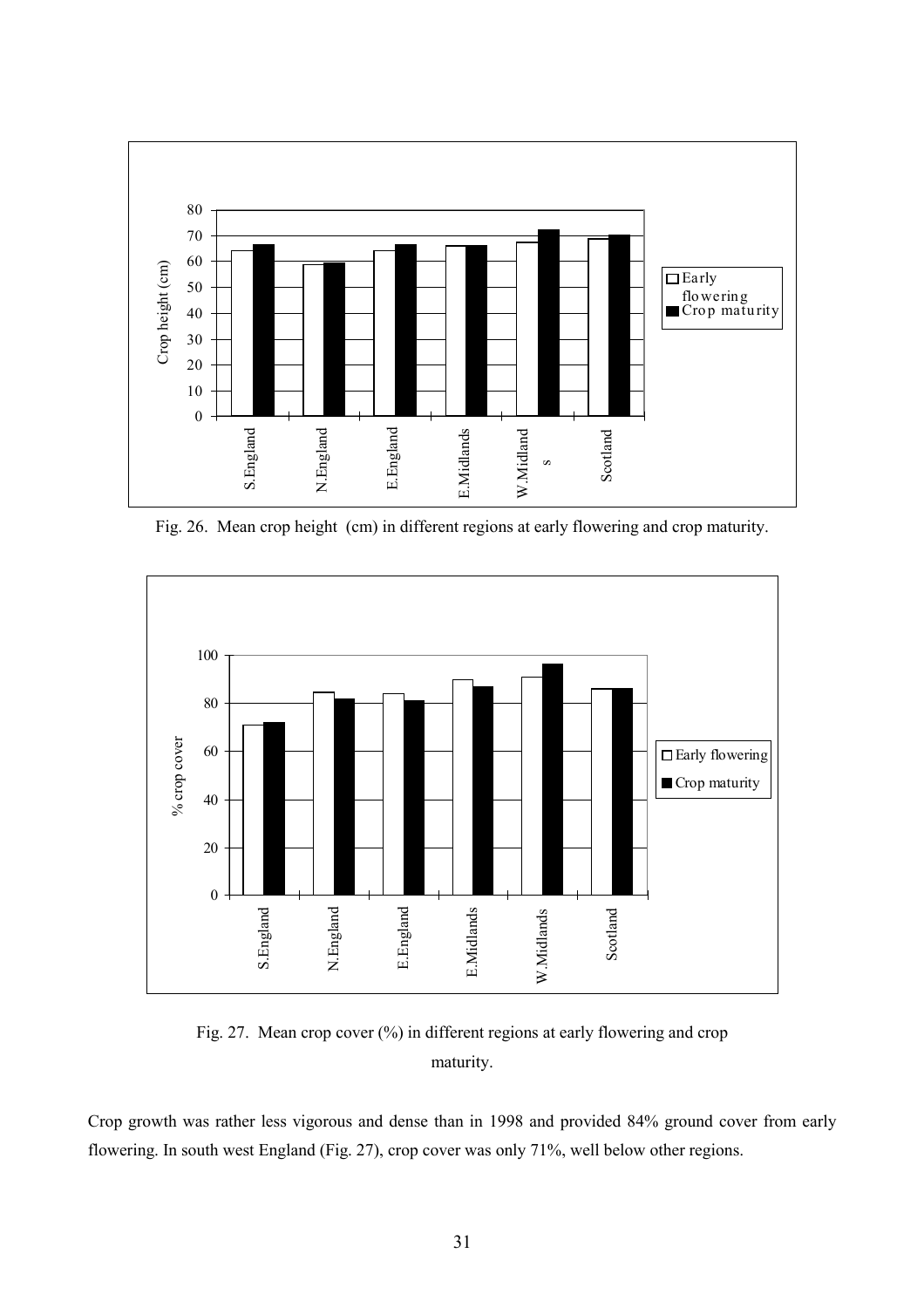#### *Weed cover & pest damage*

Weed problems were most apparent in the south west and Scotland and weed cover increased between early flowering and crop maturity (Fig. 28) from 20% to 31% in south west and from 5% to 11% in the west Midlands. Slight leaf distortion or notching damage attributed to pests such as thrips and flea beetles was noted at low levels particularly at early flowering in all areas. The most damage was recorded in the south west (0.2% area) and east and west Midlands (0.3% and 0.5% area, respectively) (Fig. 29). There was little damage at crop maturity as the upper leaves were less affected than those at the mid plant level.



Fig. 28. Mean weed cover (% area) in different regions at early flowering and cropmaturity.



Fig. 29. Severity of pest damage on leaves (% area affected) in different regions at early flowering and crop maturity.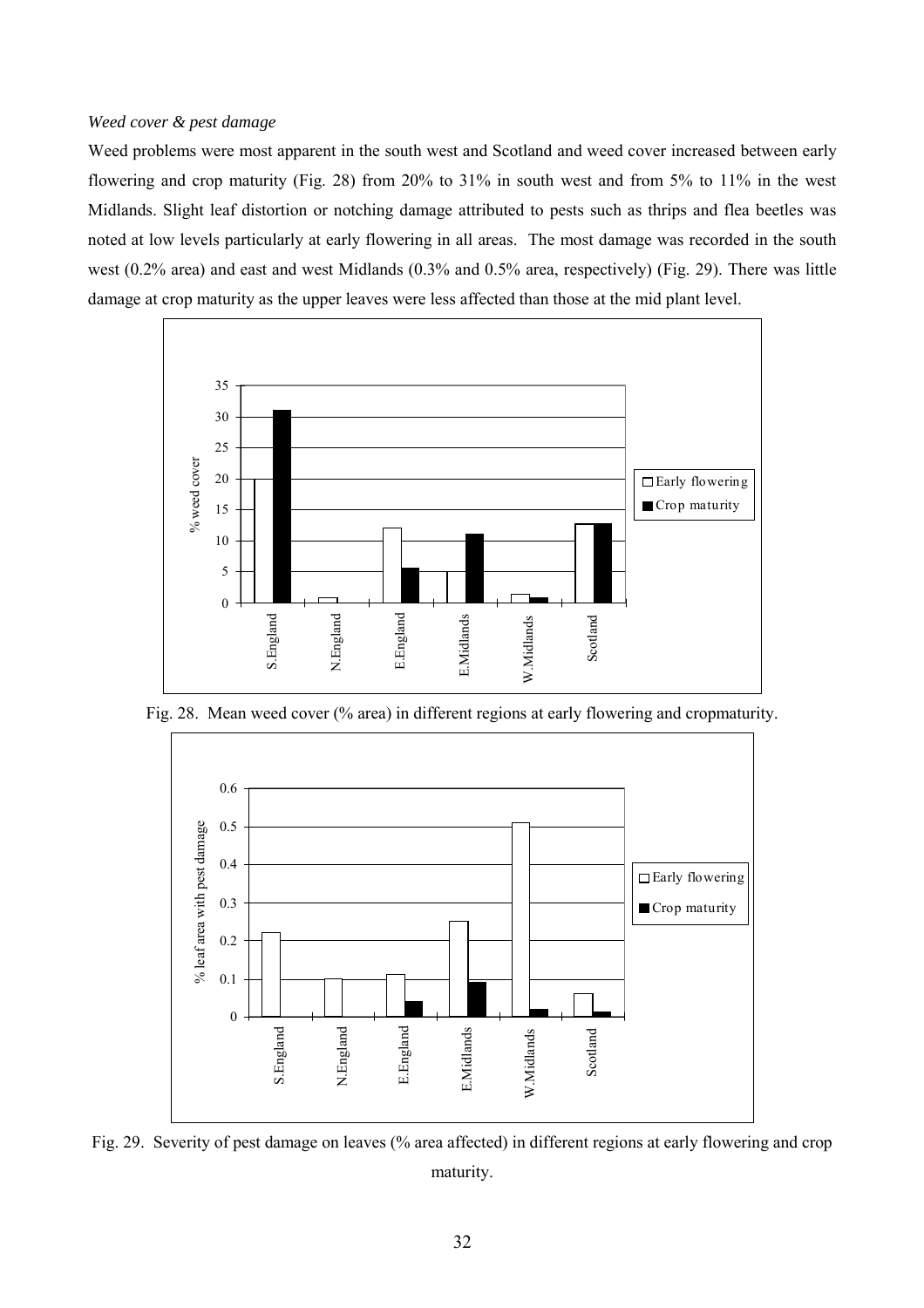#### *2000*

#### *Cultivars, use of certified seed and seed treatments*

There were thirty crops examined in 2000, of which winter crops were cv. Oliver and spring crops included Baikal, Barbara, Jupiter, McGregor, Mikael, Oskar, Norlin and Taurus. Most were grown from certified seed (70 %). The average seed rate was 51.6 kg/ha and seed treatment was mainly prochloraz (as Prelude) with some carboxin + thiram (Vitavax) and imported insecticide (e.g. Lindex) use. There was some use of seed treatments on home-saved seed (6% crops). Winter crops were sown from mid-September to mid-October and spring crops from early March to early May.



*Disease incidence and severity*

Fig. 31. Incidence of diseases (% crops affected) at early flowering and at crop maturity.

Pasmo was the most common disease, affecting leaves of 70% crops at early flowering and leaves on 80% crops at crop maturity. Powdery mildew was found in 20% crops at early flowering and 43% crops at crop maturity. *Alternaria* leaf spot was found only at crop maturity in 13% crops whilst *Botrytis* leaf spot affected 10% and 33% crops at early flowering and crop maturity, respectively (Fig. 31). Stem diseases were found and pasmo was the most important, occurring on 57% crops at early flowering and 73% crops at maturity. *Sclerotinia* and *Phoma* stem rots were not found in 2000 and *Botrytis* stem rot was recorded in only 2 crops in the east. Capsules were affected by *Botrytis* in 70% crops and pasmo affected the bracts surrounding the capsule in 83% crops. The regional variation in pasmo incidence on leaves is shown in Fig. 32.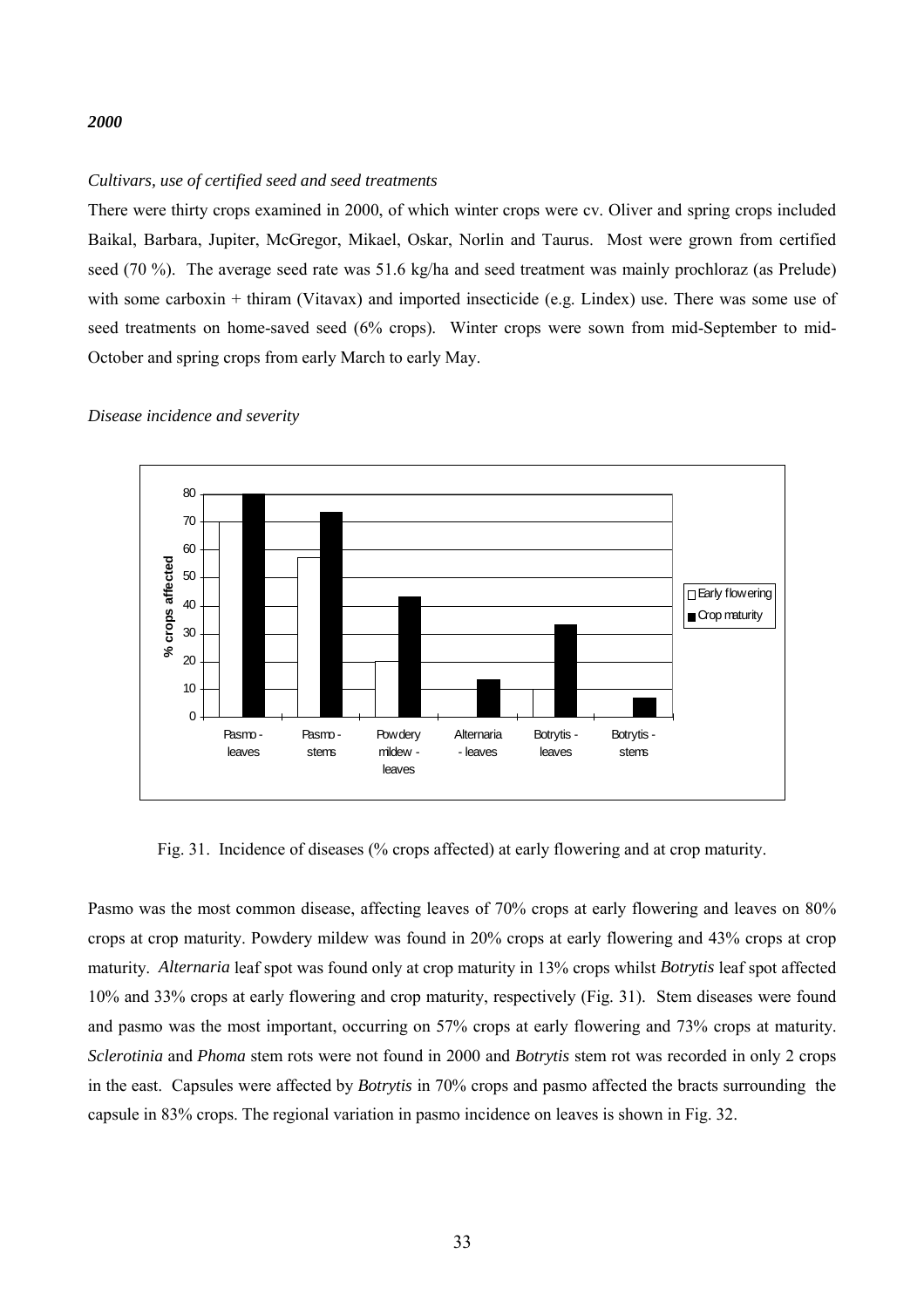

Fig. 32. Incidence of pasmo (% plants) on leaves by region at early flowering and at crop maturity.

Pasmo was common in all regions and most frequently recorded in the west Midlands, where all plants were affected at early flowering (Fig. 32). There was a decline in the incidence of leaf spotting by crop maturity compared with early flowering in the north and east Midlands brought about by extensive leaf loss. Pasmo showed large increases in severity on leaves between early flowering and crop maturity in the south, east and west Midlands (Fig. 33).



Fig. 33. Severity of pasmo on leaves (% area affected) in different regions at early flowering and at crop maturity.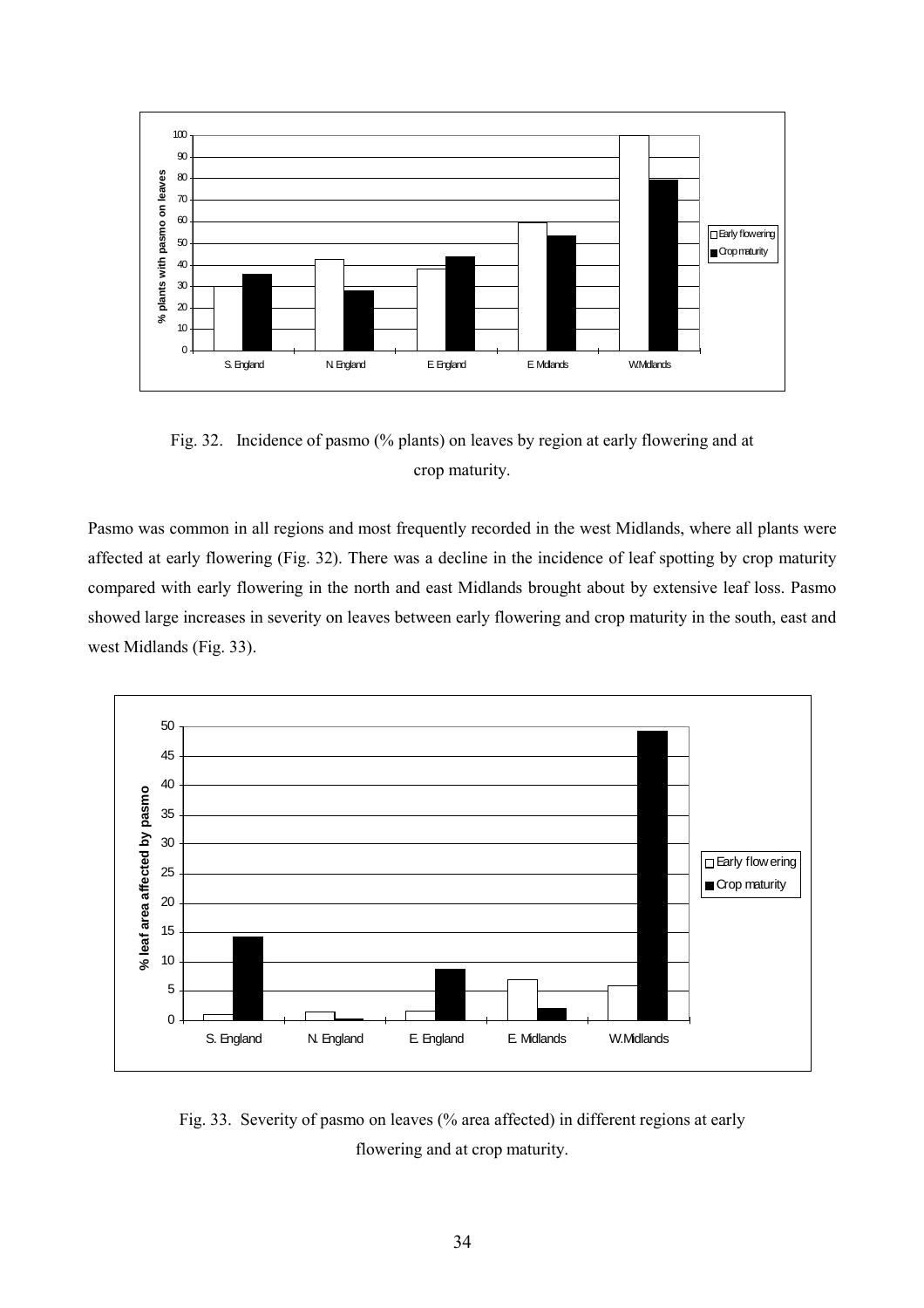Powdery mildew was not recorded in the north or west Midlands at early flowering, but was most common in the east (38% plants affected) (Fig. 34). By crop maturity, powdery mildew was present in all regions except the west Midlands and was most prevalent in the south and east Midlands. Average severity reached 15% leaf area affected in the south and east at early flowering (Fig. 35), with further increases being apparent in the south, east Midlands and north in the period up to crop maturity.



Fig. 34. Incidence of powdery mildew on leaves (% plants affected) in different regions at early flowering and at crop maturity.



Fig. 35. Severity (% leaf area affected) of powdery mildew on leaves in different regions at early flowering and at crop maturity.

Pasmo was the most common stem disease and had affected more than 25% stems by early flowering in all areas except the south of England (Fig. 36). It was more common at crop maturity in all regions except the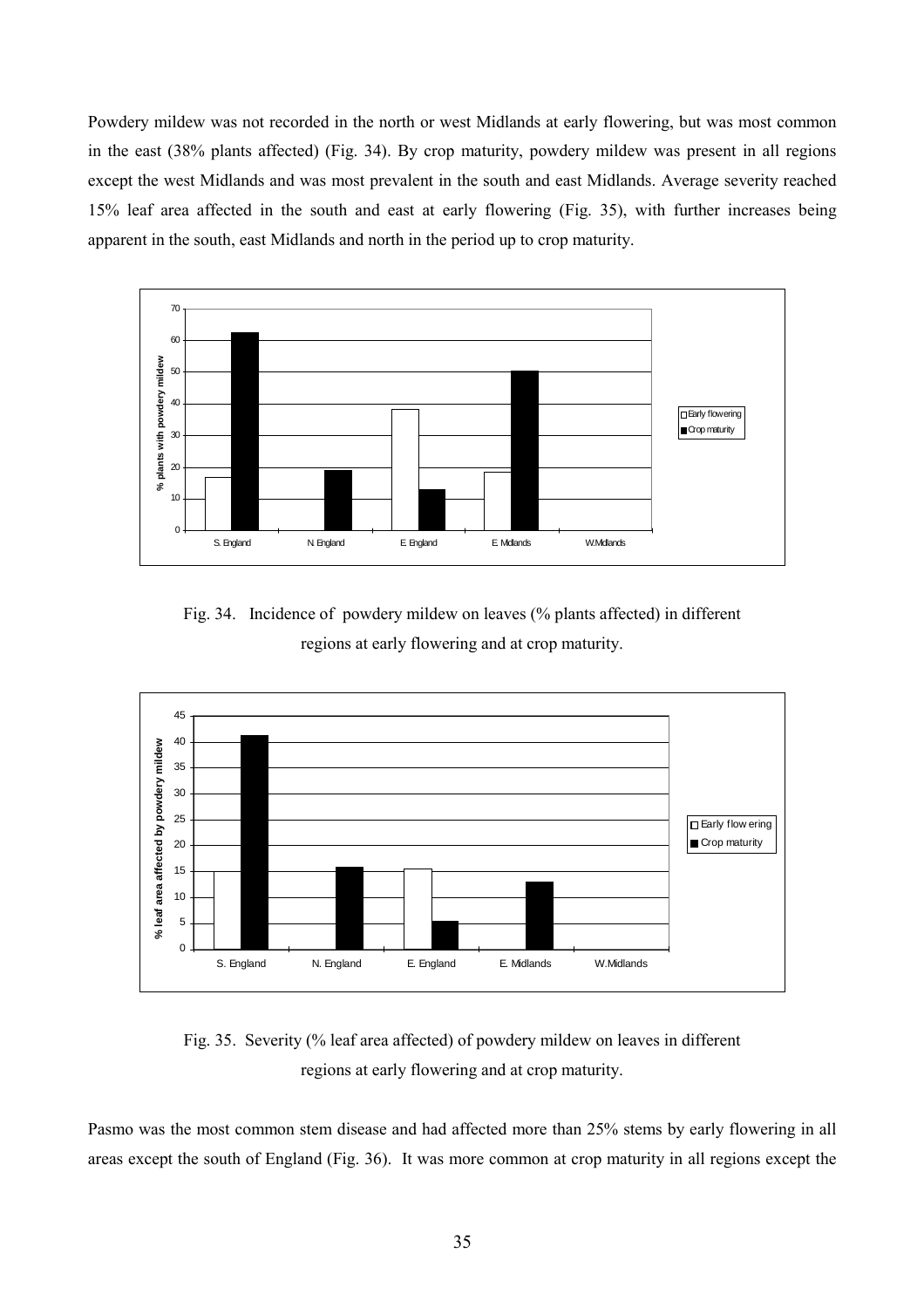east Midlands by crop maturity, notably in the west Midlands (100% plants affected) and east (68% plants) (Fig. 36). The severity of pasmo on stems was greatest in the west Midlands and east and lowest in the north of England at crop maturity (Fig.37). Pasmo undoubtedly accelerated leaf senescence and contributed to yellow and dead leaves and leaf loss. The proportion of the stem that had defoliated is expressed as the percentage bare stem (Fig. 38). At crop maturity, disease and natural senescence combined to give about 44- 84% bare stem, with most leaf loss in the west Midlands and east where pasmo was most severe on stems.



Fig. 36. Incidence of pasmo on stems (% stems affected) in different regions at early flowering and at crop maturity.



Fig. 37. Severity of pasmo on stems (% area affected) in different regions at early flowering and crop maturity.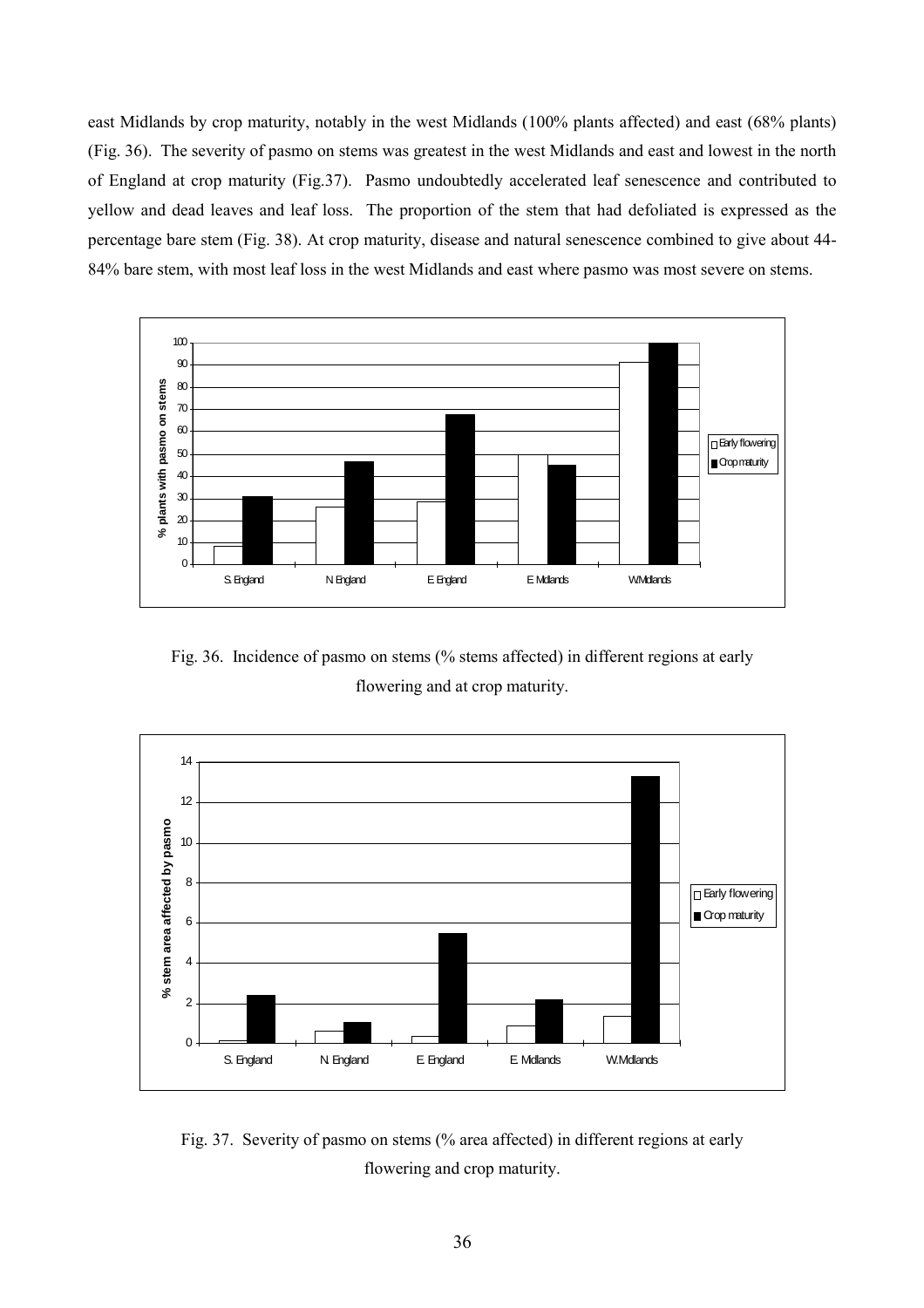

Fig. 38 Extent of leaf loss from stems (% area bare stem) in different regions at early flowering and crop maturity.

*Alternaria* leaf spotting (*Alternaria linicola*) was not recorded at early flowering. By crop maturity, four crops showed *Alternaria* on leaves and these were all from the south west (22.0% plants). Stem rots were generally of minor significance with no *Sclerotinia* being recorded, despite above average infection in winter oilseed rape crops in 2000. *Botrytis* stem rots affected two crops and these showed 16% and 20% stems affected. Interestingly, both of these were crops of cv. Mikael which did receive fungicide sprays. There were no records of *Phoma* or *Fusarium* stem rots.



Fig. 39. Severity of pasmo on capsule bracts (% area affected) and % capsules with *Botrytis* in different regions at crop maturity.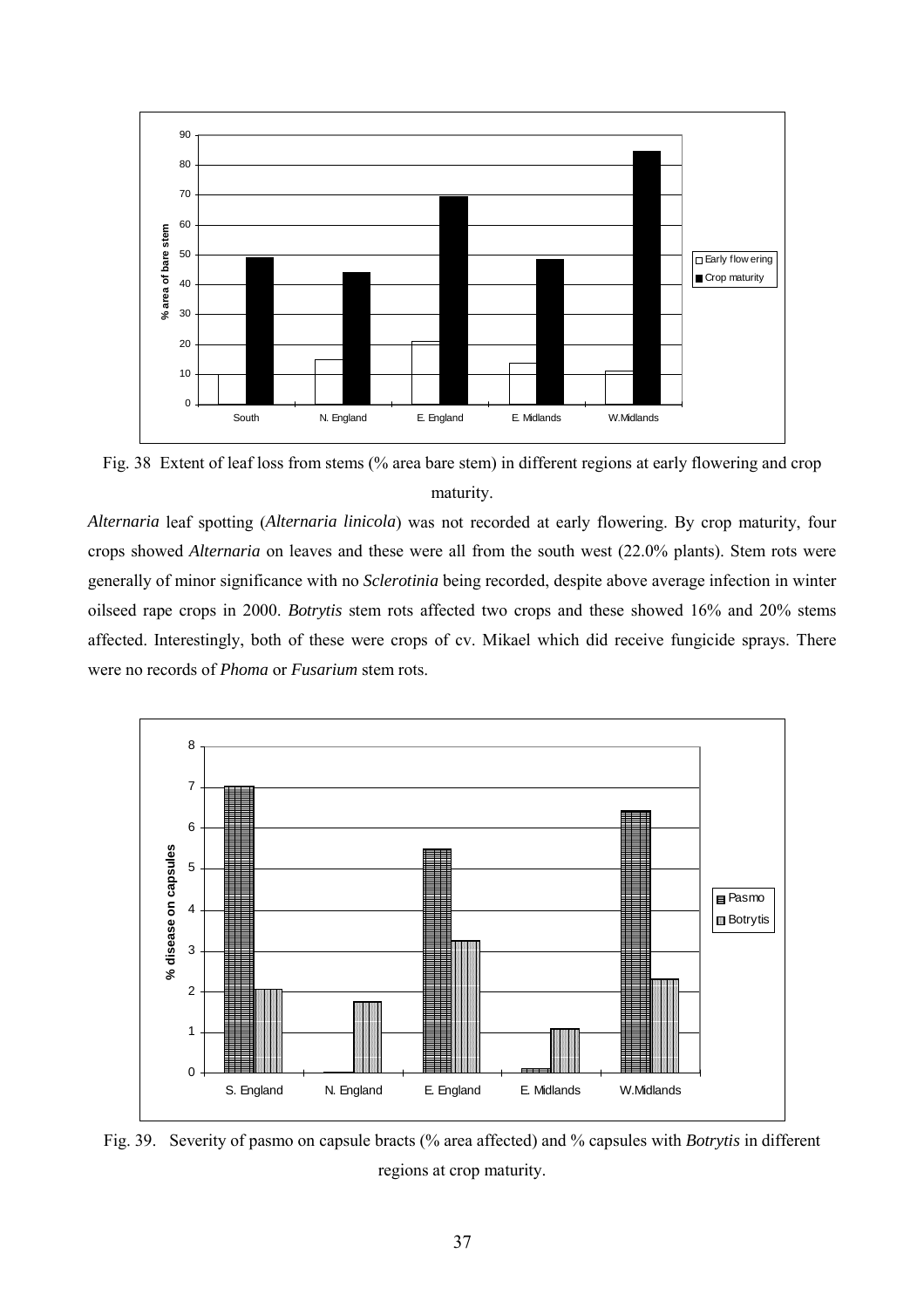Pasmo was found on the bracts surrounding the capsule in all areas, with the most severe infection occurring in the west Midlands, south and east (Fig. 39). *Botrytis* was found on capsules in all regions and showed the highest incidence (2-3% capsules affected) in the west Midlands, south and east.

# *Comparison of winter and spring linseed*

Pasmo was much more prevalent in winter than spring linseeed at early flowering on leaves and stems and the contrast was less marked at crop maturity. Powdery mildew was present only in spring cultivars at early flowering. At crop maturity, a low level (94% plants) of powdery mildew was found in winter linseed. Fine black spotting was very common on winter linseed at early flowering and this declined by crop maturity, whilst spotting remained at low levels throughout on spring linseed (Fig. 40).



Fig. 40. Incidence of diseases on winter and spring linseed crops at early flowering and crop maturity.

# *Effect of fungicide treatments*

A total of 14 out of 30 crops received fungicide treatment during the growing season, but there was a large difference between spring and winter crops. Fungicide sprays were applied to 12 out of 15 winter crops (80% treated) and to two out of 15 spring crops (13% treated).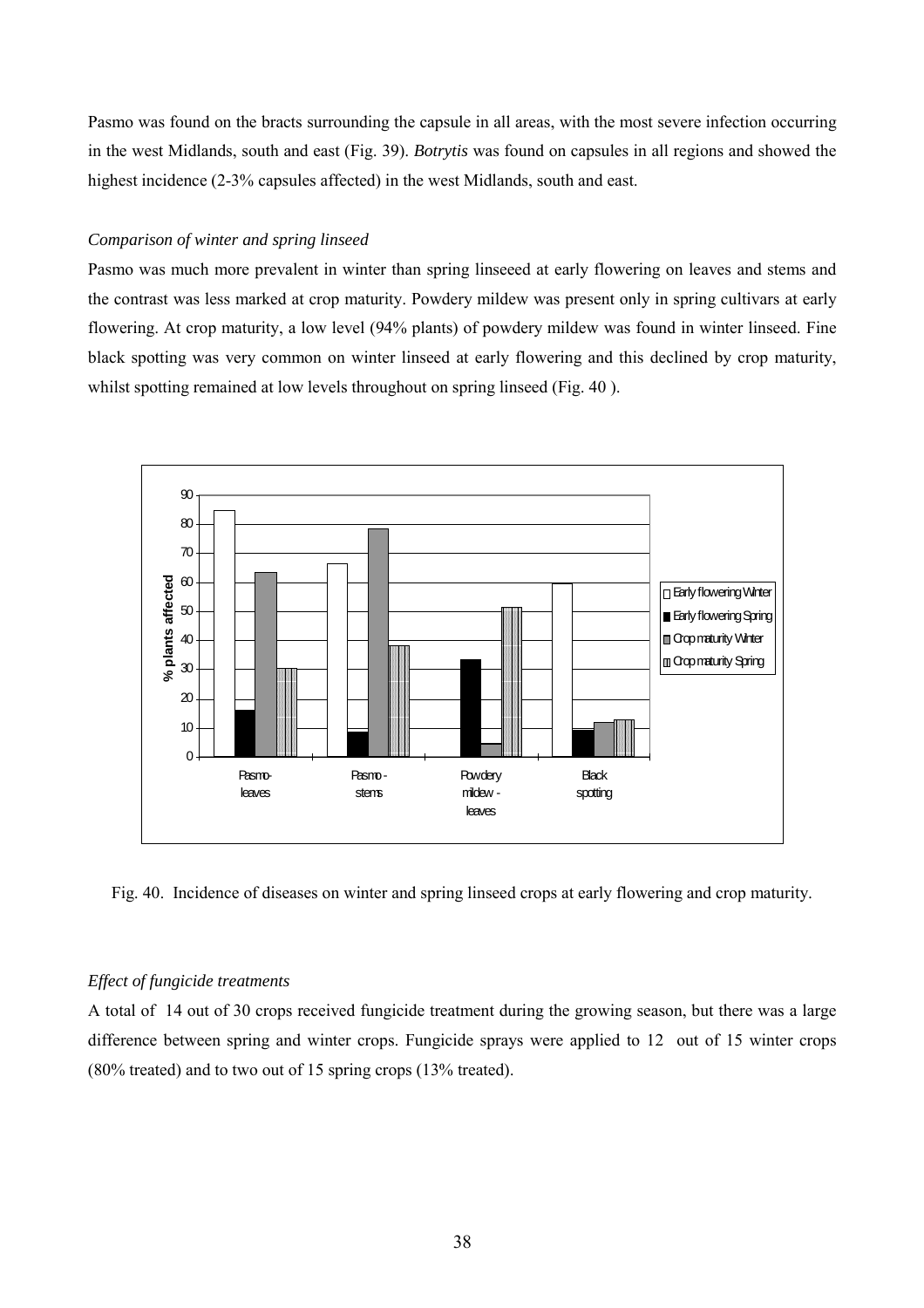

Fig. 41. Pasmo, powdery mildew and black spotting incidence (% plants affected) in untreated crops and in those treated with fungicide at early flowering and crop maturity.



Fig. 42. Pasmo, powdery mildew and black spotting severity (% area affected) in untreated crops and fungicide treated at early flowering and

crop maturity.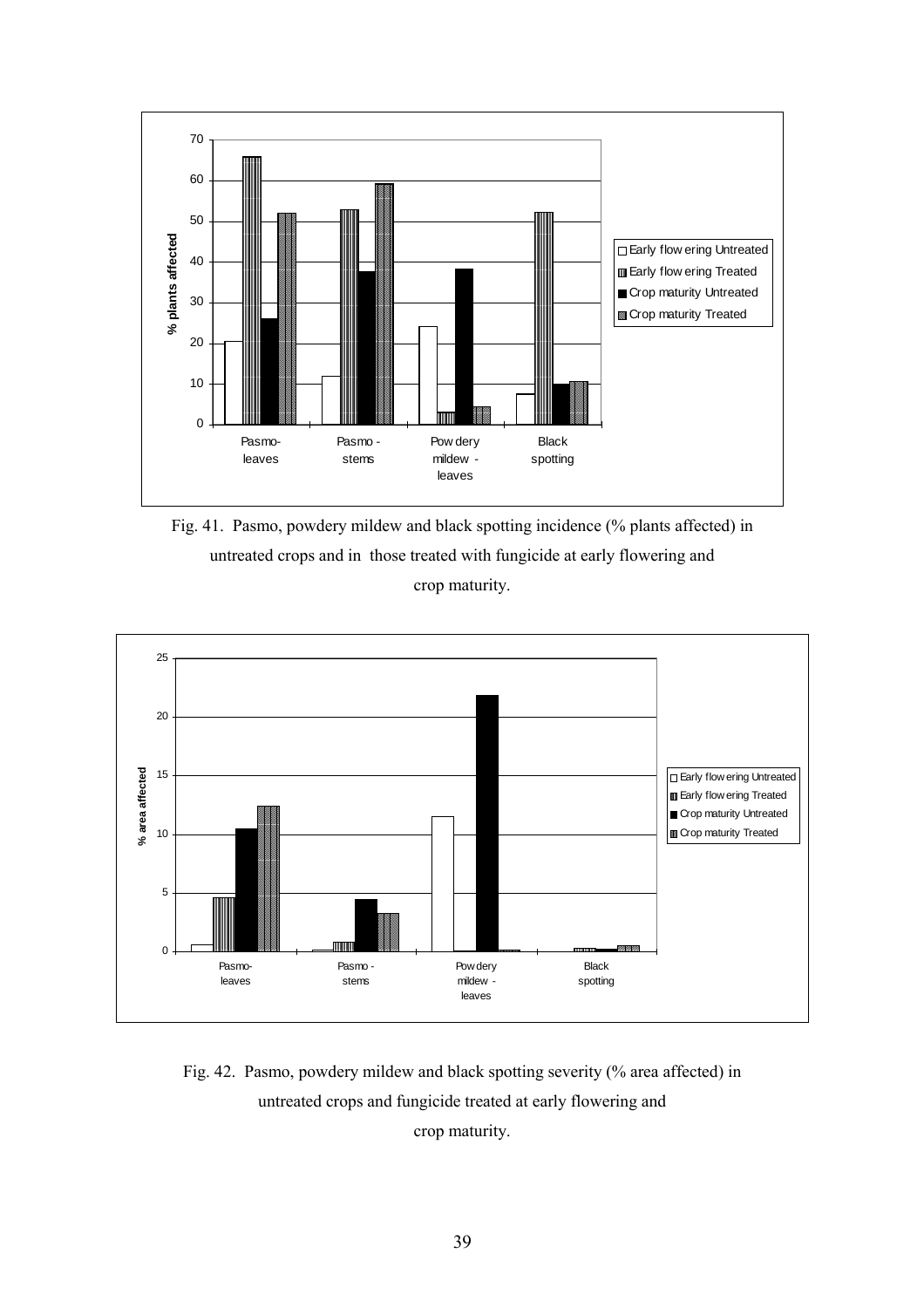Pasmo incidence and severity was higher in crops which received fungicide than those which remained untreated (Figs. 41  $\&$  42) at early flowering. The three untreated winter linseed crops had lower pasmo severity than all except one of the treated crops. Only one of the 6 crops of spring linseed with pasmo at early flowering had received fungicide sprays. This position had still not been reversed at crop maturity, though differences were smaller (26% leaf area affected by pasmo in untreated crops, 52% in treated). The same trend was found for stem pasmo, which affected 37% stem area in untreated crops and 59% in treated crops at crop maturity (Fig. 41). Disease severity records showed less stem pasmo after fungicide treatment (3.3% area) than in untreated crops (4.5% area), though leaf data provided no direct evidence of pasmo control. Black spotting was seven times more prevalent in treated crops than untreated crops at early flowering. On capsules, pasmo was less severe in treated (1.1% area affected) than untreated crops (3.2% area affected) (Fig 42).

There was a little evidence that fungicides had affected *Botrytis* on capsules; 2.1% on untreated crops, 1.5% in treated crops. Powdery mildew was much less prevalent in fungicide treated crops at both assessments: 11.5% leaf area affected in untreated, 0.7% treated crops at early flowering, 21.8% in untreated and 0.2% in treated crops at crop maturity. Fungicide treated crops showed slightly less dead leaf retention but rather higher leaf yellowing and defoliation (bare stem).

The most frequently used fungicides were:

| tebuconazole (as Folicur)                   | 11 crops (6 used in tank mixuture with MBC) |
|---------------------------------------------|---------------------------------------------|
| carbendazim (various products)              | 8 crops                                     |
| thiophanate methyl + iprodione (as Compass) | 2 crops                                     |
| chlorothalonil (as Bravo)                   | 2 crops                                     |
| fenpropimorph (as Mistral)                  | l crop                                      |

Treatments were mainly applied to winter linseed during flowering (May/early June), although two crops received a spray in early April and one had an autumn spray. One crop received a three-spray programme, two received two sprays and 11 crops had a single spray. The two fungicide-treated spring linseed crops received sprays at early to mid flowering in the second half of June

## *Lodging*

Lodging occurred in a few crops (20%) at the early to mid flowering stage, notably in the east Midlands where one crop had 65% lodging. There were generally small increases in lodging after early flowering except in the west Midlands which showed 14% lodging at crop maturity after an absence of lodging at early flowering. In the east, lodging was slight, with only 2.5% and 4.4% crop area affected at early flowering and crop maturity respectively. No lodging was recorded in the south, though some leaning of stems was apparent (Fig. 43). Plants were much shorter than in 1998, averaging 53 cm at early flowering and 67 cm at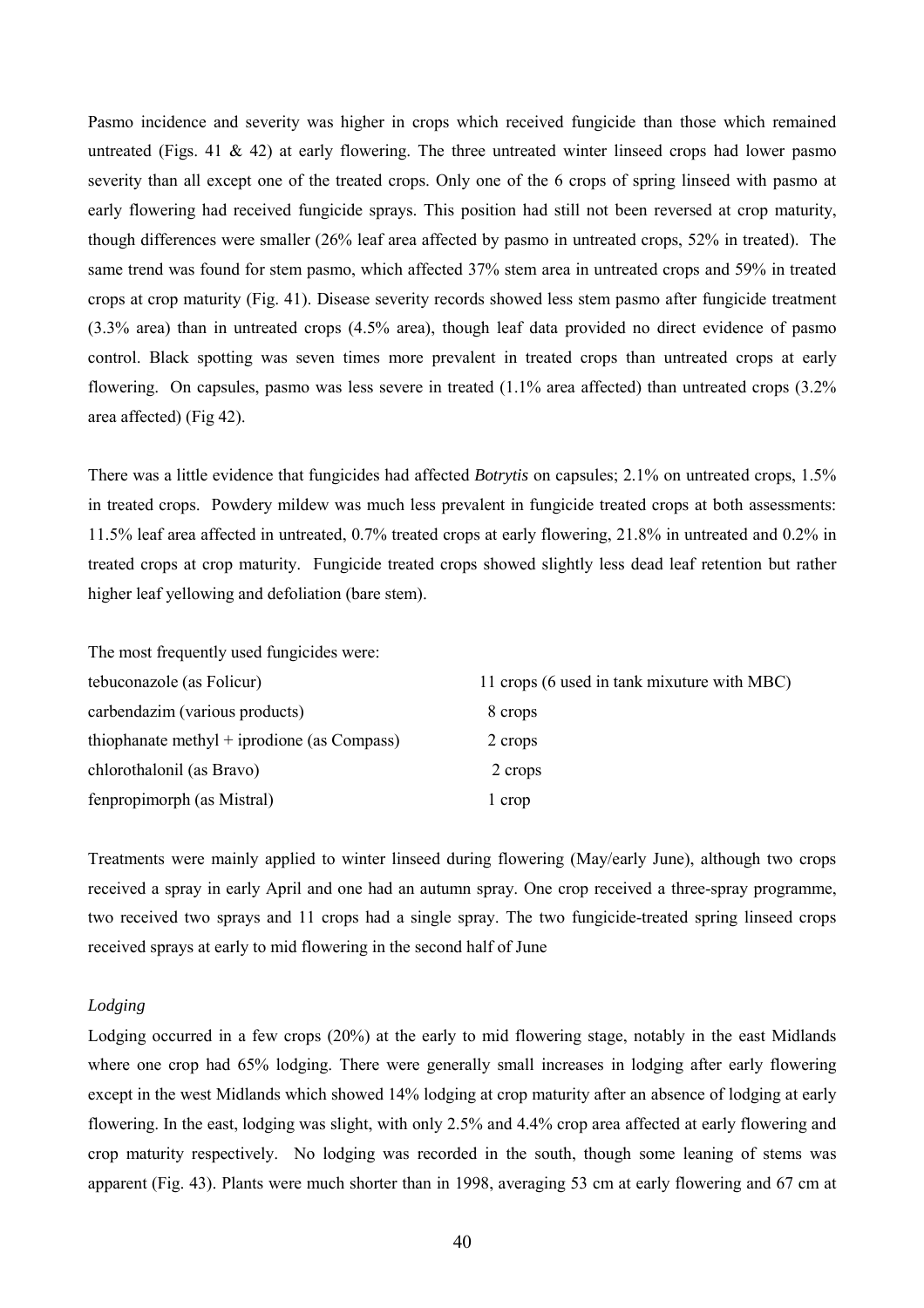crop maturity compared with 73 cm at early flowering and 80 cm at maturity in 1998 (Fig. 44). Crop growth provided at least 90% ground cover from early flowering in east and east Midlands and was lowest (67%) in the north of England (Fig. 45). There were only small differences of  $\pm$  2-3% between the two assessments at early flowering and crop maturity.



Fig. 43. Lodging severity (%) in different regions at early flowering and at cropmaturity.



Fig. 44. Mean crop height (cm) in different regions at early flowering and crop maturity.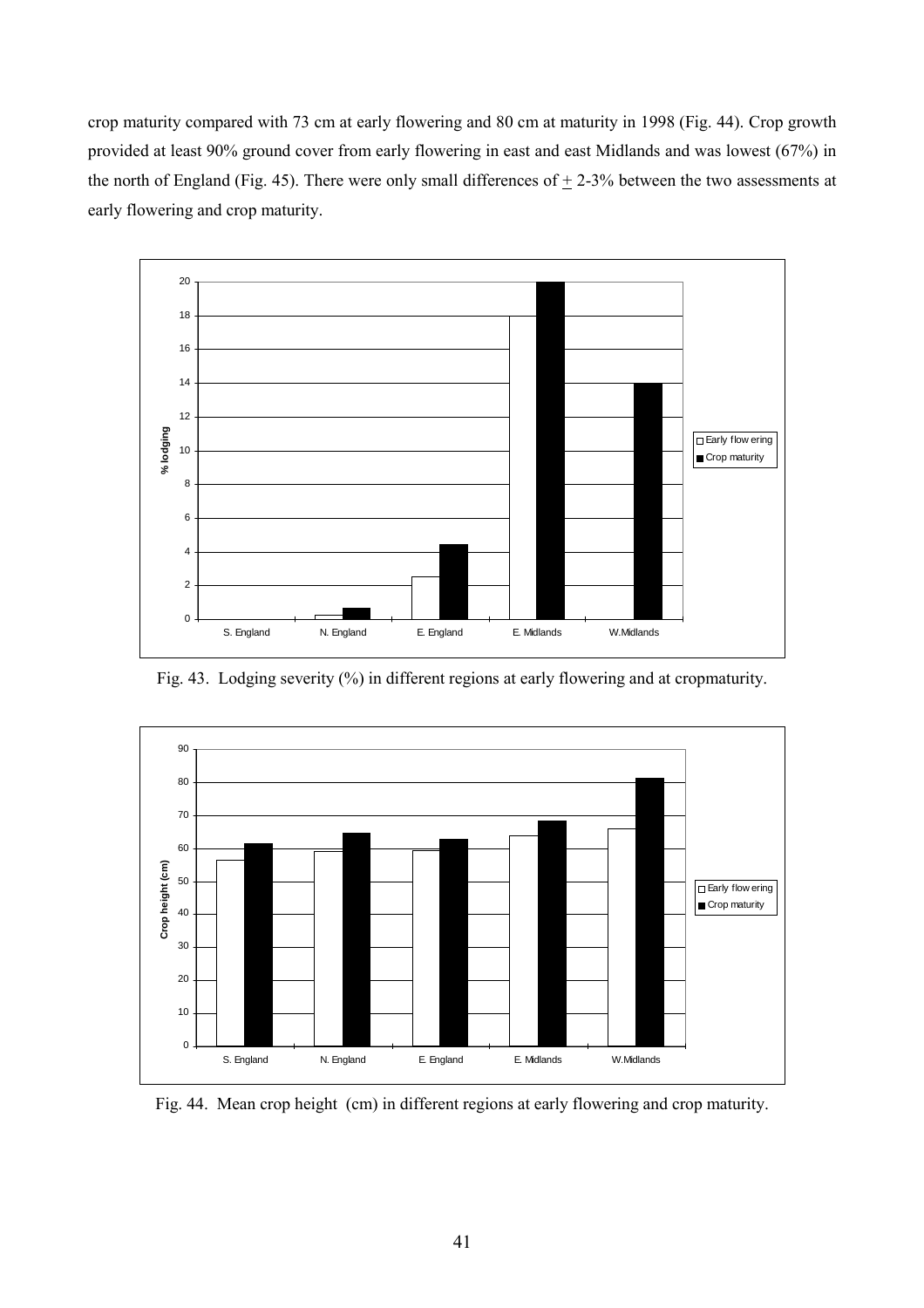

Fig. 45. Mean crop cover (%) in different regions at early flowering and crop maturity.

# *Weed cover & pest damage*

Weeds were generally troublesome ( $>10\%$  cover) in 23% crops at early flowering and 27% crops at maturity,of which 8.5% and 13%, respectively, were winter linseed crops. Weed problems were most apparent in the south west and north and weed cover increased almost two-fold between early flowering and crop maturity (Fig. 46) (e.g. from 10% to 20% in south west and from 11% to 18% in the north of England). Slight leaf distortion or damage attributed to pests such as thrips was noted at low levels but there was some notching of leaf margins on most plants at early flowering in all areas. This damage decreased between assessments, indicating less severe pest damage to the leaves remaining at crop maturity than earlier in the season (Fig. 47). Overall, pest damage remained slight.



Fig. 46. Mean weed cover (% area) in different regions at early flowering and crop maturity.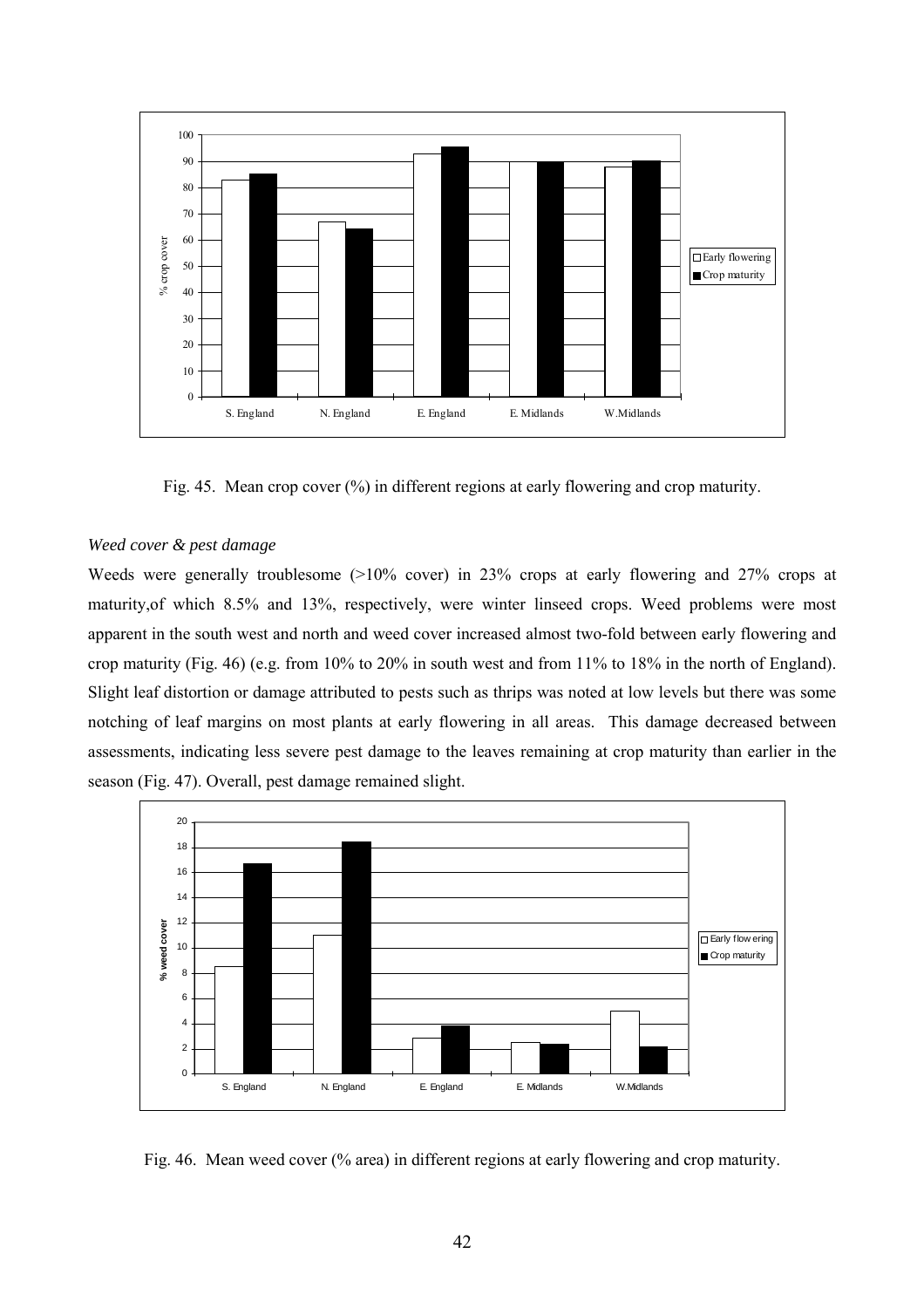

Fig. 47. Severity of pest damage on leaves (% area affected) in different regions at early flowering and crop maturity.

# **Conclusions**

Summary tables of results from each sampling during 1998-2000 are shown in Tables 1-3. Pasmo was found to be present in all regions at each visit, affecting over 70% crops each year. Pasmo was the most common stem disease at early flowering, and its incidence increased subsequently as the disease continued to develop up to crop maturity (Table 1). Powdery mildew affected more crops in 1998 than in later years and declined after early flowering except in 2000 when spring linseed was included. *Botrytis* and *Alternaria* were only recorded in a few crops and mean incidence rarely exceeded 10% plants affected (Table 2). The most severe diseases were pasmo on leaves and stems and powdery mildew on leaves (Table 3). Pasmo spread up the plant and developed on stems after the first sampling to a greater extent in 1998 and 2000 than in 1999. Powdery mildew was most severe in 2000, which reflected the more severe infection on spring linseed (Fig. 48).

*Botrytis* stem rot was found in a few crops each year and was most widespread in 1999 when 23% crops were affected and average incidence was 1.9% plants affected. *Sclerotinia* was found in one crop, *Phoma* in one crop and *Fusarium* in two crops, all in 1998. Diseases affecting the capsules were *Botrytis* which caused a general rot or loss of capsules and pasmo which colonised the sepals. *Botrytis* affected capsules in 70%, 83% and 90% crops in successive years of the survey and 1.9%, 3.3% and 2.2% capsules, respectively.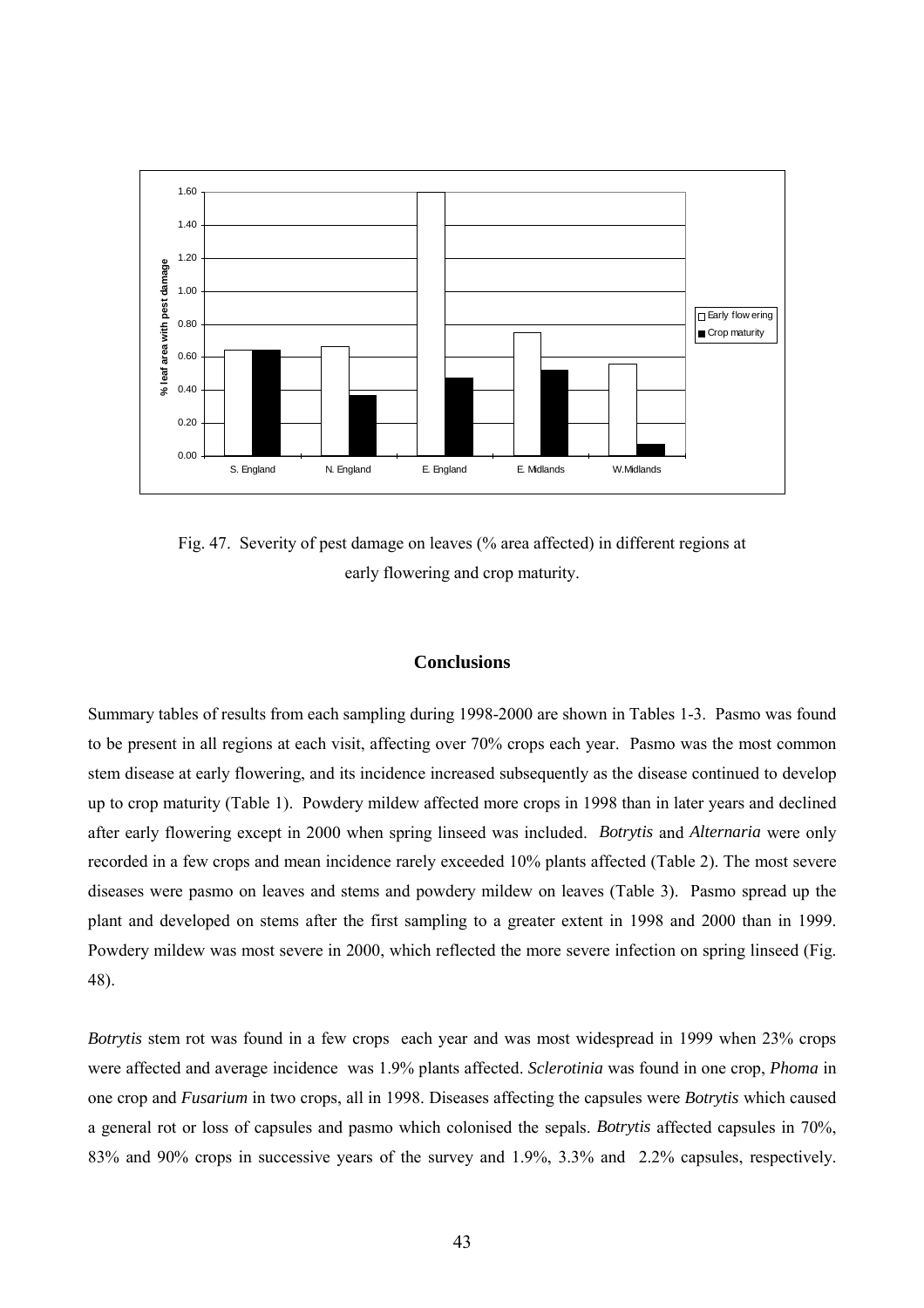Pasmo was slightly less widespread, affecting 83%, 63% and 70% crops, and slightly more severe overall with 5.8%, 2.1% and 2.7% capsule area affected.

|                 | % crops affected |                |           |          |              |          |  |  |  |
|-----------------|------------------|----------------|-----------|----------|--------------|----------|--|--|--|
| Disease         |                  | 1998           |           | 1999     | 2000         |          |  |  |  |
|                 | Early            | Crop           | Early     | Crop     | Early        | Crop     |  |  |  |
|                 | flowering        | maturity       | flowering | maturity | flowering    | maturity |  |  |  |
| Pasmo -         | 73               | 90             | 83        | 80       | 70           | 80       |  |  |  |
| leaves          |                  |                |           |          |              |          |  |  |  |
| Pasmo - stems   | 63               | 87             | 55        | 90       | 57           | 73       |  |  |  |
| Powdery         | 70               | 50             | 24        | 20       | 20           | 43       |  |  |  |
| mildew          |                  |                |           |          |              |          |  |  |  |
| Alternaria      | 13               | 30             | 7         | 13       | $\mathbf{0}$ | 13       |  |  |  |
| <i>Botrytis</i> | $\tau$           | $\overline{7}$ | 3         | 13       | 10           | 33       |  |  |  |

*Table 1. Mean percentage of crops affected by the major foliar and stem diseases of linseed in England and Scotland 1998-2000.*

*Table 2. Mean percentage of plants affected by the major foliar and stem diseases of linseed in England and Scotland 1998-2000.*

|                   | % plants affected |          |           |                |              |                |  |  |  |  |
|-------------------|-------------------|----------|-----------|----------------|--------------|----------------|--|--|--|--|
| Disease           |                   | 1998     |           | 1999           | 2000         |                |  |  |  |  |
|                   | Early             | Crop     | Early     | Crop           | Early        | Crop           |  |  |  |  |
|                   | flowering         | maturity | flowering | maturity       | flowering    | maturity       |  |  |  |  |
| Pasmo -           | 58                | 82       | 52        | 42             | 51           | 47             |  |  |  |  |
| leaves            |                   |          |           |                |              |                |  |  |  |  |
| Pasmo - stems     | 37                | 58       | 27        | 63             | 38           | 58             |  |  |  |  |
| Powdery<br>mildew | 44                | 23       | 10        | $\overline{3}$ | 18           | 20             |  |  |  |  |
| Alternaria        | 5                 | 13       | 1         | 9              | $\mathbf{0}$ | $\overline{4}$ |  |  |  |  |
| <b>Botrytis</b>   | 0.3               | 0.3      | 0.1       | $\overline{2}$ | 8            | 10             |  |  |  |  |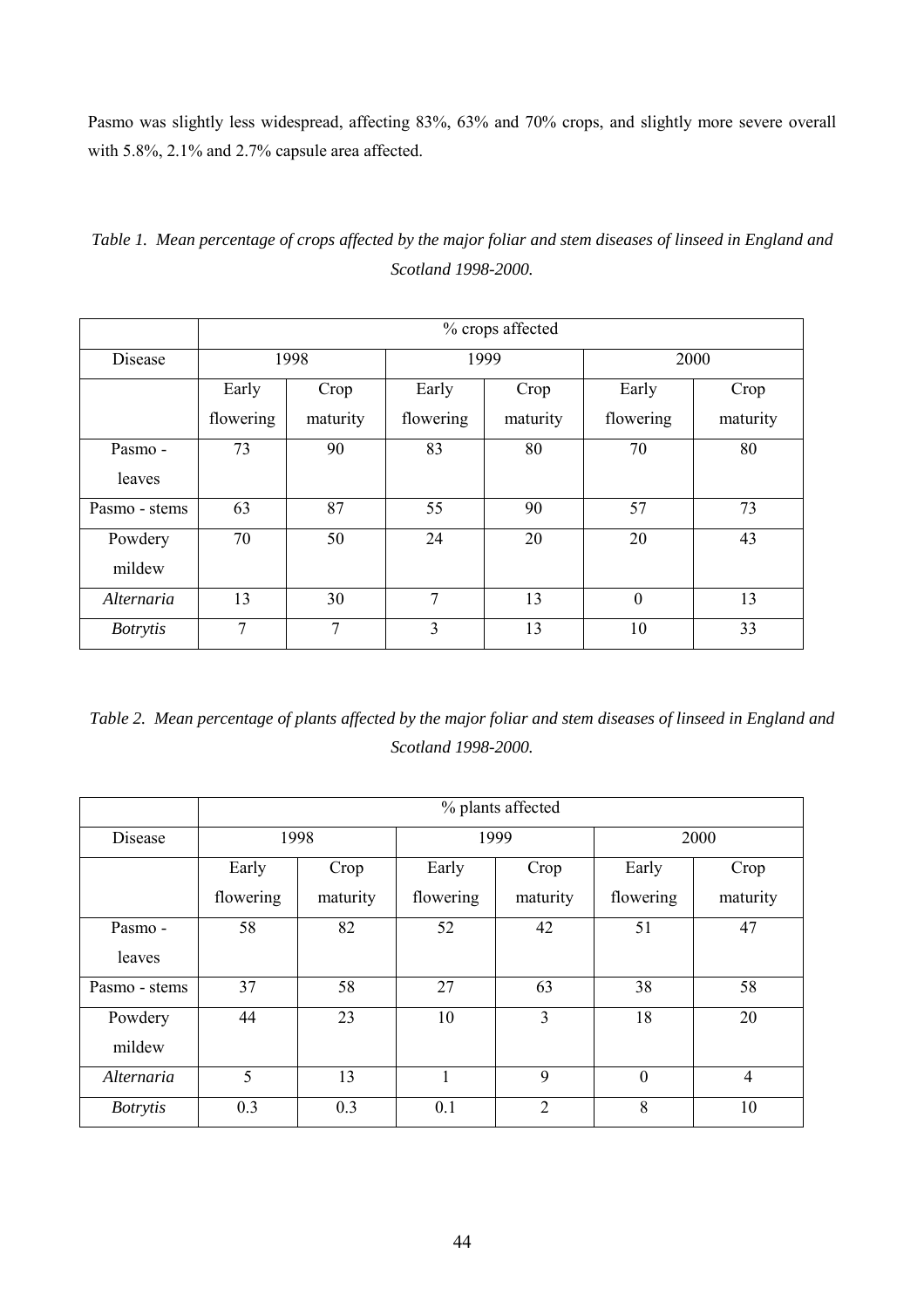|               | % area affected |          |           |          |           |          |  |  |  |  |
|---------------|-----------------|----------|-----------|----------|-----------|----------|--|--|--|--|
| Disease       | 1998            |          |           | 1999     | 2000      |          |  |  |  |  |
|               | Early           | Crop     | Early     | Crop     | Early     | Crop     |  |  |  |  |
|               | flowering       | maturity | flowering | maturity | flowering | maturity |  |  |  |  |
| Pasmo -       | 4.4             | 15.5     | 1.7       | 6.9      | 3.0       | 14.0     |  |  |  |  |
| leaves        |                 |          |           |          |           |          |  |  |  |  |
| Pasmo - stems | 0.8             | 5.8      | 0.6       | 4.5      | 0.6       | 4.9      |  |  |  |  |
| Powdery       | 1.9             | 1.3      | 0.1       | 0.2      | 7.7       | 14.7     |  |  |  |  |
| mildew        |                 |          |           |          |           |          |  |  |  |  |

*Table 3. Mean percentage area affected by the major foliar and stem diseases of linseed in England and Scotland 1998-2000.*



Fig. 48. Incidence of diseases on winter and spring linseed crops at early flowering and crop maturity.

Crops of winter linseed were predominantly cv. Oliver (90% crops in 1998, 93% crops in 1999 and 100% crops in 2000) sown from mid-September to mid-October. Eight different cultivars were encountered in spring linseed crops in 2000. Most were grown from certified seed (70-83%) which had been treated with fungicide. Regional differences were apparent in 1998 for powdery mildew, which was present in all regions except the south west, whilst *Alternaria* predominated in the Midlands. In 1999, powdery mildew was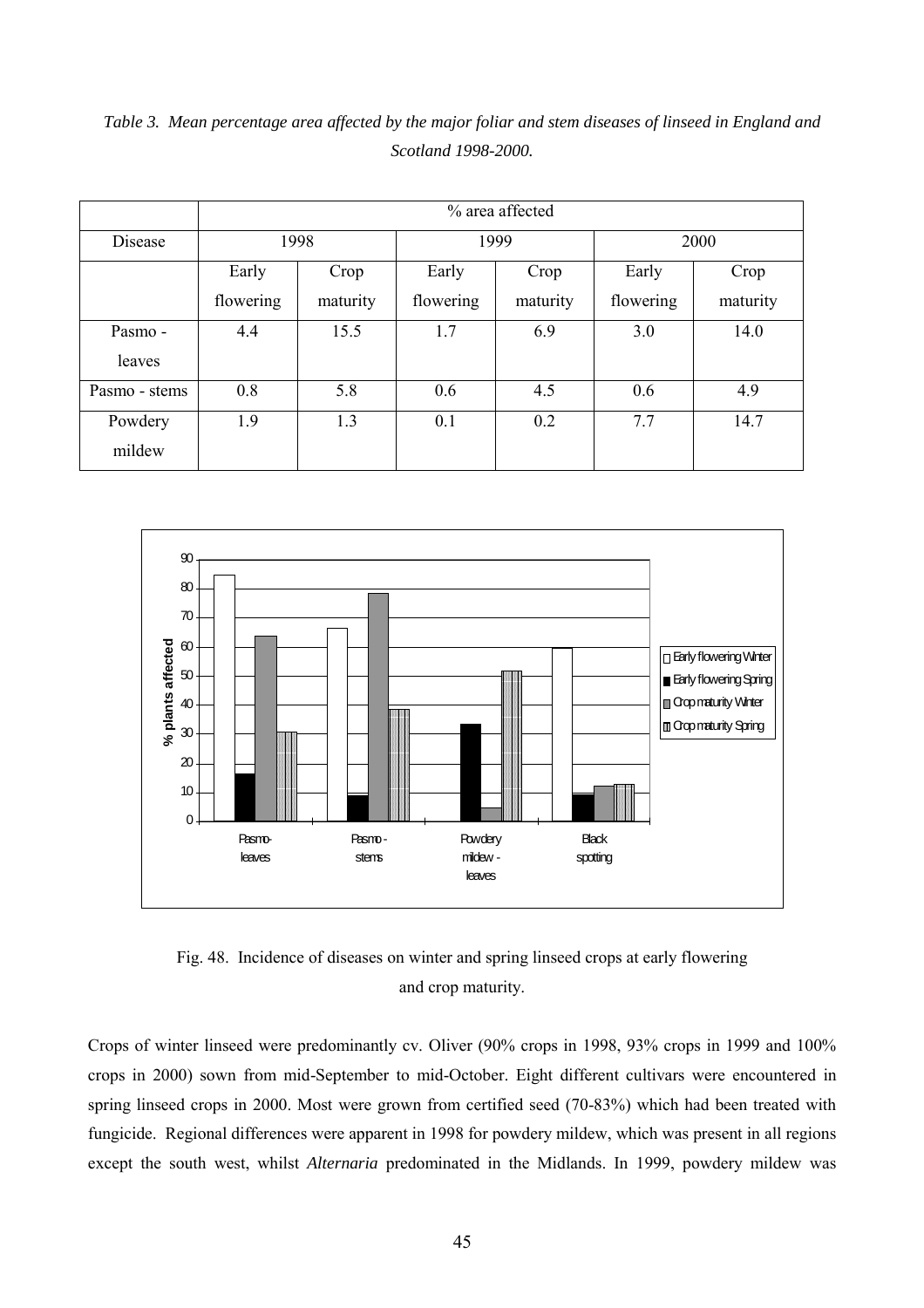present mainly in the west Midlands and Scotland and much less common in the east than in 1998. *Alternaria* predominated in the south west in 1999 and 2000. Powdery mildew, which was most prevalent in the east at early flowering and in the south at crop maturity in 2000.

 Half of the crops surveyed had received fungicide sprays in 1998, but this appeared to have made limited impact on disease severity. In 1999, there was an increase of 30% in the use of fungicide sprays and 73% of crops surveyed were treated. Tebuconazole plus an MBC during flowering was the most widely used treatment and appeared to have made some impact on disease severity. Pasmo was less severe in 1999 than in 1998 and this contributed to higher yields. This disease became established more slowly in the autumn and winter than in 1997/98 and winter observations may have strategic value in decision making. In 2000, fungicide sprays were used on 47% crops, which comprised 80% of winter linseed crops and 13% spring linseed crops and again appeared to have made a limited impact on final disease severity. It is clear that pasmo is a threat to spring linseed crops and further monitoring is advisable to see if the disease declines in the absence of winter linseed cropping.

There were low levels of pest damage in crops and main agronomic problems were lodging and weeds. Lodging averaged 45% crop area affected at crop maturity in 1998 and was most severe in the east and Midlands. Lodging was much less of a problem in 1999 than in 1998 and problems were only serious in two crops in the east which had 80-85% crop affected. Crops were slightly less tall than in 1998 with plant height averaging 65 cm compared with 73 cm in 1998 at early flowering and 67 cm (80cm in 1998) at maturity. The shorter plants is likely to have contributed to reduced lodging problems. This was supported by observations in 2000 (which had slightly taller plants than 1999 - mean 73 cm at maturity) where seven out of eight crops which were at least 80 cm tall lodged significantly. In the east, lodging was slight with only 2.5% and 4.4% crop area affected at the two visits

Weed problems affected over 10% crop area in the south west and north in 1998. These problems continued in 1999 in the south west, where weed cover increased between early flowering and crop maturity from 20% to 31%. Weeds were generally troublesome (>10% cover) in 23% crops at early flowering and 27% crops at maturity in 2000. There were more problems in spring linseed than winter linseed, which showed 8.5% and 13% crops badly affected at early flowering and crop maturity, respectively. Weed problems were most apparent in the south west and north and weed cover increased almost two-fold between early flowering and crop maturity.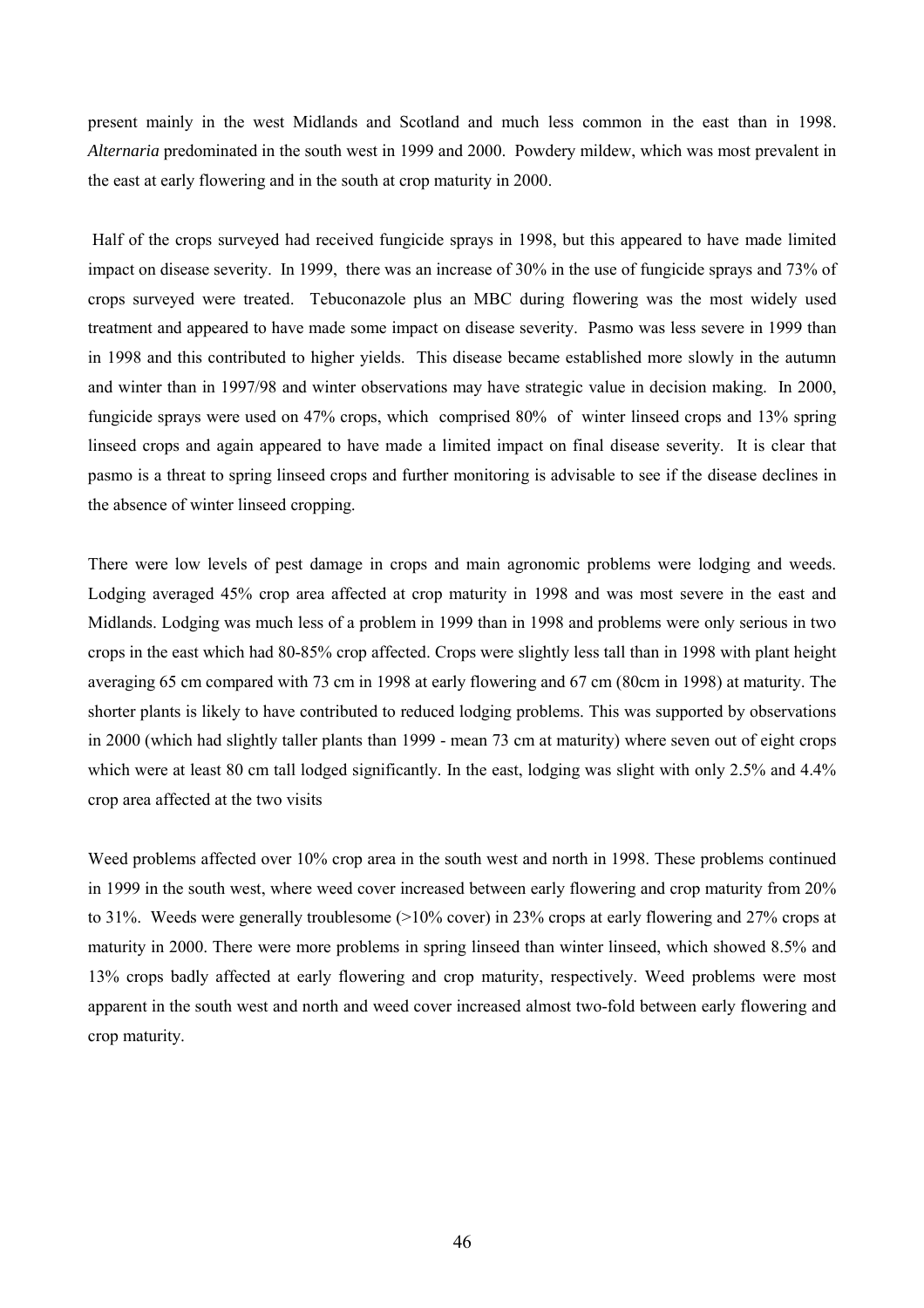# **Discussion**

#### *1998*

The 1998 harvest year was difficult for winter linseed growers. Severe pasmo disease affected foliage and stems and in experiments fungicide programmes were shown to increase yields by up to 1 t/ha, doubling seed yield. Yield increases were related to control of pasmo and increased green leaf area. For a second successive year, June had frequent and heavy rain and this caused extensive lodging (not such a feature in 1997) as well as favouring disease development.

As yield is produced from flowering onwards, the two survey assessments cover the most important period of yield formation. During this period, pasmo spread up the plant causing progressive defoliation and eventually affecting the upper leaves. At the same time, stem lesions were also becoming more extensive. Fortunately these were superficial and did not generally kill the upper part of the plant. Pasmo is known to have become established in winter linseed in the autumn (November) and it is thought that air-borne ascospores released from infected winter linseed residues of the 1997 crop were the main source of infection. Pasmo is also known to be seed-borne and seed could therefore be an important source of the disease, particularly if fungicidal seed treatments were not used or were ineffective. Given the severity of the current pasmo epidemic, use of home-saved seed could pose a risk to future cropping. Unfortunately pasmo is not assessed in current tests on stocks evaluated for use as seed. There is limited data available on the extent of pasmo infection on seed, disease thresholds and the effectiveness of seed treatments.

The establishment of pasmo in the UK appears to have been brought about by the introduction of winter linseed. There have already been some outbreaks in spring linseed and the disease now poses a threat to that crop. In winter linseed, pasmo develops slowly during the winter, which suggests it may have a fairly high temperature optimum. If this is the case, the disease, once established, could pose a bigger threat to spring linseed than winter linseed. Infection conditions need to be ascertained to establish the risk in wet and dry seasons so that fungicide spray treatments can be optimised.

Work to date indicates that MBC fungicides are very effective against pasmo with activity also apparent for tebuconazole, chlorothalonil and iprodione + thiophanate methyl. A fungicide mixture applied during flowering in a wet season should provide broad-spectrum disease control and substantial yield increases. More recently, winter linseed has given responses to spring and occasionally autumn sprays. Overall, pasmo has proved difficult to control and control was often less than 50%. As a result of experiments carried out in 1997/98, guidelines are available for fungicide use in 1999.

Other diseases in winter linseed are recognised more readily from experience in spring linseed. Powdery mildew, *Alternaria* and *Botrytis* were the most common, though diagnosis was difficult because of the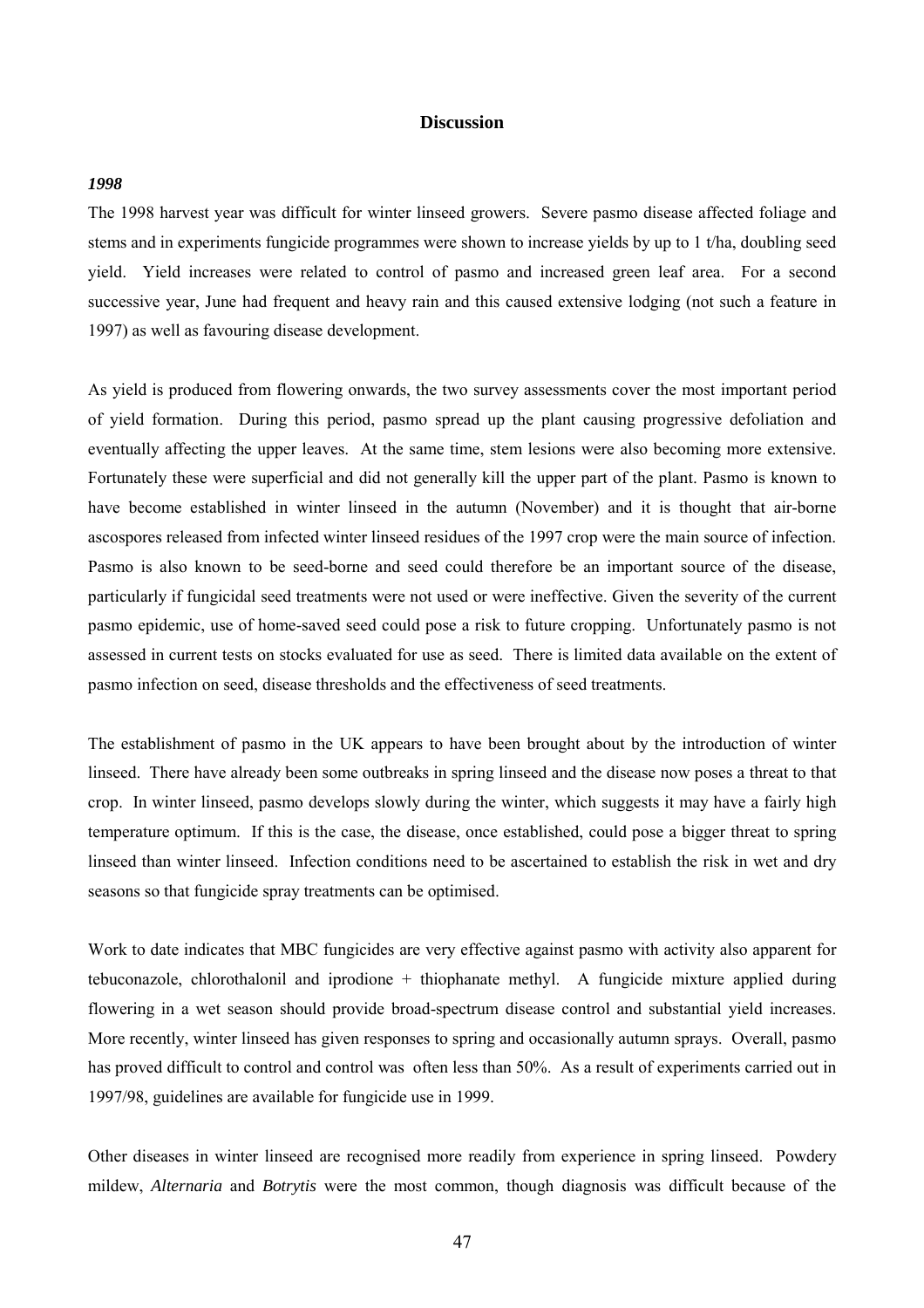extensive spotting from pasmo and these diseases may have been under-estimated. Lodging was a major problem in 1998; dense crops which continued to grow during mild winter conditions appear to have contributed to the problem. Pigeon grazing was severe in parts of the same crops but the shorter regrowth was less prone to lodging. Repeated heavy rains (10 mm or more) during June ensured that crops were unable to recover and the combination of lodging and disease accounted for the low yield. Crop density may have helped suppress weed growth as thinner crops in the south west and north showed increased weed cover between assessments. Weed control remained problematic in a few crops.

## *1999*

The 1999 season was much more favourable for the crop than 1998, which had weather favouring both severe disease and crop lodging. Pasmo was again the most important disease. A range of other diseases in winter linseed was recorded, with powdery mildew, *Alternaria* and *Botrytis* being the most common. Diagnosis of diseases that cause dark spotting was difficult because of the extensive spotting from pasmo and some minor diseases may have been under-estimated. Rather less powdery mildew and more fine black spotting symptoms were found in 1999 than in 1998.

As yield is produced from flowering onwards, the two survey assessments cover the most important period of yield formation. During this period, pasmo spread up the plant to a limited extent in 1999 and only crops in the south west and Scotland showed serious pasmo affecting the upper leaves. Stem lesions were also less severe than in 1998 and were mainly confined to the base of the stem. Fortunately these are superficial and do not generally kill the upper part of the plant.

Pasmo is known to have become established in winter linseed in the autumn (November) and it is thought that air-borne ascospores released from infected winter linseed residues of the 1998 crop were the main source of infection. Pasmo is known to be seed-borne and seed could therefore be an important source of the disease particularly if fungicidal seed treatments were not used or were ineffective. It was noticeable that pasmo built up much more slowly in autumn 1998 than in autumn 1997 and there was little spread to the lower leaves by spring. Winter monitoring may therefore be a useful approach for assessment of disease risk and the need for fungicide treatments.

Most growers (47%) have used a mixture of tebuconazole + MBC during flowering and this follows a successful technology transfer of experimental work through collaborators in this project and through the farming press. There was a little use of fungicides before flowering and this is likely to have been for plant growth regulation as well as disease control.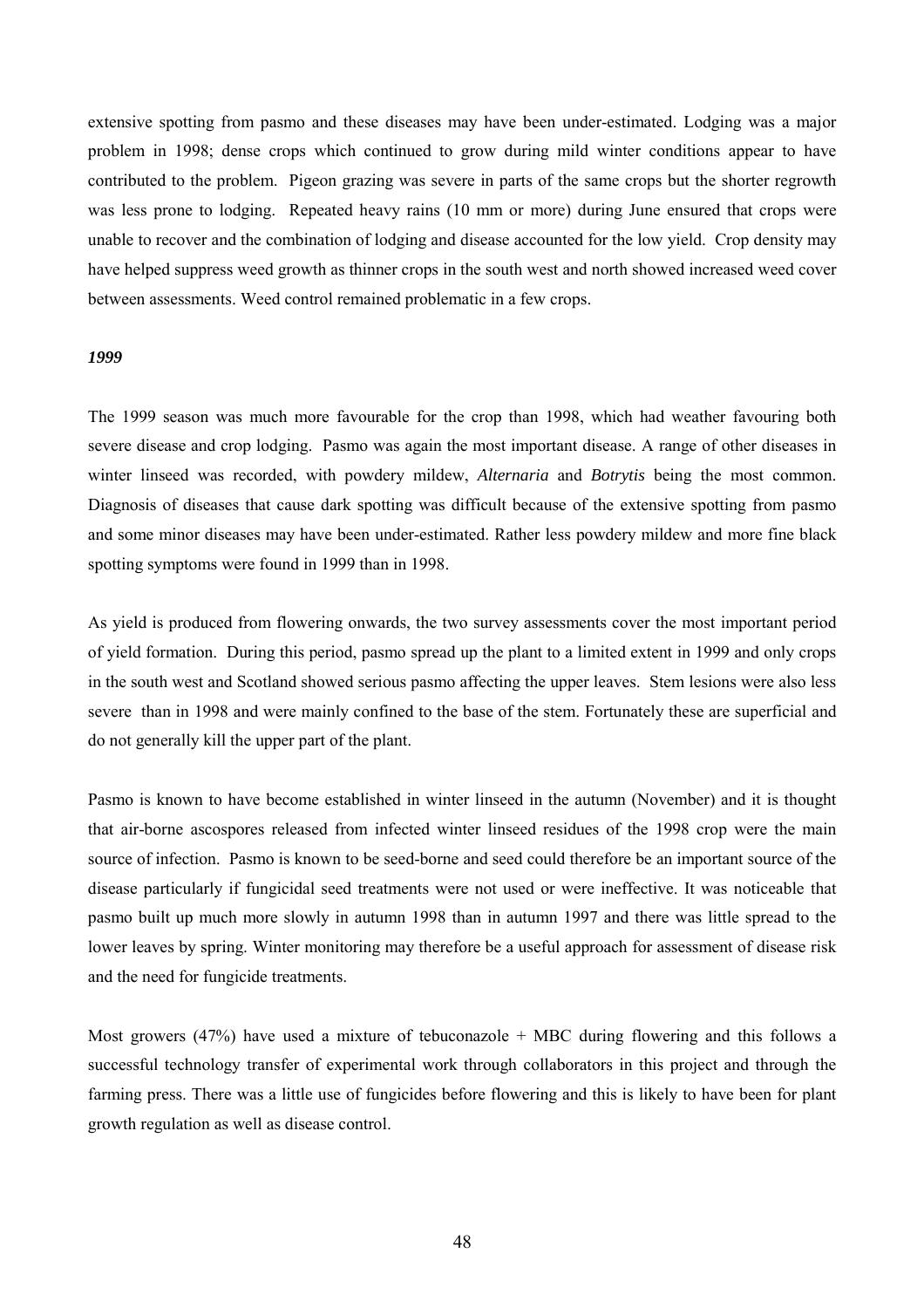Yield estimates were collated from survey sites and these appear to be higher in 1999 than in 1998. Fifteen farms provided yield estimates for both 1998 and 1999 and these averaged 1.57 t/ha and 1.79 t/ha, respectively, and were higher in 1999 on 10 farms. These yield increases can be related to lower disease pressure from pasmo and improved use of fungicides to control diseases. Lodging was much less of problem in 1999 than in 1998 and this may have helped reduce the impact of pasmo and contributed to the higher yields. Crop density may have helped suppress weed growth as thinner crops in the south west again showed increased weed cover between assessments. Weed control remained problematic in a few crops.

# *2000*

The 1999/2000 winter linseed crop showed a limited development of pasmo during the winter (similar to 1998/99 winter), but wet weather from April onwards produced another high disease year. Severe pasmo disease affected foliage and stems and reached the capsules in many crops. Yield losses were undoubtedly incurred and these can be estimated from disease-yield loss relationships derived from fungicide experiments.

This is the first time direct comparisons can be made between winter and spring sown crops. Pasmo was present in all winter linseed crops at early flowering but only in 40% of spring linseed crops. Stem assessments showed pasmo affecting 93% crops of winter linseed and 20% of spring linseed crops and is an indicator of early and well-established infection. In spring 2000, wet weather undoubtedly favoured spread and infection of pasmo and the disease progressed up the plant. By crop maturity, pasmo affected stems and capsules of 93% crops of winter linseed and stems of 53% crops and capsules in 47% crops of spring linseed. It is clear that spring linseed can be as severely affected by pasmo as winter linseed with % stem area affected by pasmo reaching 21% in spring linseed and 31% in winter linseed.

Regional differences in diseases were apparent, though some caution is needed about using these in decision making in future years. Pasmo was most severe in the west Midlands and least severe in the north. The very severe pasmo may have influenced powdery mildew development in the west Midlands through competition for leaf surfaces and early leaf loss. The larger increase of pasmo on spring linseed can be partially attributed to the lower use of fungicides on this crop compared with winter linseed. Examination of disease incidence and severity data for untreated and fungicide treated crops suggest that fungicide treatments did have some impact on the severity of pasmo. In terms of targeting fungicides, it appears that at early flowering when decisions were made crops that were subsequently treated were more severely affected by pasmo than those which remained untreated. Subsequently untreated crops did show significant disease development and perhaps more should have been treated with fungicide.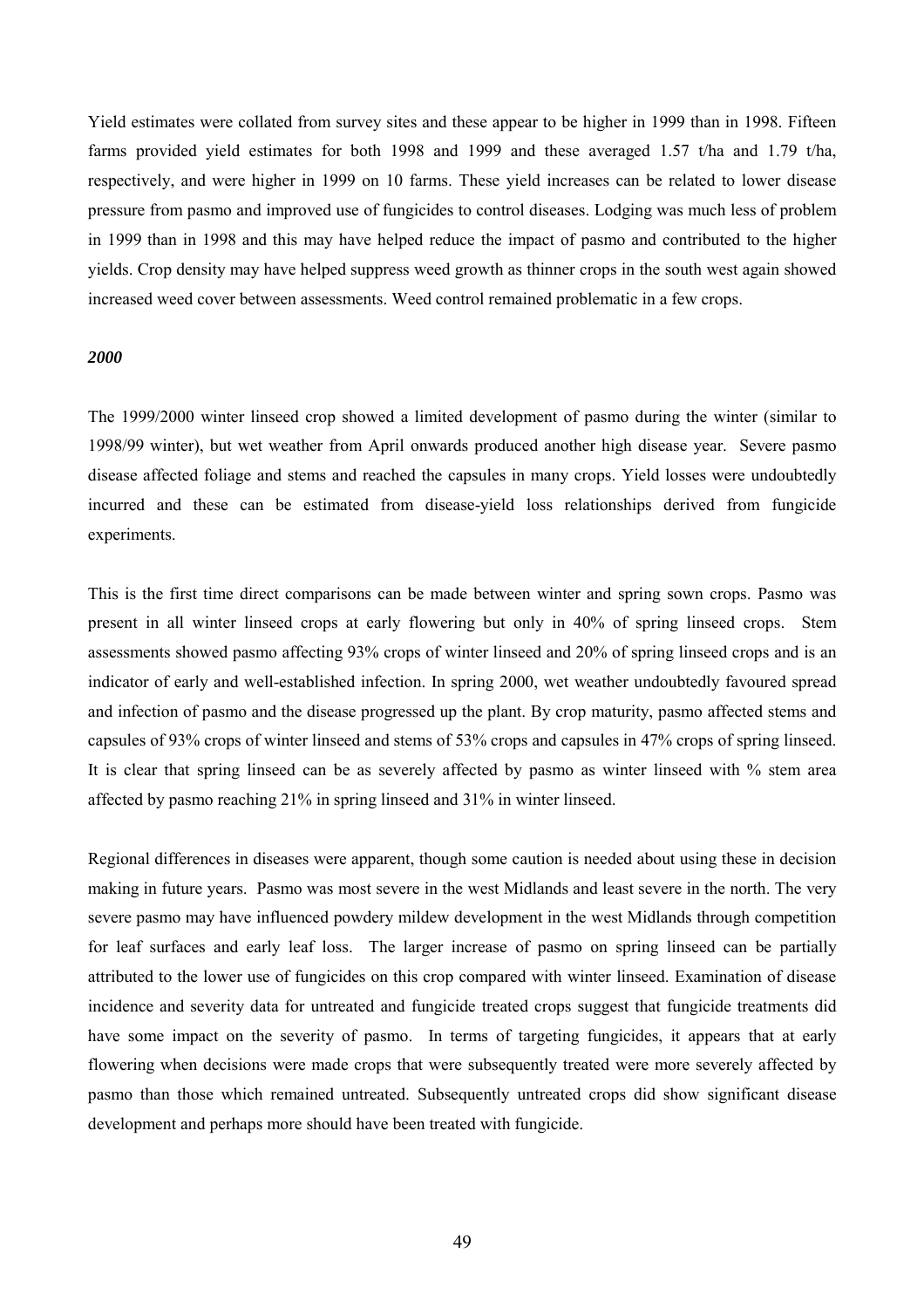In contrast to pasmo, powdery mildew was more severe on spring linseed than winter linseed. Powdery mildew was present in 40% spring linseed crops by early flowering and was not found until crop maturity assessments in winter linseed. Other diseases appeared to be of limited importance in linseed crops. *Botrytis* was present on flower buds and later on capsules, with rather more on spring linseed (mean 2.7% capsules affected) than winter linseed (1.8% capsules affected). A wet season is regarded as being most likely to generate responses to fungicides in spring linseed, yet only two crops out of 15 were treated. Lack of suitable conditions to apply sprays and assigning treatment of linseed a lower priority than other farm operations undoubtedly contributed to this.

Pasmo is known to have become established in winter linseed in the autumn (November) and it is thought that air-borne ascospores released from previously infected winter linseed crop residues were the main source of infection. Pasmo is known to be seed-borne though the contribution of this to the epidemic has not been established. The occurrence of pasmo in spring linseed suggests that air-borne spore spread has taken place after the emergence of spring crops. This could be ascospores from winter linseed debris (perhaps from infected winter crops in the current year as well as the in previous year) or conidial spores spread by rain splash from infected plants of winter linseed. The former is the more likely, if long distance dispersal is required. There was no clear influence of distance from previous linseed crops on pasmo severity in the survey. Severe attacks of pasmo have occurred in first linseed crops on the farm that suggests either long range dispersal of spores or rapid build up from seed-borne inoculum.

The establishment of pasmo in the UK appears to have been brought about by the introduction of winter linseed. Previous reports from 1998 and 1999 that pasmo is now present in spring linseed have been substantiated. Pasmo now poses a threat to the spring crop though it may not remain a persistent problem in the absence of winter linseed. Further monitoring will be required to establish its significance in spring linseed.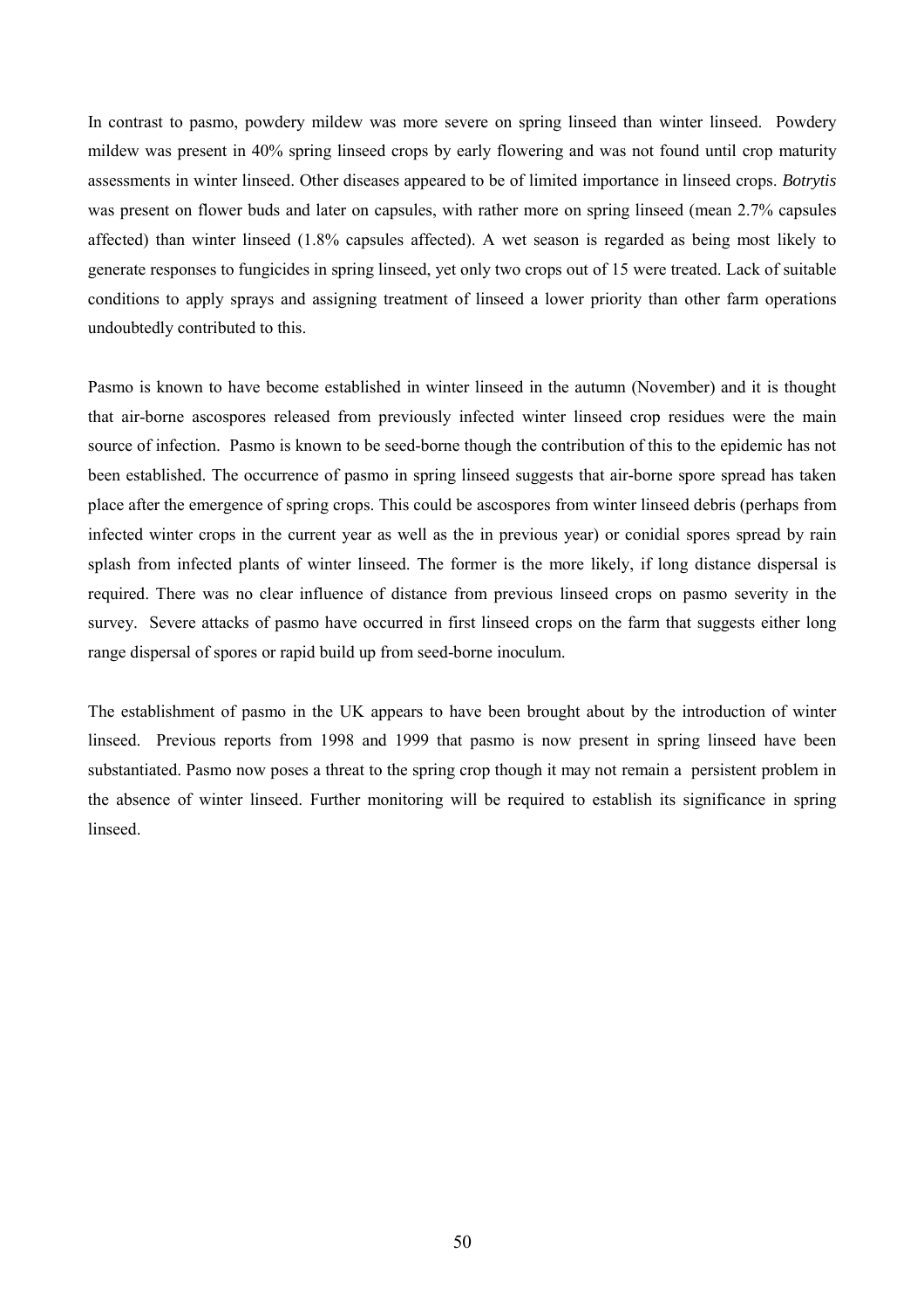# **II. The effects of fungal diseases on growth and yield of winter linseed (***Linum usitatissimum***); factors affecting the severity of disease and national losses, 1997/98 – 1999/2000**

# **Materials and Methods**

# *Field experiments*

Experiments to estimate the effects of diseases on the growth and yield of winter linseed were done on the Rothamsted farm from 1997/98 to 1999/2000. Seed (cv. Oliver), treated with prochloraz (Prelude) at 4g a.i. kg-1 was sown as first linseed (Table 4). Plots (15 x 3 m) were arranged in randomised block design with three blocks, either of eight (1997/98) or of ten plots (1998/99 and 1999/2000) with three replicates per treatment. Guard areas, 2 m wide, were sown between plots. Plots received experimental treatments (Table 5) or were untreated. The treatments were tebuconazole (Folicur) applied at 0.5 kg a.i. ha<sup>-1</sup>, benomyl (Benlate) at 0.55 kg a.i. ha<sup>-1</sup>, iprodione (Rovral Flo) at 0.25 kg a.i. ha<sup>-1</sup> and thiophanate-methyl plus iprodione (Compass) at 1 kg a.i.  $ha^{-1}$ . They were applied in autumn (tebuconazole) or at pre-flowering, midflowering or capsule development stages by tractor-mounted boom. Benomyl has been used against grey mould in spring linseed, iprodione against leaf blight and thiophanate-methyl plus iprodione against both diseases. ADAS, Bayer and Semundo also did experiments, using many fungicide treatments and timings, to examine effects of diseases on yield of winter linseed. A Burkard spore sampler was sited in the crop in two seasons (1998/99 and 1999/2000) to provide daily records of air-borne fungal spore. An automatic meteorological station recorded hourly rainfall, temperature, relative humidity and leaf wetness. When the seeds were mature, crops were desiccated (with Enhance at 400 ml in 400 L or with diquat applied as Reglone at 3 L in 400 L) before harvest, combine-harvested and yields (t/ha), % oil and thousand seed weight (TSW) determined.

|  |  | Table 4. Management data |  |
|--|--|--------------------------|--|
|--|--|--------------------------|--|

|                                  | 1997/98      | 1998/99   | 1999/2000 |
|----------------------------------|--------------|-----------|-----------|
| Sowing date                      | 30 September | 9 October | 5 October |
| Sowing density<br>(seeds $m-2$ ) | 950          | 950       | 950       |
| Desiccation date                 | 25 July      | 9 July    | 26 July   |
| Harvest date                     | 5 August     | 24 July   | 1 August  |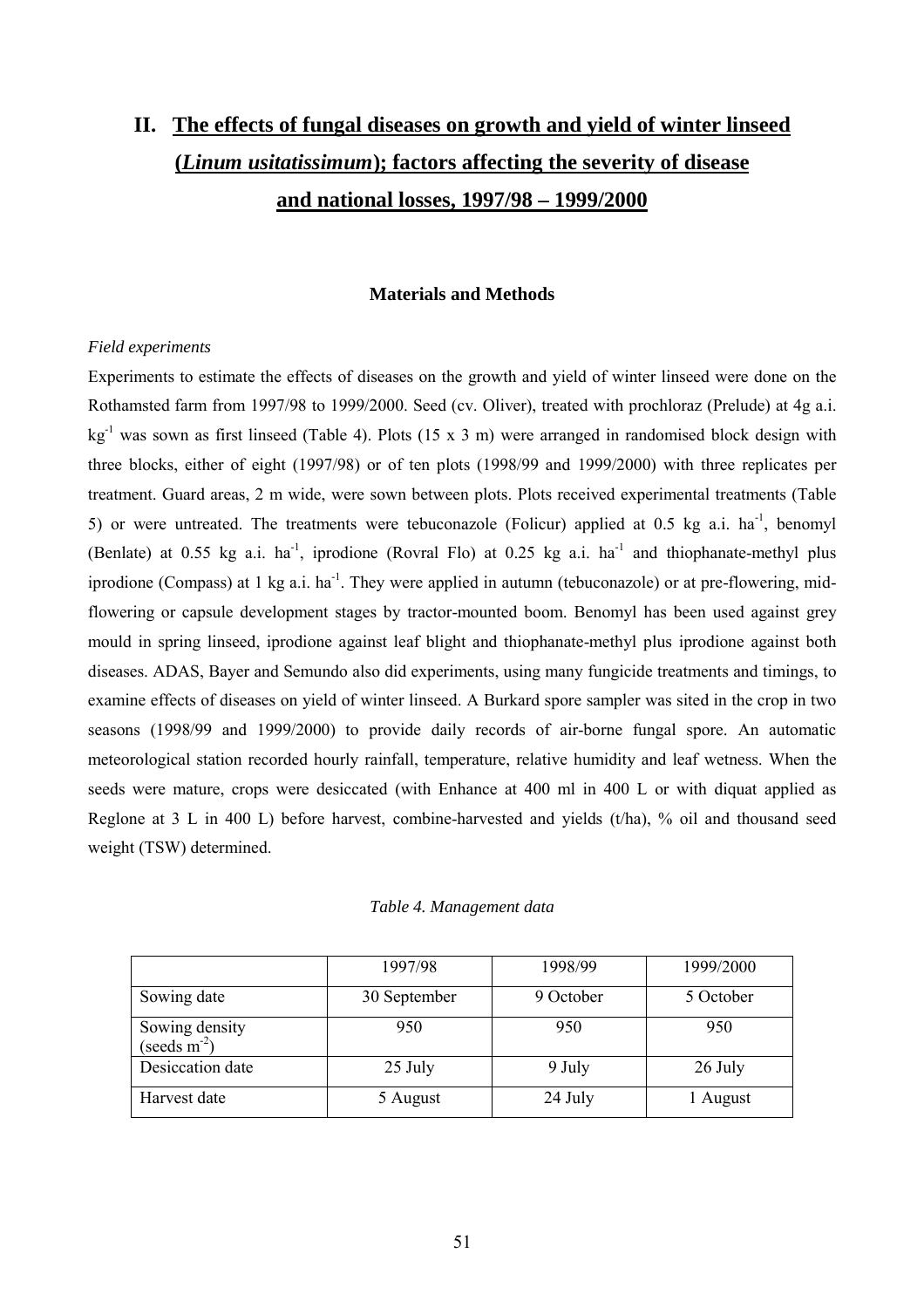## *Measurements*

Plots were sampled monthly from October until April then twice a month from May to July. Five plants were sampled from each side at one end of each plot (10 plants per plot). Stems, leaves and capsules were assessed to record disease symptoms as % area affected. Incubation and isolation aided identification of pathogens causing symptoms; after incubation in damp chambers characteristic spores of *Botrytis cinerea* or *Mycosphaerella linicola* (in pycnidia) were produced.

## *Spread of fungal pathogens to linseed seed*

Incidence of fungal pathogens on harvested seed was assessed as percentage of seeds affected. Seeds were surface sterilised by immersion in sodium hypochlorite (1% available chlorine) for 1 min and rinsed with sterile distilled water for 1 min. Seeds were placed on V8 or PDA agar (plus antibiotics) in Petri dishes and incubated at 20°C in darkness/NUV for 7 days. Pathogens were identified and number of colonies recorded.

|  |  |  | Table 5. Fungicide treatments to winter linseed in experiments at Rothamsted, 1997/98 to 1999/2000 |  |
|--|--|--|----------------------------------------------------------------------------------------------------|--|
|  |  |  |                                                                                                    |  |

| Fungicide treatment                      | Figure     |                                                  | Application date                                                                                           |                                                        |
|------------------------------------------|------------|--------------------------------------------------|------------------------------------------------------------------------------------------------------------|--------------------------------------------------------|
|                                          | legend     | 1997/98                                          | 1998/99                                                                                                    | 1999/2000                                              |
|                                          | code       |                                                  |                                                                                                            |                                                        |
| Untreated                                | None       |                                                  |                                                                                                            |                                                        |
| Tebuconazole                             | AF         | 26 November                                      | 9 Dec. <sup>s</sup>                                                                                        | 23 Nov                                                 |
| Tebuconazole;<br>benomyl x 2             | <b>APM</b> |                                                  | 9 Dec <sup>s</sup> , 14 May <sup><math>\ddagger</math></sup> ,<br>$7$ June <sup><math>\dagger</math></sup> | 23 Nov, 22 Mar <sup>1</sup> ,<br>$31$ May <sup>†</sup> |
| Benomyl x 2<br>$(pre+mid)$               | <b>PM</b>  |                                                  | 14 May <sup><math>\ddagger</math></sup> , 7 June <sup><math>\dagger</math></sup>                           | 22 Mar <sup><math>\ddagger</math></sup> , 31 May,      |
| Benomyl                                  | B1/BM      | $29$ May <sup>†</sup>                            | $7$ June <sup><math>\dagger</math></sup>                                                                   | $31$ May <sup>†</sup>                                  |
| Benomyl x 2                              | B2/BMC     | $29 \text{ May}^{\dagger}$ , $25 \text{ June}^*$ | $7$ June $^{\dagger}$ , 28 June $^*$                                                                       | $31 \text{ May}^{\dagger}$ , 26 June <sup>*</sup>      |
| Iprodione                                | A1/AM      | $29$ May <sup>†</sup>                            | $7$ June <sup><math>\dagger</math></sup>                                                                   | $31$ May <sup>†</sup>                                  |
| Iprodione x 2                            | A2/AMC     | $29 \text{ May}^{\dagger}$ , $25 \text{ June}^*$ | $7$ June <sup><math>\dagger</math></sup> , 28 June <sup><math>*</math></sup>                               | $31$ May <sup>†</sup> , 26 June <sup>*</sup>           |
| Thiophanate-methyl<br>plus iprodione     | C1/CM      | $29$ May <sup>†</sup>                            | $7$ June <sup>†</sup>                                                                                      | $31$ May <sup>†</sup>                                  |
| Thiophanate-methyl<br>plus iprodione x 2 | C2/CMC     | $29 \text{ May}^{\dagger}$ , $25 \text{ June}^*$ | $7$ June <sup>†</sup> , 28 June <sup><math>*</math></sup>                                                  | $31 \text{ May}^{\dagger}$ , 26 June <sup>*</sup>      |

Growth stage (GS; Smith & Froment, 1998) for fungicide applications:  $s$  seedlings (GS 2);  $\frac{1}{s}$  at pre-flowering (GS 3);  $\frac{1}{s}$  at mid-flowering  $(GS 6)$ ; \* at capsule development  $(GS 7)$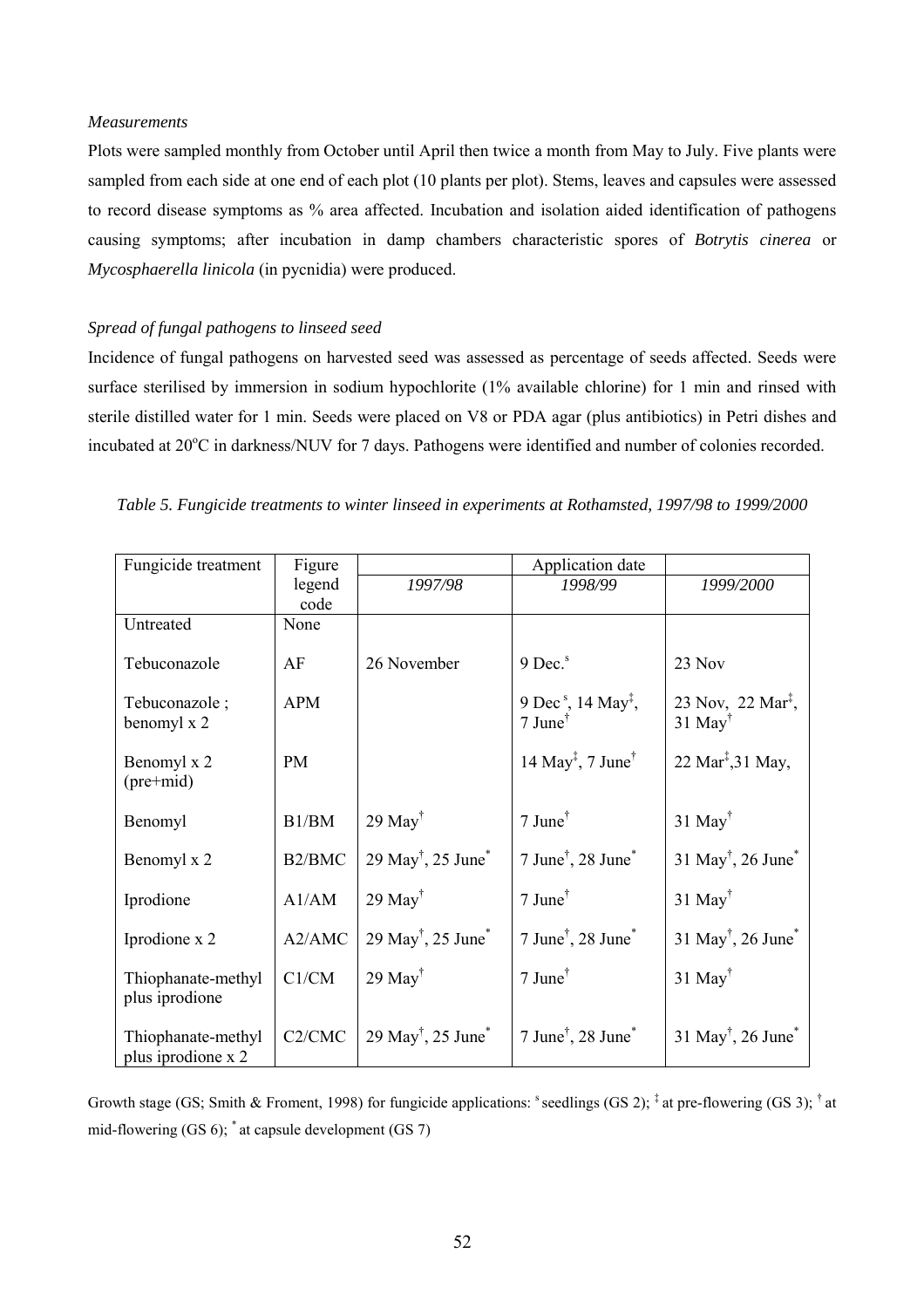#### *Statistical analyses*

The effects of different treatments on diseases incidence and severity, crop growth and yield were investigated by analysis of variance. The relationships between yield and severity of diseases were examined using linear regression. For each disease factor, linear regression analysis was used to determine the time in the season when the relationship between that factor and decrease in yield was best. Estimated yield losses were calculated from yield loss coefficients from regressions of yield on disease. These were used to determine estimates of national losses when combined with ADAS survey disease data and based on price of £120 per tonne seed.

# **Results**

## *Symptoms of disease observed*

In these experiments on winter linseed at Rothamsted, the only disease that occurred at more than trace levels was pasmo. Pasmo lesions typically appeared on cotyledons in winter and progressed up leaves and onto and up stems during late spring/summer. Late in the season areas of crop very quickly became brown, eventually showing complete necrosis and defoliation. Pasmo (*M. linicola*) was observed on stems at the site of leaf scars as separate brown lesions, which eventually expanded to surround the stems; subsequently the disease would sometimes spread to sepals and capsules. Affected areas were light brown in colour and contained minute dark brown pycnidia. In the crop canopy, symptoms of grey mould (*B. cinerea*) were usually first observed on flowers, capsules or sepals as brown patches and then spread down the stems.

The pattern of pasmo disease across the field experiment points towards a background inoculum from a large number of distant sources, as there was a uniform distribution of disease with distance across the crops (no gradient in the field implying no local source of inoculum). Pasmo is reported as seed-borne in much literature, but only a very low percentage seed infection was recorded. It appears to be a polycyclic disease with wind-dispersed ascospores, which initiate epidemics at the beginning of the growing season, and splashdispersed conidiospores, which are responsible for spread of disease up plants later in the season.

In damp weather, individual capsules (or whole plants if lodged) became covered with a dense mass of grey mycelium, conidiophores and conidia, which when washed off by rain left bleached capsules on brittle stems. Such capsules were often shed before harvest. Powdery mildew and *Verticillium dahliae* were not observed in any season in the field experiments. Very little *Alternaria* occurred and only in the first season. Some fungicide treatments decreased leaf and stem disease and therefore these plots senesced more slowly than untreated plots.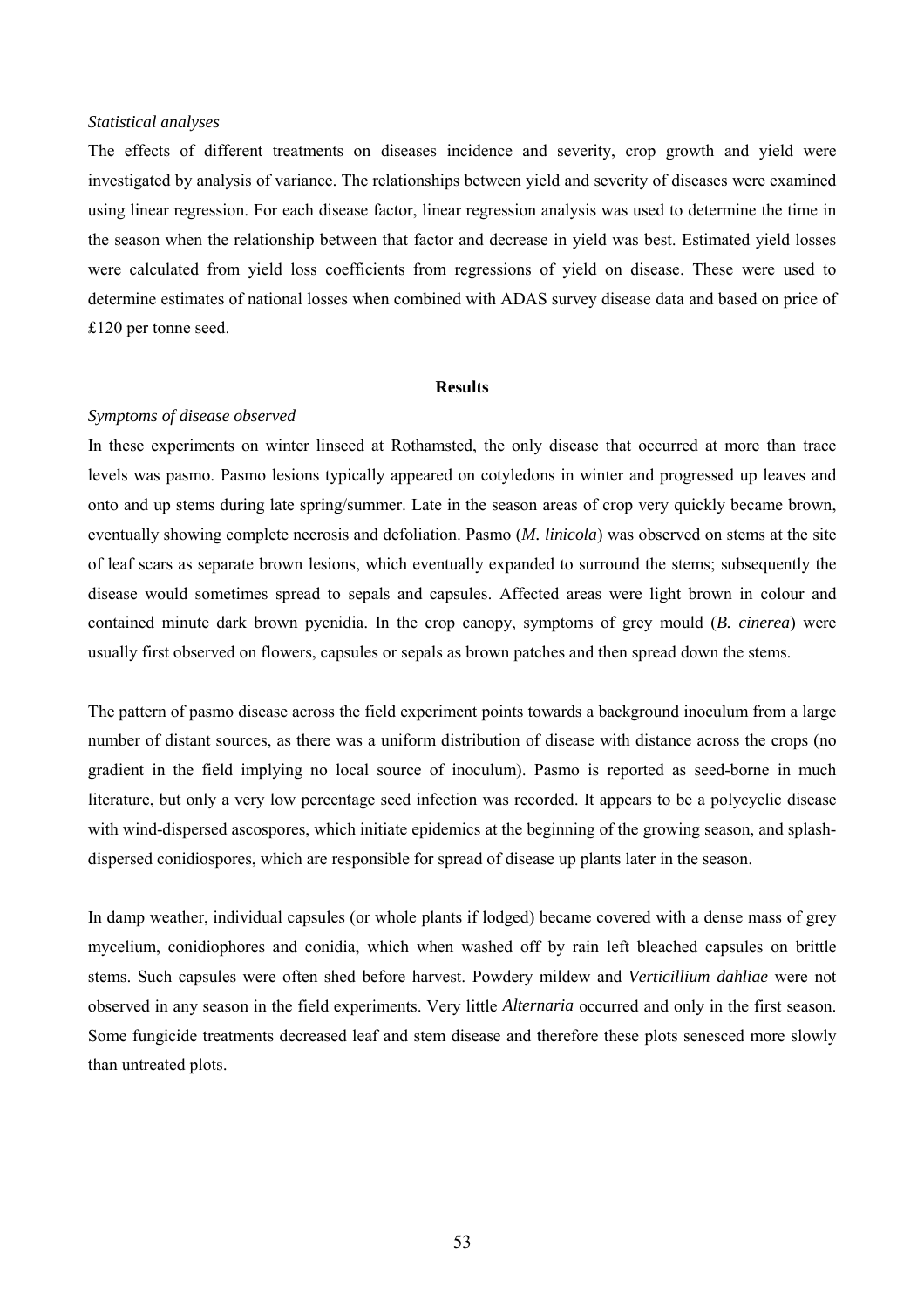#### *Disease progress on untreated crops*

# a) Cotyledons:

In 1997/98, the plants developed pasmo symptoms very early in the season (5 November) at the cotyledon stage. In 1998/99 and 1999/2000 seasons, pasmo was not evident on cotyledons until much later (6 January and 26 November respectively).

# b) Leaves:

There was a broadly similar pattern of disease progress in each of the 3 seasons but the pattern differed in time-scale between the first season and the other two (Fig. 49). In 1997/98, the disease started on leaves in early November and increased slowly, over 3 months, up to approx 25% leaf area affected by early March. It then remained at this level until May when there was a rapid increase of disease symptoms with leaf area affected doubling to over 50% within the month (corresponding to the period of rapid stem extension). By the end of June disease increased to 100% leaf area affected on untreated plots. In comparison, in the next season, the disease symptoms did not appear until February 1999 and levels remained very low (2%) until the end of May, when 25% untreated leaves were affected. At the start of June 40% and at the end of June 70% leaves were affected, a significantly lower (P<0.005) level than the previous season. At the end of the season the most severely affected plants had only 90% leaves affected by pasmo disease. The final season, 1999/2000, the pattern of epidemic development on leaves was more akin to the middle season with pasmo leaf lesions appearing in February (approx. 10%) and remaining low until the end of May when 27% untreated leaves were affected. Levels rose from 35% at the start of June to 60% at the end of June. Levels continued to increase to 99% by mid July on untreated plots. Percentage green leaf area was recorded only in 2000 when there was no significant increase in green leaf area.



Fig. 49. Progress of pasmo on leaves of untreated winter linseed (cv. Oliver) at Rothamsted in 1997/98, 1998/99 and 1999/2000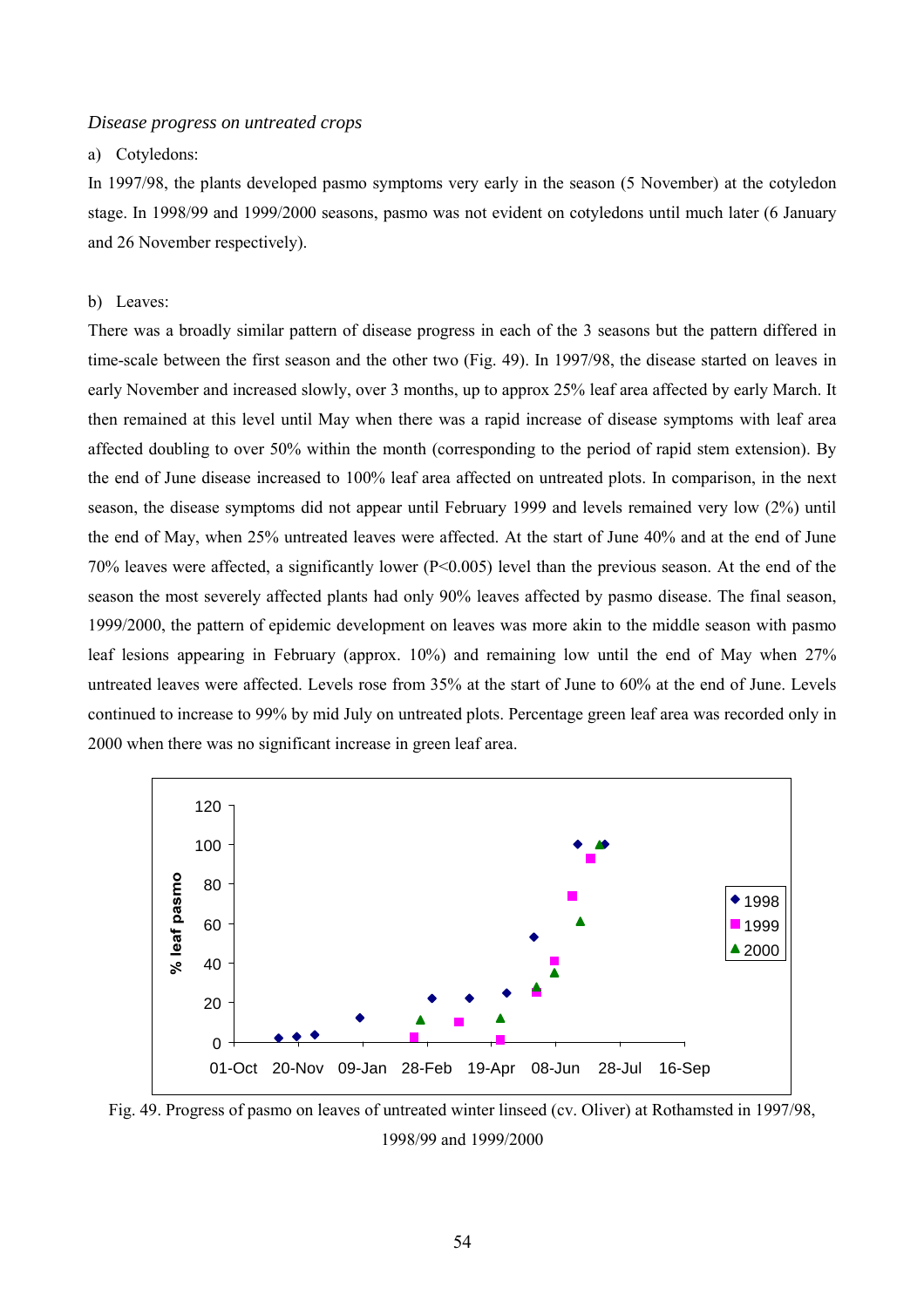## c) Stems:

 Pasmo disease symptoms typically spread from leaves and onto the stems later on in the season (Fig. 50). In 1997/98, it first appeared at the stem bases at very low severity (1%) at the end of May. It slowly increased to approx 15% at the end of JUne and then spread very rapidly to cover 80% stems by mid July. In 1998/99, it spread to stems at about the same time of year showing 3% severity at the end of May but did not reach levels any higher than 20% at the end of June, significantly lower (P<0.001) than the severity of the previous season. In the final season, pasmo lesions became evident in April (12%), remaining at this low level until the end of June when it was 17%. By mid July, this severity increased to approximately 35% on untreated plots.



Fig. 50. Progress of pasmo on stems of untreated winter linseed (cv. Oliver) at Rothamsted in 1997/98, 1998/99 and 1999/2000

# *Effects of fungicide treatments on disease progress/severity:*

## a) Leaves and stems:

Fungicide treatments showed significant effects only in the first season. In 1997/98, the best fungicide treatments greatly decreased the % area of leaves with pasmo and subsequently the % area of stems with pasmo (Figs 51a, 52a & 53a). The autumn tebuconazole gave no decrease in disease; in fact treated plots had significantly more disease (18%) in February than untreated plots (2%). The mid-flowering application of benomyl decreased disease significantly  $(P< 0.001)$  to 70% at the end of June (compared to 100% on untreated), and to 95% in mid-July. The capsule spray of benomyl had no effect. The other two sprays, iprodione and thiophanate-methyl, gave no control of disease in this season when disease levels were typically high. Consequently, these effects were seen in disease control on the stems with a mid-flowering spray of benomyl reducing disease to a quarter of that observed on untreated (4% as compared to 16%) at the end of June. In the middle of July a mid-flowering spray of benomyl decreased disease to 45%, a two-spray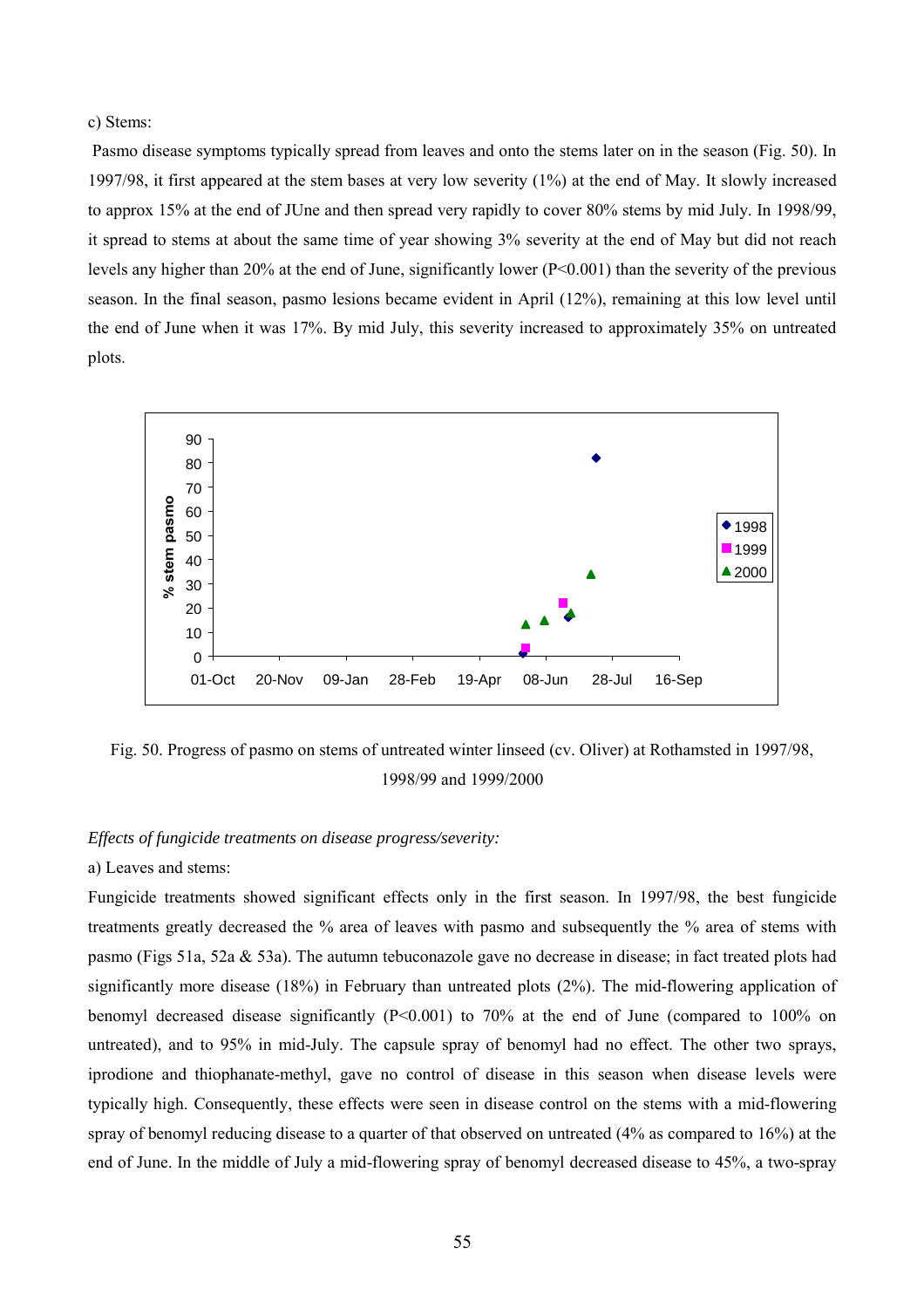programme at mid-flowering and capsule development reduced disease to 28%, as compared to 80% levels on untreated plots. Two sprays of thiophante-methyl also decreased pasmo stem disease down to 34% (control not matched on the leaves). In 1998/99 (Figs 51b, 52b  $\&$  53b), the severity of pasmo was much less than in 1997/98. A pre-flowering spray of benomyl was introduced this year in addition to the mid-flowering and capsule sprays. There were some effects of fungicide treatments on leaf disease (eg. pre-flower plus midflower sprays of benomyl and mid-flower plus capsule sprays of benomyl), but none of these were significant.

In 1999/00 (Figs 52c, 52c & 53c), a two-spray programme of benomyl at pre-flowering and mid-flowering, a spray of tebuconazole in autumn plus a two-spray programme of benomyl at pre-flowering and midflowering both decreased pasmo disease on leaves and stems but not significantly. These spray programmes and one or two sprays of benomyl or thiophanate-methyl plus iprodione also decreased levels of pasmo on stems and these effects were significantly (*P*<0.001) different in mid July (decreasing pasmo on stems to 8- 18% as compared to the 65% levels on the untreated plots).

## c) Capsules and sepals:

In the first season (1997/98), the number of capsules per plant with lesions on the sepals at the end of June (Fig. 54) was significantly lower (5) in benomyl and thiophanate-methyl plus iprodione plots sprayed at midflowering than on untreated plots (10). This difference was not apparent in mid-July when all plots had approximately 10 capsules per plant with sepal lesions. The number of dead/diseased capsules in late June and mid July was lower (1) in benomyl sprayed plots than in the untreated plots (2). In the second season (1998/99) (Fig. 55) in mid June there were no effects of fungicides on numbers of capsules with lesions, sepal lesions or aborted buds. In early July there were also no effects of fungicides with the exception of a slight, but insignificant, decrease in % capsules with sepal lesions by all fungicide treatments. In the third season (1999/2000) (Fig. 56), there were no effects of fungicides on numbers of capsules with lesions in June or July, in the number of capsules with *Botrytis* in May, June or July or in the numbers of capsules aborted in June or July. However, some decreased controlled the numbers of capsules with sepal lesions but not significantly; including benomyl (pre or mid-flowering) on disease assessed in late June and mid-July.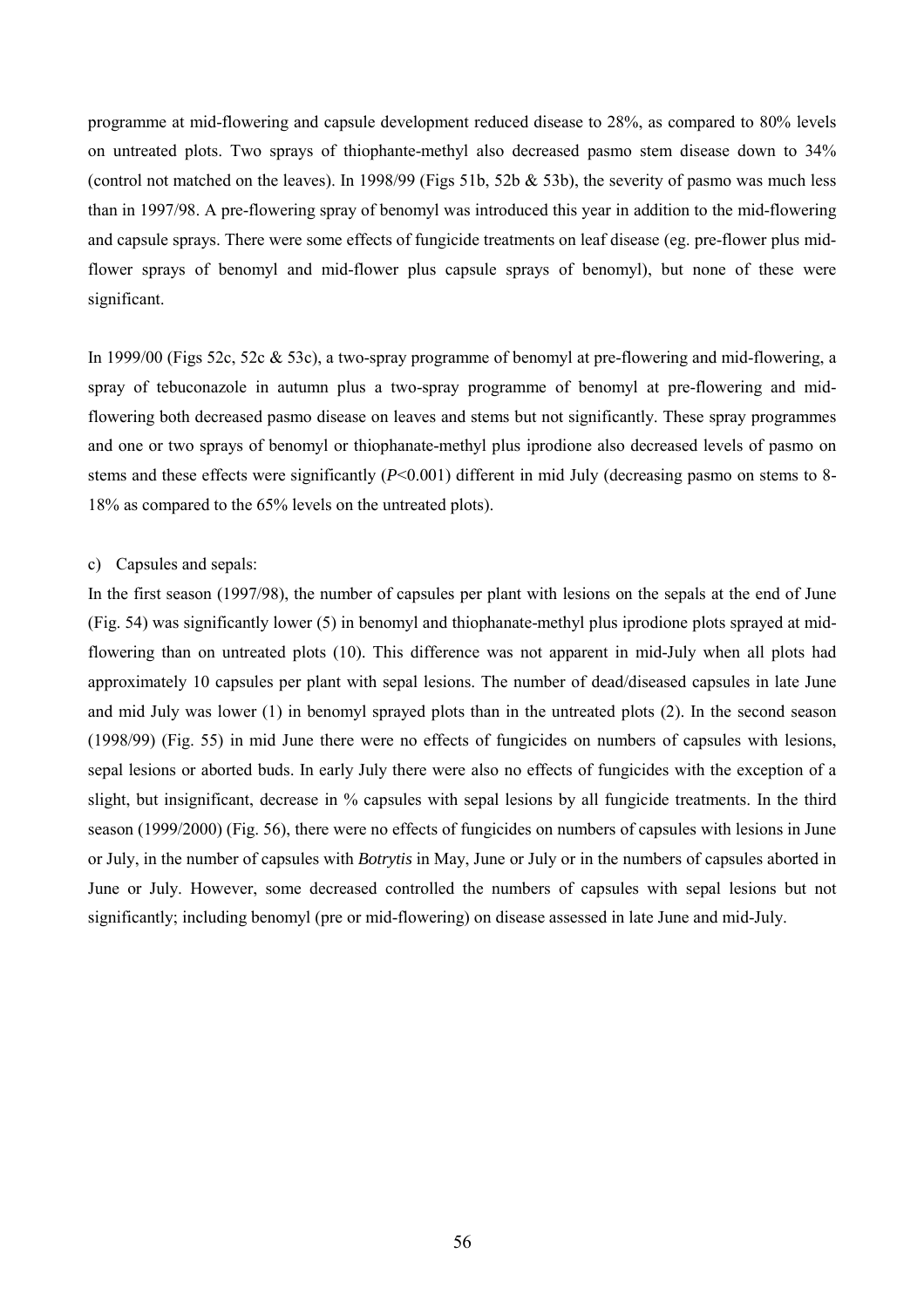

Fig. 51. Progress of pasmo on leaves of untreated and treated winter linseed (cv. Oliver) at Rothamsted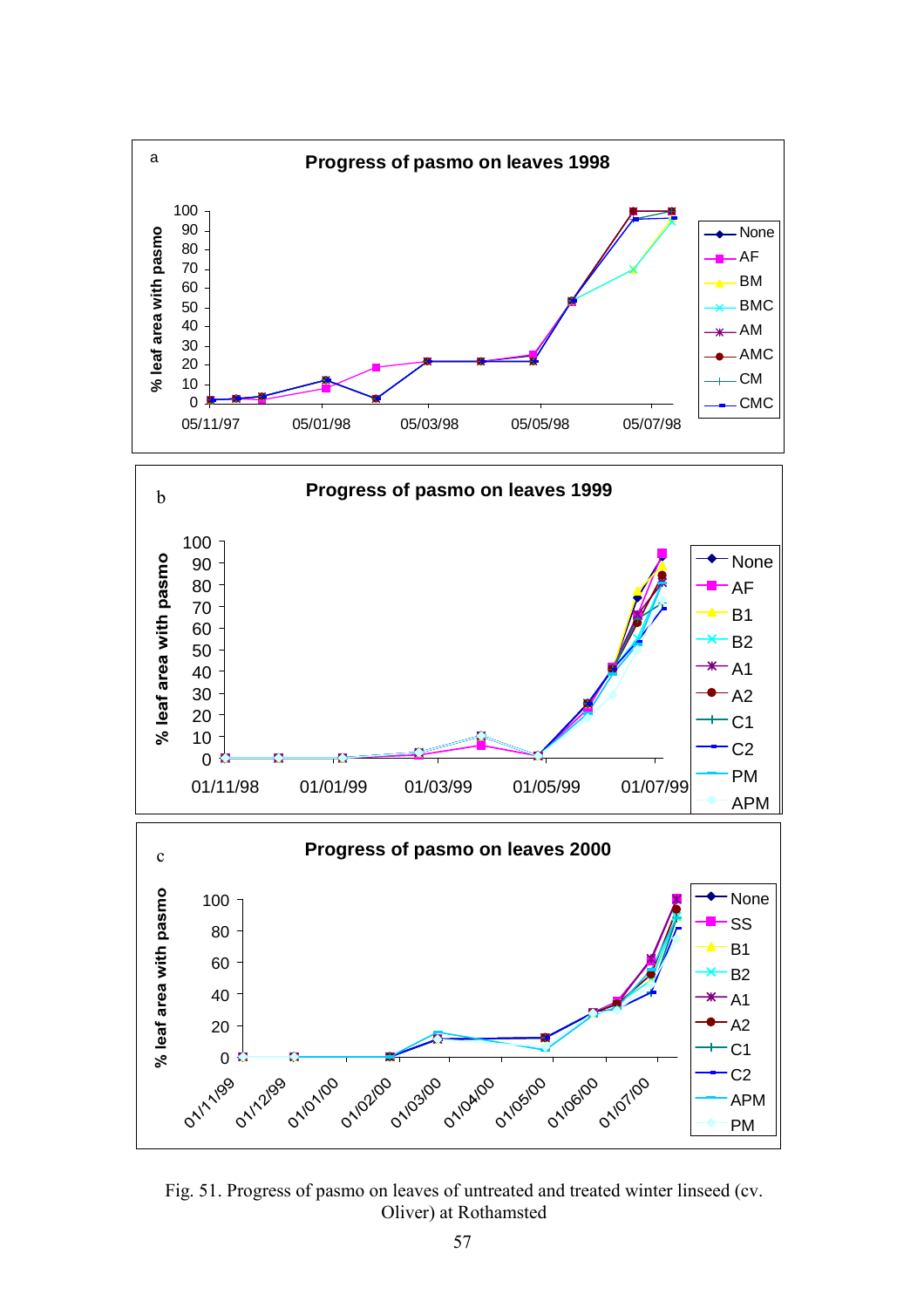





Fig. 52. Progress of pasmo on stems of untreated and treated winter linseed (cv. Oliver) at Rothamsted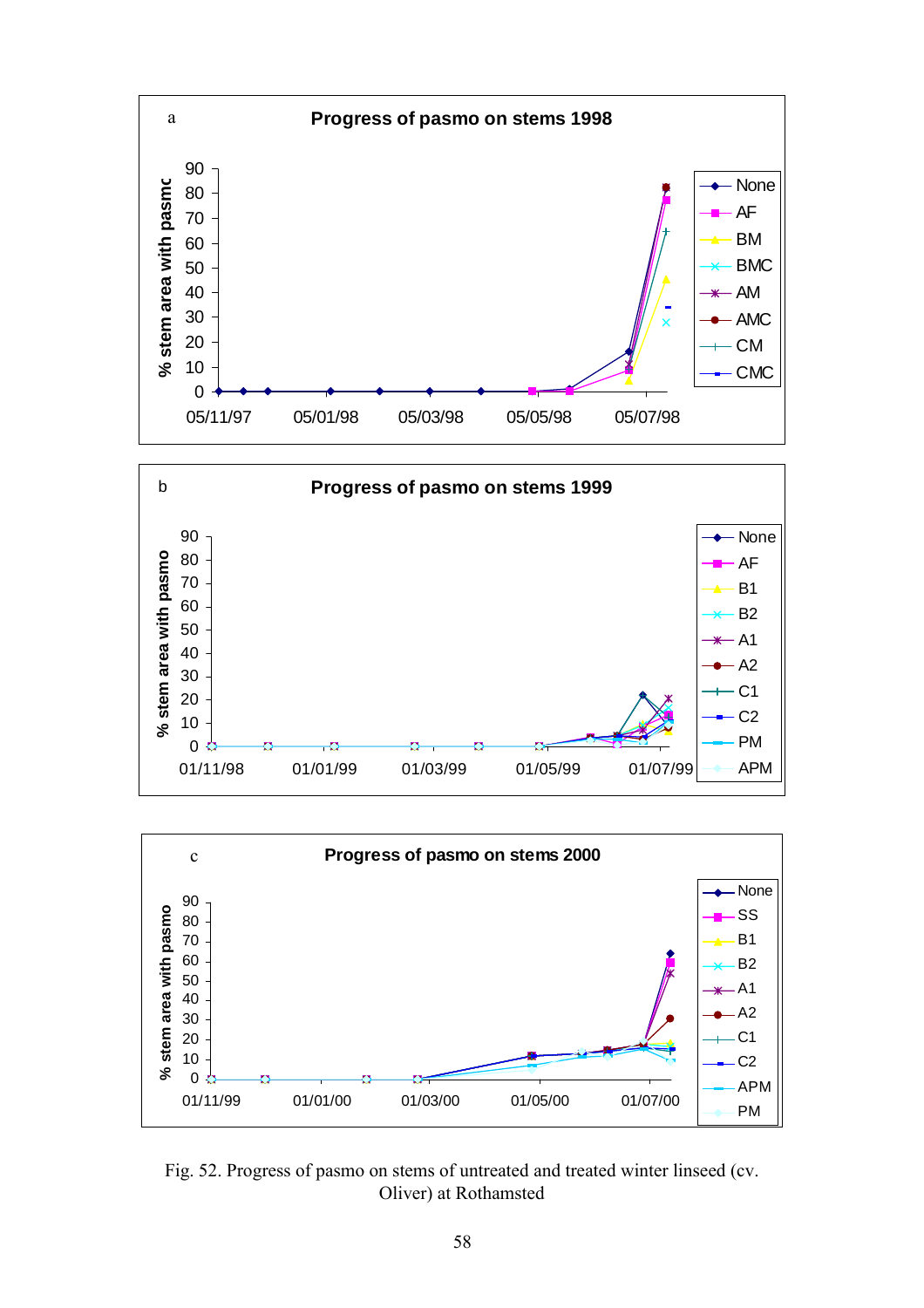





Fig. 53. Percentage leaf area with pasmo at crop maturity in winter linseed at Rothamsted in response to fungicide treatments in three seasons

.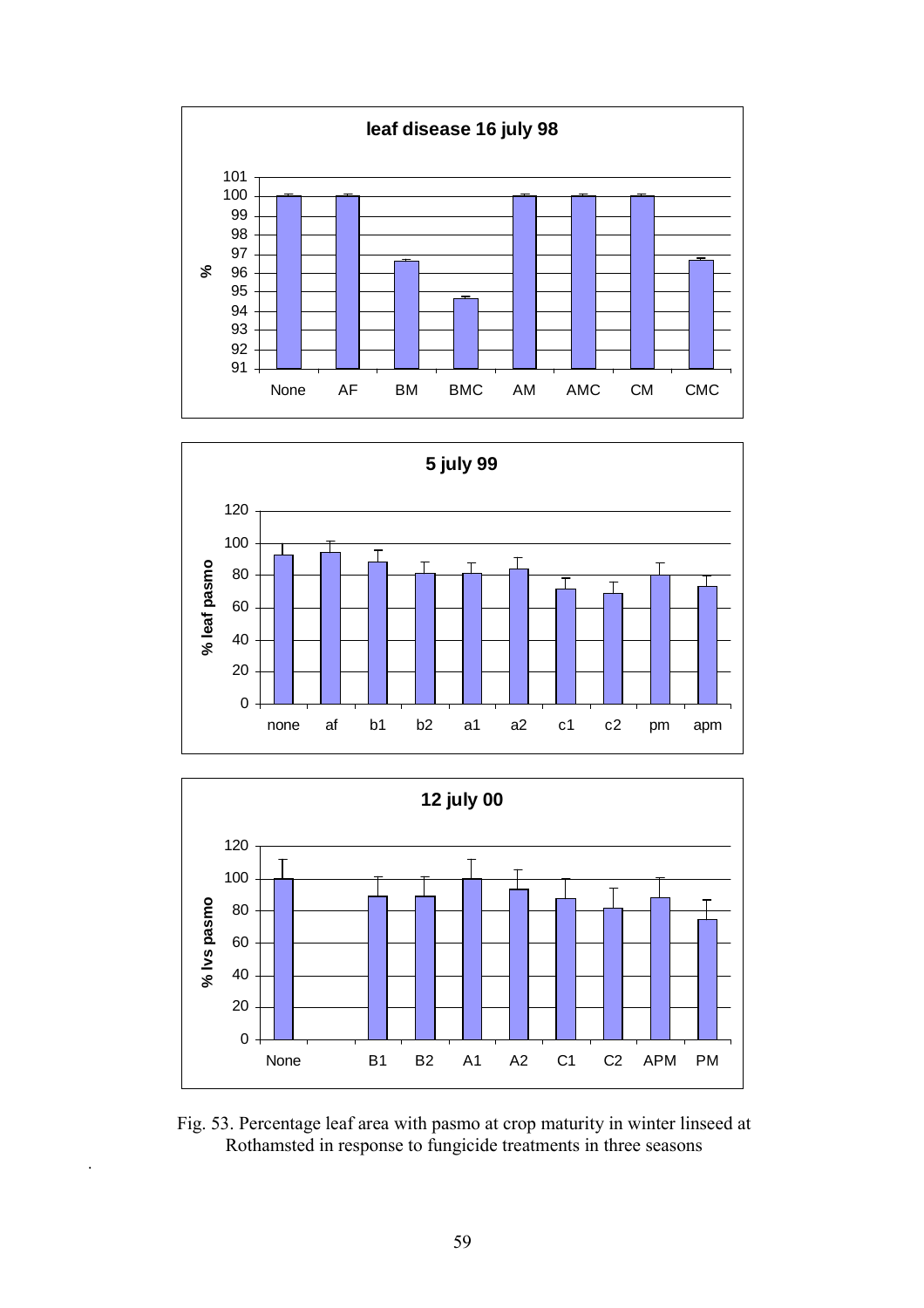

Fig. 54. Number of dead/diseased capsules at crop maturity in winter linseed at Rothamsted in 1998 in response to fungicide treatments



Fig. 55. Percentage of caspules with sepal lesions at crop maturity in 1999 in experiments at Rothamsted in response to fungicide treatments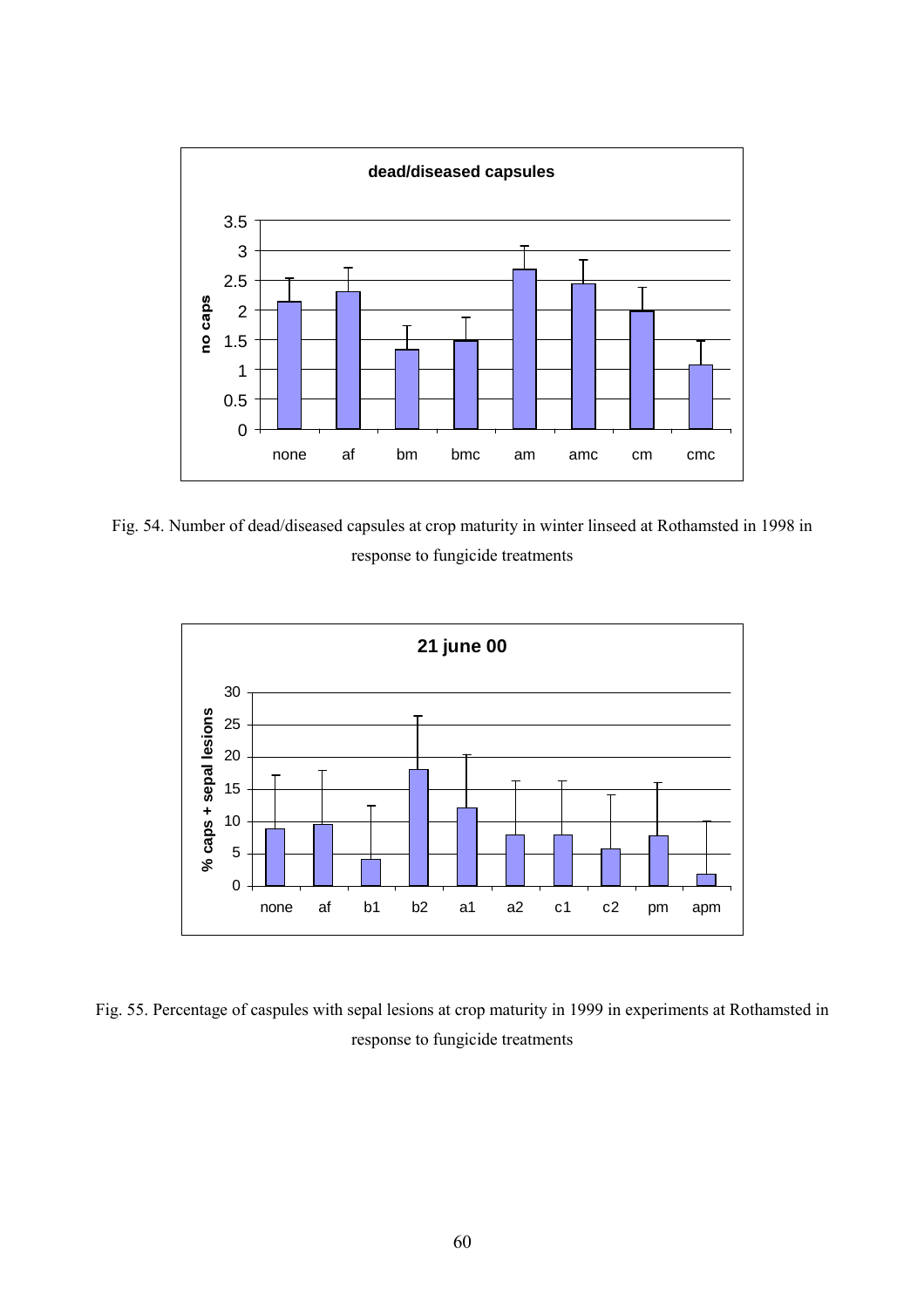

*Fig. 56. Percentage of capsules with lesions in experiments at Rothamsted in 2000 in winter linseed at crop maturity in response to fungicide treatments*

# *Plant growth:*

Plants grew to a height of approximately 70cm but their height was greater in 1998/99 than in the other two seasons (Fig. 57) and this is likely to be due to a lack of a growth regulator (not applied due to adverse weather conditions). Plants were generally taller in plots treated with fungicides than in untreated plots. The period of rapid stem extension occurred between early March and late May.



Fig. 57. Height of winter linseed (cv. Oliver) though three growing seasons, 1997/98, 1998/99 and 1999/2000 in experiments at Rothamsted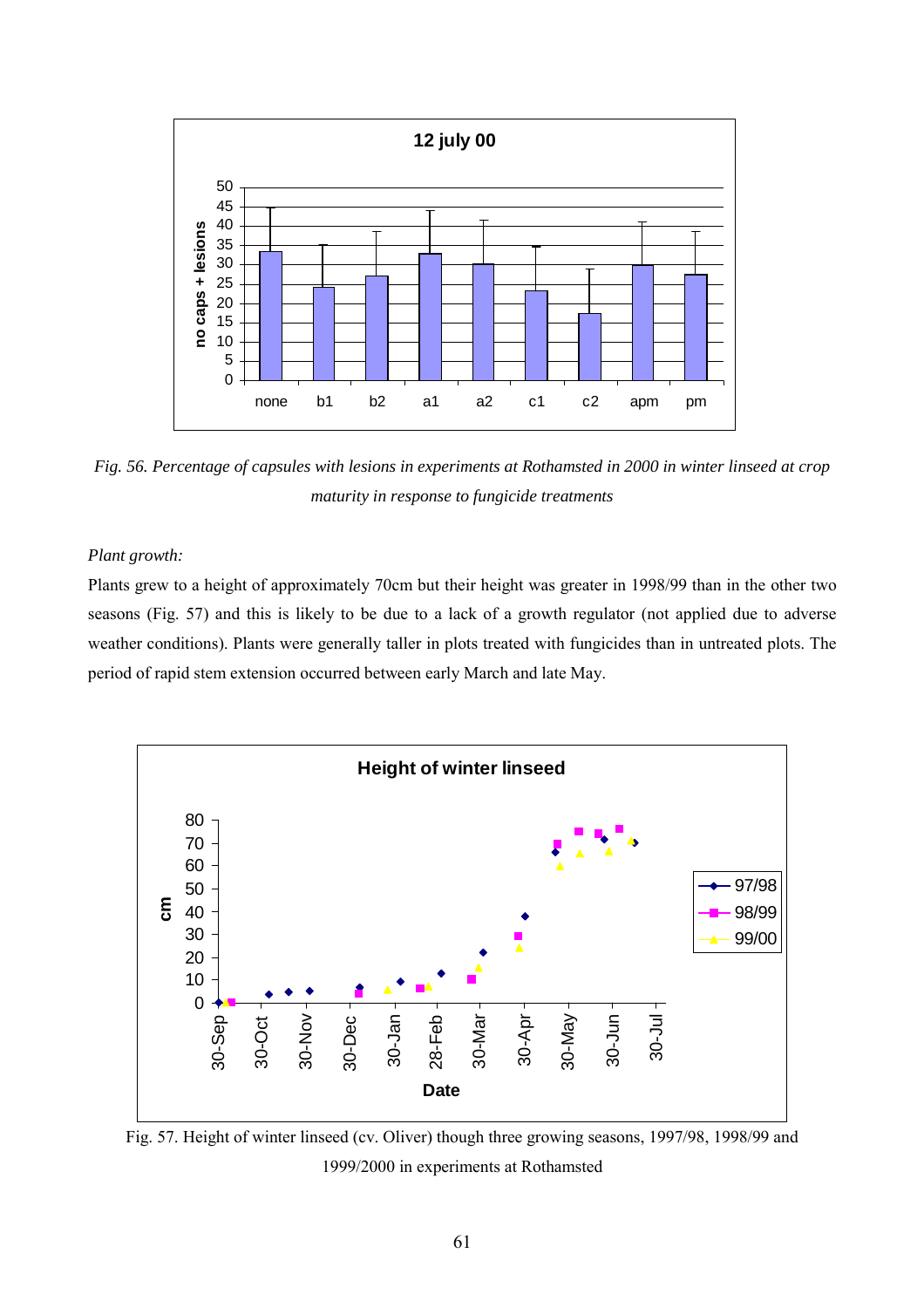#### *Yield responses*

Fungicide treatments for disease control in winter linseed were associated with increased yields every season but only significantly in the first (Table 7, Fig. 58). In 1997/98 there were good yield responses ( $P < 0.001$ ) to fungicide treatments, with the best treatments (1.5 t/ha) more than doubling the yield of unsprayed plots (0.5 t/ha). A single spray of benomyl at mid-flowering achieved the most effective disease control and greatest yield. There was little additional benefit from the two-spray programme. In 1998/99, the severity of pasmo was much less than in 1997/98 and fungicide treatments did not significantly decrease pasmo severity in June. Yields (even on untreated control plots) were greater than 2.4 t/ha. A single spray of thiophanatemethyl plus iprodione at mid-flowering produced the highest yield but the yield was not greatly affected by pasmo in this season ( $R^2$ =12%). In 1999/2000, yields varied from 1.47 (two sprays of iprodione) to 1.97 t/ha (one spray of thiophanate-methyl) and there were no significant effects of fungicides.



Fig. 58. Yield responses to disease control in winter linseed (cv. Oliver) at Rothamsted in 1998, 1999 and 2000

## *Yield components:*

Numbers of capsules on main stems were not increased by fungicide treatments to control disease, but numbers did vary between seasons with least in the first season (9-11 per stem) and most in the last two (16- 27) (Figs 55, 56 and 57). Fungicide treatments to control disease increased TSW, but significantly only in the first season (1997/98) and the greatest responses were with one or two sprays of benomyl (6.5g) (Fig. 59). TSW was significantly different over the seasons, being higher in the middle season, (1998/99), and lowest in the last (1999/2000) (5g). There were no differences in % oil in 1998/99 and 1999/2000 (Fig. 60) (not recorded in the first season).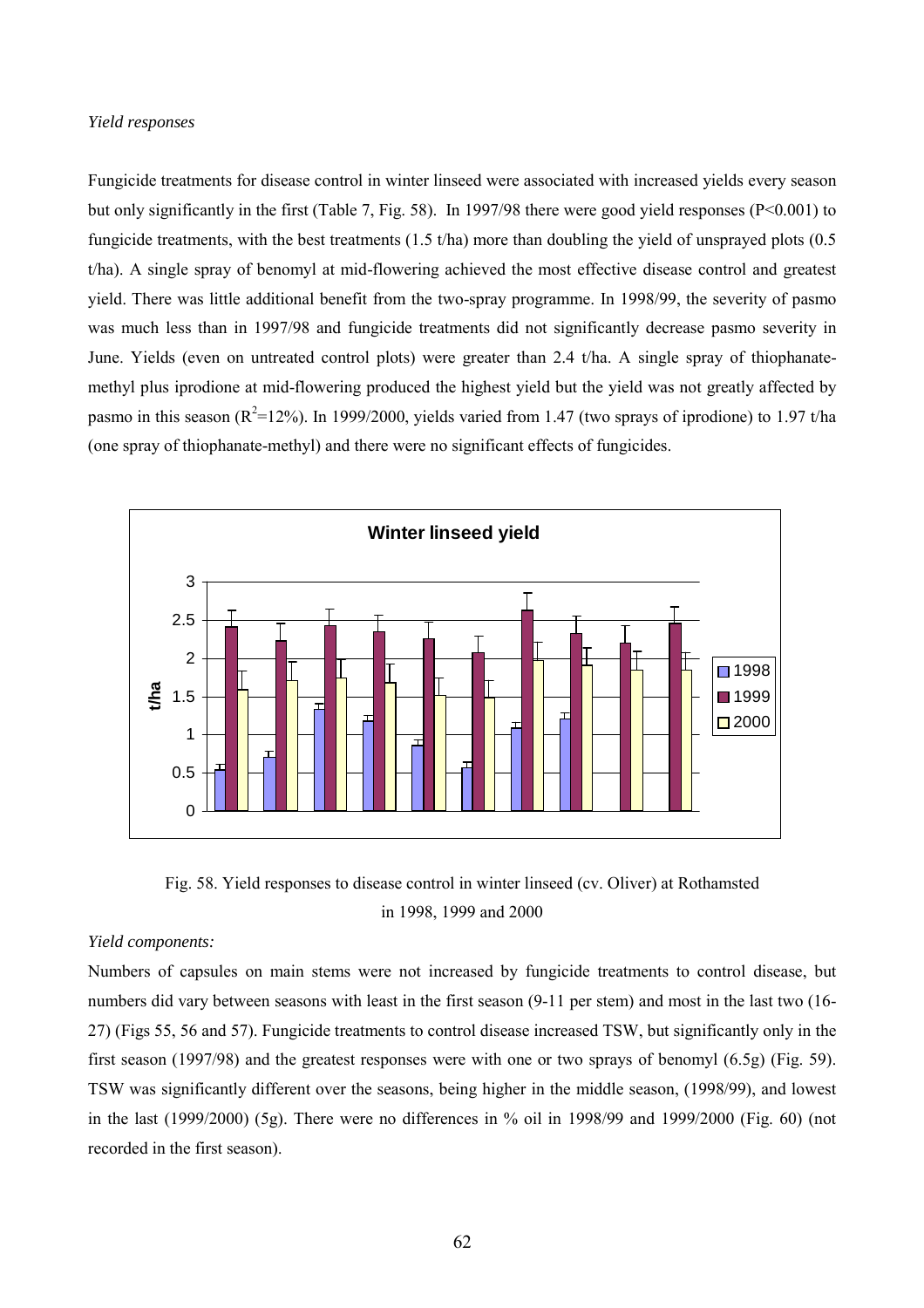| Fungicide treatments                       | Yield |                        |      |  |  |  |
|--------------------------------------------|-------|------------------------|------|--|--|--|
| (spray timing)                             |       | $(t)$ ha <sup>-1</sup> |      |  |  |  |
|                                            | 1998  | 1999                   | 2000 |  |  |  |
| None                                       | 0.53  | 2.4                    | 1.35 |  |  |  |
| Tebuconazole                               | 0.7   | 2.23                   |      |  |  |  |
| Tebuconazole + benomyl                     |       | 2.2                    |      |  |  |  |
| Tebuconazole + benomyl $x$ 2               |       | 2.45                   | 1.85 |  |  |  |
| Benomyl – pre and mid                      |       | 2.2                    | 1.84 |  |  |  |
| Benomyl – mid                              | 1.32  | 2.41                   | 1.74 |  |  |  |
| Benomyl- mid and caps                      | 1.17  | 2.34                   | 1.68 |  |  |  |
| Iprodione                                  | 0.85  | 2.25                   | 1.51 |  |  |  |
| Iprodione – mid and cap                    | 0.56  | 2.07                   | 1.47 |  |  |  |
| Thiophanate-methyl + iprodione $-$ mid     | 1.08  | 2.62                   | 1.97 |  |  |  |
| Thiophanate-methyl + iprodione $-$ mid and | 1.2   | 2.32                   | 1.9  |  |  |  |
| caps                                       |       |                        |      |  |  |  |

*Table 7. Seed yield (at 90% dry matter) of winter linseed (cv.Oliver) in experiments at Rothamsted, 1997/98- 1999/2000, in plots with (+) or without (-) fungicide treatments*



Fig. 11. Thousand seed weight of winter linseed (cv. Oliver) in experiments at Rothamsted in response to disease control 1997/98, 1998/99 and 1999/2000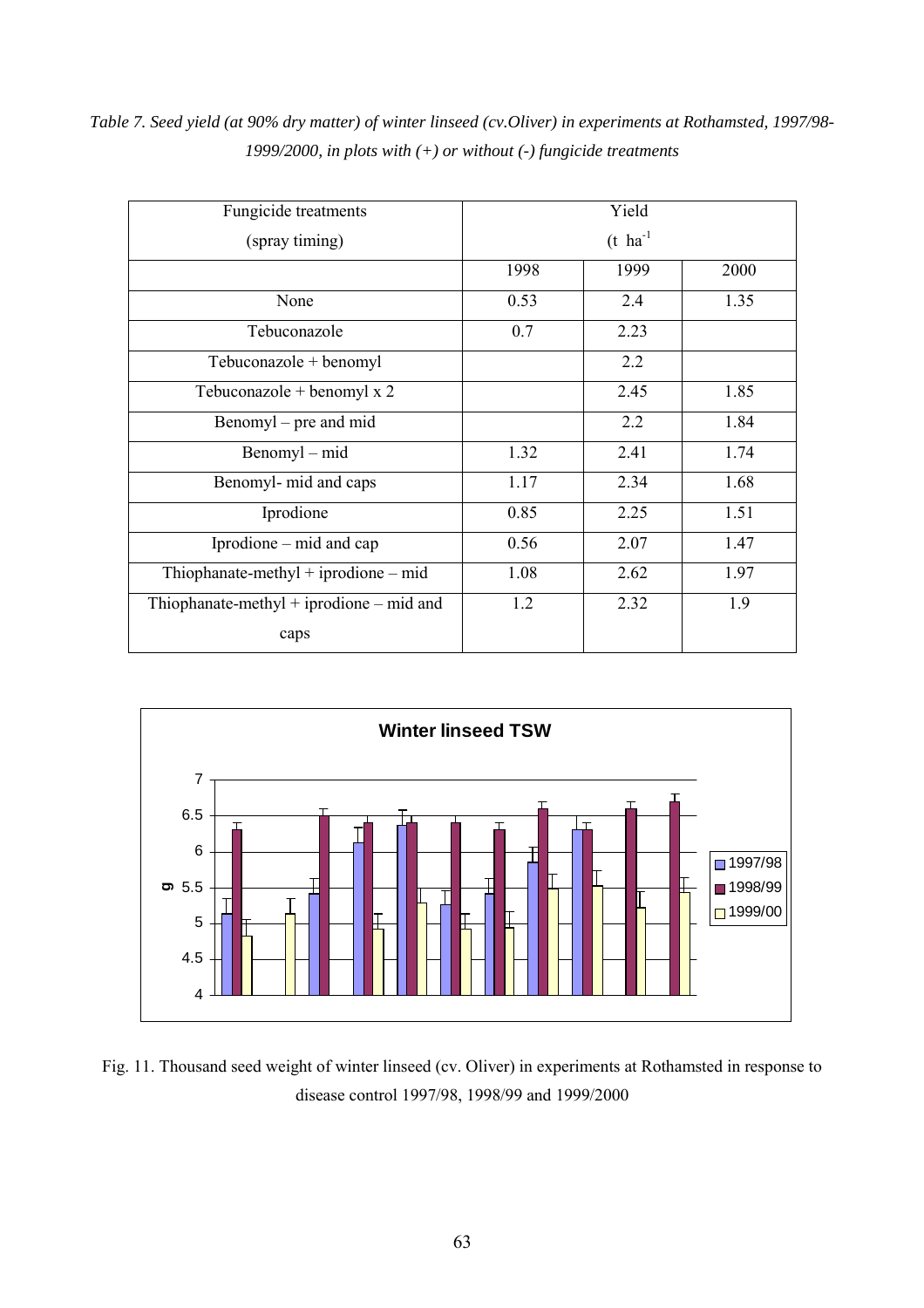

Fig. 60. Percentage oil in winter linseed (cv. Oliver) seed in experiments at Rothamsted 1998, 1999 and 2000

# *Incidence of fungal pathogens on seed*

*M. linicola* was not detected in seed harvested from the Rothamsted experiment in 1998 and 1999 (Table 6). Incidence of *B. cinerea* decreased from 100% in seed from untreated plots to 30% in seed from benomyl or iprodione treated plots, but only to 80% in plots treated with thiophanate-methyl plus iprodione. There was a low incidence of *Alternaria* species on seeds from the untreated plots that did not appear to be influenced by any fungicide spray treatment. Pasmo was detected in some seeds from treated and untreated plots in 2000.

#### *Spore numbers and meteorological data*

In the 1997/98 season (data not presented), the daily concentrations of *M. linicola* ascospores fluctuated, with maxima in June  $(c. 400 \text{ stores m}^{-3})$  and mid-July 1998  $(c. 500 \text{ stores m}^{-3})$ . In 1998/99, concentrations of ascospores were low  $(1-20 \text{ m}^3)$  until early May 1999 and then increased to give maxima of 200-300 spores m<sup>-3</sup> by late May/June and 600 spores m<sup>-3</sup> in July (Figure 61). Maxima in numbers of spores coincided with the occurrence of spring rainfall (Fig. 62) and mean daily temperatures >12°C. An important difference between the two seasons was that total rainfall in March/April was 178.0 mm in 1998 and 86.7 mm in 1999, and total rainfall in June was 102.8 mm in 1998 and 83.2 mm in 1999. In the last season, 1999/2000, the pattern exhibited in spore numbers was very similar to that of 1998/99. Relative humidity and wetness are shown in Fig. 63.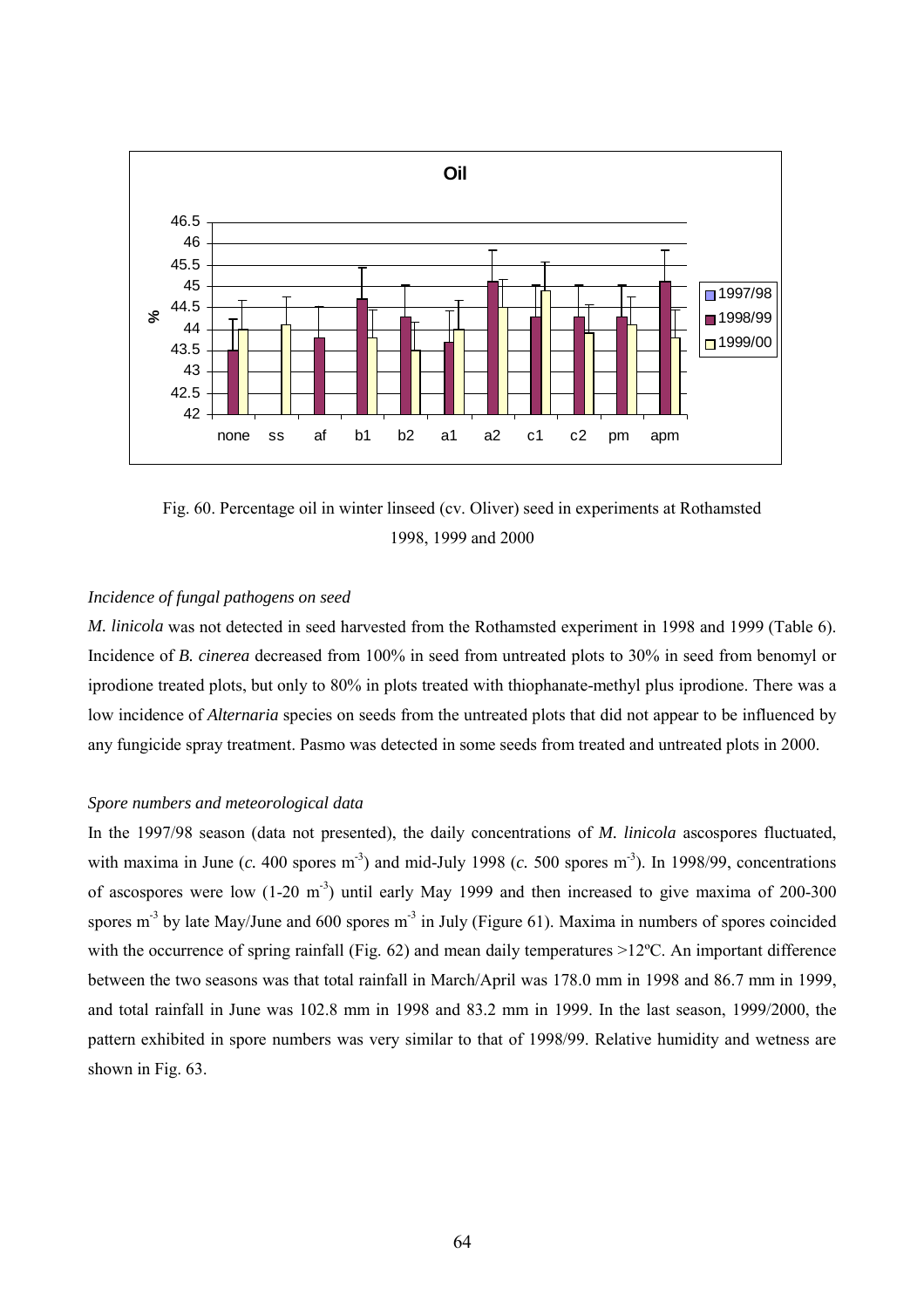| Pathogen         | Year | Fungicide treatments |              |                |                  |                  |                  |                  |                  |                  |                  |
|------------------|------|----------------------|--------------|----------------|------------------|------------------|------------------|------------------|------------------|------------------|------------------|
|                  |      | none                 | af           | B1             | B2               | A1               | A2               | C <sub>1</sub>   | C <sub>2</sub>   | pm               | apm              |
| Alternaria spp   | 1998 | 6.7                  | 26.7         | 53.3           | 33.3             | 20               | 20               | 13.3             | 13.              |                  |                  |
|                  |      |                      |              |                |                  |                  |                  |                  | 3                |                  |                  |
|                  | 1999 | 16.7                 | 13.3         | 13.3           | 6.7              | 3.3              | 6.7              | 23.3             | 6.7              | 13.3             | 10               |
|                  | 2000 | $\boldsymbol{0}$     | $\mathbf{0}$ | $\theta$       | $\boldsymbol{0}$ | $\boldsymbol{0}$ | $\boldsymbol{0}$ | $\boldsymbol{0}$ | $\boldsymbol{0}$ | $\boldsymbol{0}$ | $\mathbf{0}$     |
| Botrytis cinerea | 1998 | 100                  | 86.7         | 33.3           | 100              | 33.3             | 33.              | 73.3             | 86.              |                  |                  |
|                  |      |                      |              |                |                  |                  | 3                |                  | 7                |                  |                  |
|                  | 1999 | 13.3                 | 3.3          | 3.3            | 6.7              | 3.3              | 3.3              | $\mathbf{0}$     | 3.3              | 10               | 10               |
|                  | 2000 | 26.7                 |              | 13             | 20               | $\mathbf{0}$     | $\boldsymbol{0}$ | 26.7             | 13               | 6.7              | 6.7              |
| Mycosphaerella   | 1998 | $\boldsymbol{0}$     | $\mathbf{0}$ | $\overline{0}$ | $\mathbf{0}$     | $\boldsymbol{0}$ | $\mathbf{0}$     | $\mathbf{0}$     | $\mathbf{0}$     | $\mathbf{0}$     | $\boldsymbol{0}$ |
| linicola         | 1999 | $\boldsymbol{0}$     | $\mathbf{0}$ | $\theta$       | $\mathbf{0}$     | $\boldsymbol{0}$ | $\mathbf{0}$     | $\boldsymbol{0}$ | $\mathbf{0}$     | $\mathbf{0}$     | $\overline{0}$   |
|                  | 2000 | 13                   |              | 20             | 26.7             | 13               | $\boldsymbol{0}$ | $\boldsymbol{0}$ | 13               | $\boldsymbol{0}$ | $\boldsymbol{0}$ |

*Table 6 . Incidence of fungal pathogens on seed harvested from winter linseed (cv. Oliver) at Rothamsted in 1998, 1999 and 2000 from plots that received different fungicide treatments*



Fig. 61. *M. linicola* ascospores (per m<sup>-3</sup>) collected daily by a Burkard spore sampler and progress of pasmo on leaves (% area affected) at Rothamsted in 1998/99

Mature ascospores were detected on the first Burkard samples in the autumn of each year (Fig.61) (observations on presence/abundance for first season not presented). However, these initial numbers were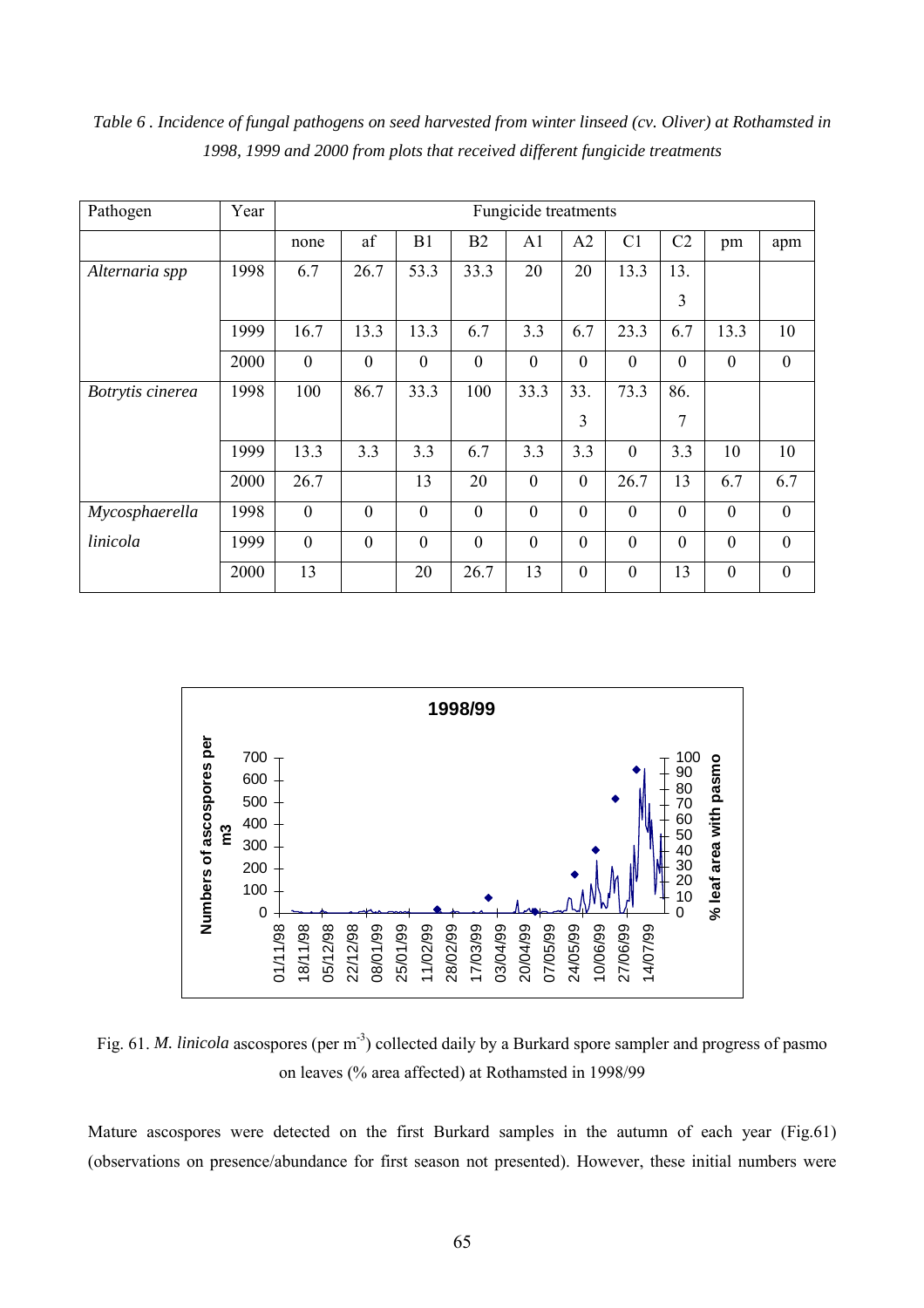very low and may represent ascospores from the previous year's debris. Ascospores were first released (> 4 ascospores  $m^{-3}$ ) in late March of 1999 and 2000 (no data for 1998) and numbers continued to increase until late May and then rapidly increased through June into July. This probably reflects the spores released by the senescing plant material during that period. The first spores released are very few in number but lead to a relatively high incidence of spotting. The numbers of ascospores then increase as the severity of pasmo disease increases. Leaf spotting/lesions in the field occurred in November in the first season (no spore numbers available) and in February in the second two seasons (when spore numbers were still only  $0-8 \text{ m}^3$ ). As leaf disease was earlier and became more severe in the first season it would be of interest to know if the maximum spore numbers occurred two months earlier also. If this was known, it could be used as a means of predicting early onset of disease and potential usefulness and application of fungicides.

In the middle of the season (when more ascospores were collected after stem extension than before), it appears that heavy rain results in spore release. Later on in the season, most spores are conidia which are released from decaying leaves lower down the plant and so there are less ascospores during heavy rain at this time. On drier days, it was observed that there was a diurnal periodicity, with release of ascospores when wind speed was increasing and relative humidity decreasing in the late morning. It may be that on dry sunny days the r.h. the night before is high, favouring sporulation. In autumn/winter, however, rainfall did not cause spores to be released from debris, as the current season's spores may still have been immature. It is important to note that, each year, pasmo lesions were detected by any major spore releases were detected before spore traps.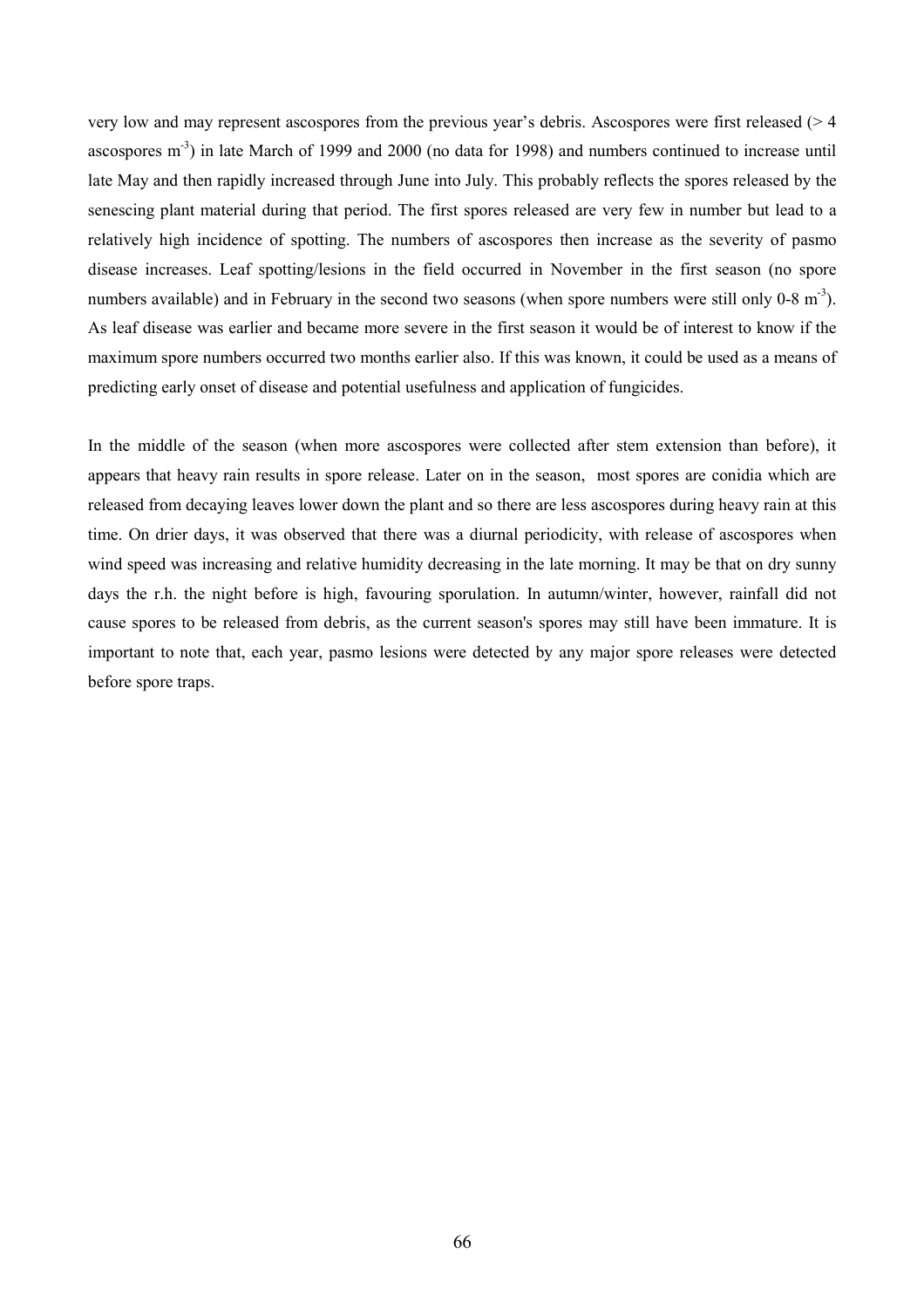1997-98





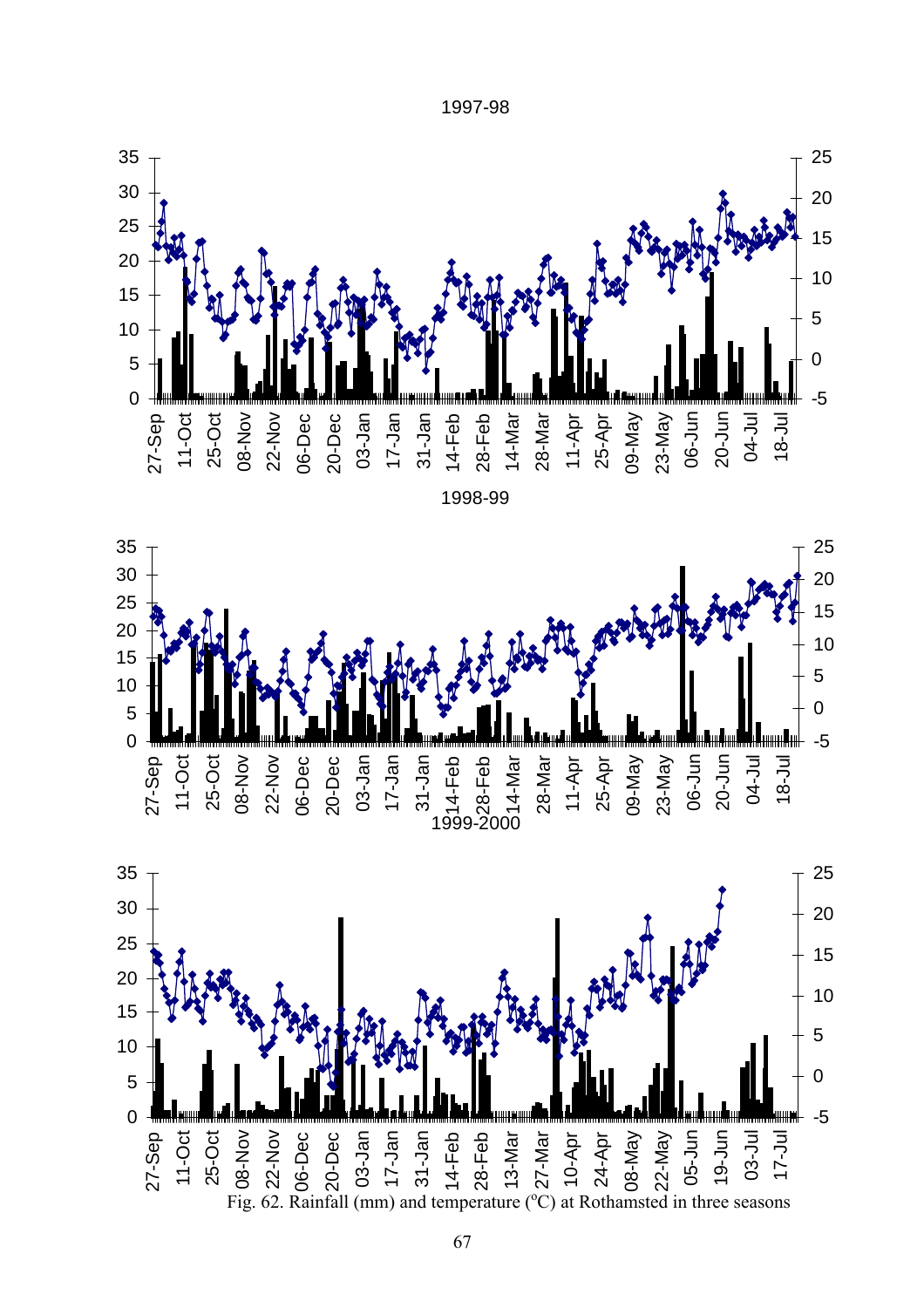





Fig. 63 Leaf wetness and relative humidity at Rothamsted in three seasons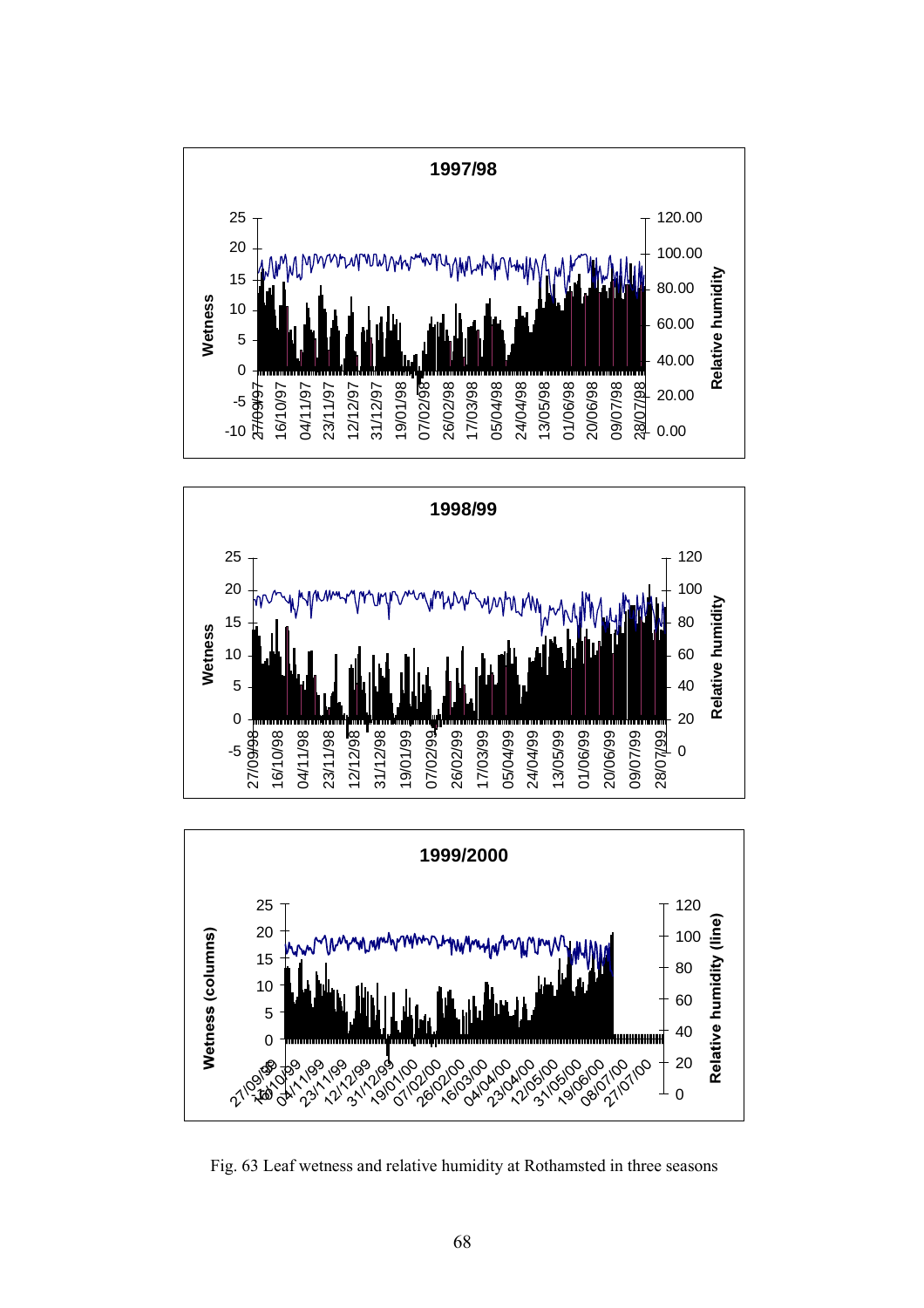#### *Disease, yields losses and weather relationships*

The early onset of pasmo in 1997/98 was associated with high autumn temperatures and rainfall and its severity in spring 1998 was related to the high spring rainfall. In 1999, spring was much drier and pasmo not so severe. In 1999/2000, autumn and winter temperatures were not so high as in 1997/98. Yield and yield losses associated with disease were greatest in warm wet years and smallest in the cooler than average years.

# *Yield loss relationships*

In single point regressions of yield on disease factors at specific assessment dates in each year, several factors assessed accounted for varying % of the variance in yield (Table 7). Of these factors, % stem pasmo and % leaf pasmo showed a consistent negative association with yield over the three seasons. Factors were most significant in June/July (Fig. 64) when combined data for the three seasons results in the following models:  $y = 5.86 - 0.046 x_1 (R^2 = 57%)$  for % leaf area with pasmo  $(x_1)$  and  $y = 2.34 - 0.02 x_2 (R^2 = 75%)$  for % stem area with pasmo  $(x_2)$ . Percentage capsules with sepal lesions  $(s)$  at crop maturity was significantly related to yield in 1998 ( $y = 1.69 - 0.10$  *s* ( $R^2 = 96\%)$ ) but less so in 2000 ( $y = 2.32 - 0.008$  *s* ( $R_2 = 52\%)$ ) (Fig. 65). The results demonstrated that greatest yield losses were generally associated with the largest severity scores. It can be deduced that the earlier that lesions with a high severity score are recorded on plants, the greater is the effect on yield, because lesions with a small severity score in early spring continued to become more severe. (Fig. 66). TSW was consistently positively related with yield, particularly in the first season.



Fig. 64. Relationships between pasmo severity on leaves in June and stems in July and yield of winter linseed (cv. Oliver) at Rothamsted 1998-2000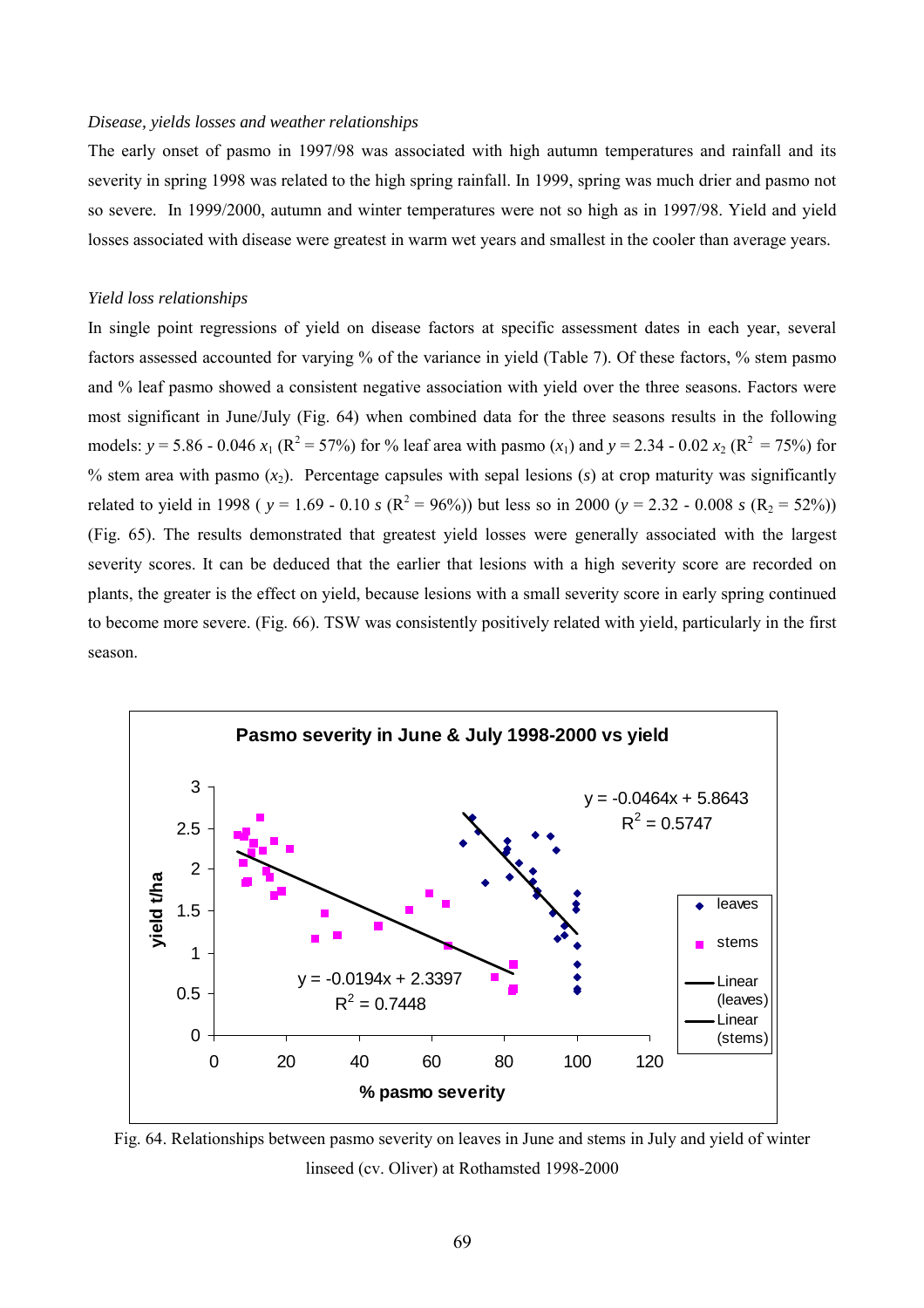

Fig. 65. Relationships between capsules with sepal lesions at crop maturity and yield of winter linseed (cv. Oliver) at Rothamsted in 1998-2000



Fig. 66. Regressions of pasmo leaf severity against time in winter linseed (cv. Oliver) at Rothamsted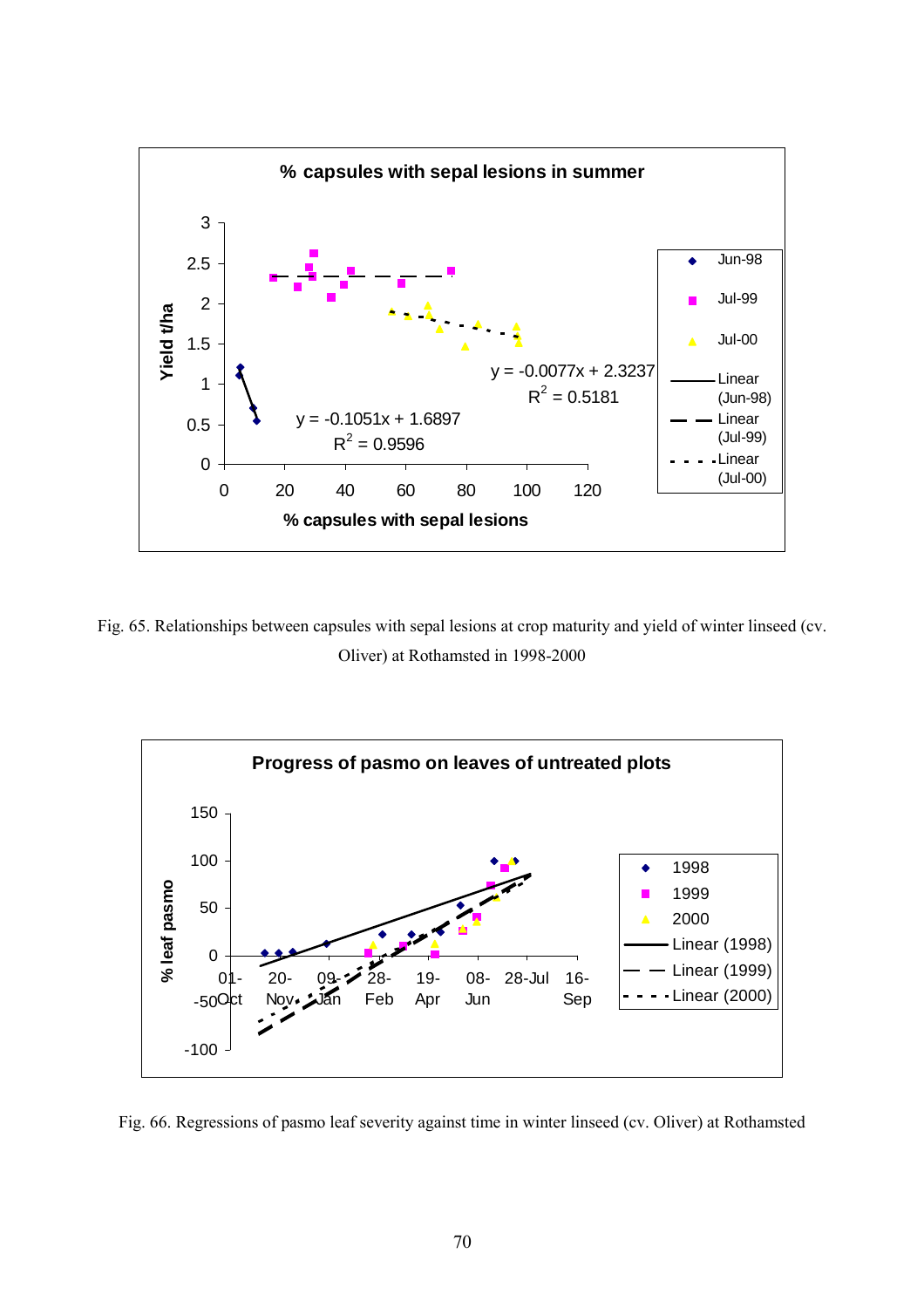Table 7. Disease factors that accounted for a varying % of the variance ( $R^2$ ) in the single point regression of *yield (*y*) on the factor (*d*), for experiments at Rothamsted on winter linseed (cv. Oliver) 1997/98 – 2000. Regressions in the form* y = a – bd

|         |                      |                  | Leaves            |       |                | <b>Stems</b>     |       |                  | Capsule          |       |
|---------|----------------------|------------------|-------------------|-------|----------------|------------------|-------|------------------|------------------|-------|
|         |                      | $\boldsymbol{a}$ | $\boldsymbol{b}$  | $R^2$ | $\overline{a}$ | $\boldsymbol{b}$ | $R^2$ | $\boldsymbol{a}$ | $\boldsymbol{b}$ | $R^2$ |
| 1997/98 |                      |                  | 0.10              |       |                |                  |       |                  | 0.11             |       |
|         | 3 Dec                | 0.91             |                   | 100   |                |                  |       | 1.74             |                  | 82.8  |
|         | 7 Jan                | 1.02             | 0.04              | 100   |                |                  |       | 1.36             | 0.28             | 17.5  |
|         | 4 Feb                | 0.51             | $0.01\,$          | 100   |                |                  |       | 3.01             | 0.22             | 41.0  |
|         | 4 Mar                |                  |                   |       |                |                  |       | 1.75             | 0.43             | 63.5  |
|         | $2$ April            | 94.2             | 4.25              | 100   |                |                  |       |                  |                  |       |
|         | 1 May                | $-5.83$          | 0.26              | 100   |                |                  | 100   |                  |                  |       |
|         | 22 May               | 24.3             | 0.45              | 100   | 1.52           | 0.064            | 74.9  |                  |                  |       |
|         | 25 June              | 2.69             | 0.02              | 67.9  | 1.52           | 0.064            | 74.9  |                  |                  |       |
|         | 16 July              | 11.54            | 0.11              | 57.9  | 1.64           | 0.012            | 74.1  |                  |                  |       |
| 1998/99 | 18 Feb               | $-2.01$          | $\overline{0.16}$ | 100   |                |                  |       |                  |                  | 0.72  |
|         | 25 Mar               | $-2.01$          | 0.04              | 100   |                |                  |       |                  |                  | 0.65  |
|         | 26 Apr               | $7.5$            | 5.67              | 100   |                |                  | 100   |                  |                  | 4.61  |
|         | 24 May               | 2.42             | $\overline{0.01}$ | 1.12  | 2.69           | 0.113            | 42.3  |                  |                  | 0.25  |
|         | $\overline{7}$ June  | 2.81             | 0.01              | 38.6  | 2.34           | 0.006            | 0.85  |                  |                  | 13.1  |
|         | 21 June              | $-2.19$          | 0.002             | 1.73  | 2.21           | 0.013            | 40.4  |                  |                  | 0.01  |
|         | 5 July               | 2.8              | 0.006             | 12.6  | 2.35           | 0.002            | 0.37  |                  |                  |       |
| 1999/00 | $12$ Jul             | $-1.6$           | 0.01              | 29.1  |                |                  |       |                  |                  |       |
|         | 23 Feb               | $-0.16$          | 0.11              | 100   |                |                  |       |                  |                  |       |
|         | 29 Mar               | $-1.12$          | 0.01              | 34.8  | $-1.16$        | $0.01\,$         | 33.4  |                  |                  |       |
|         | 26 Apr               | 2.20             | 0.07              | 92.7  | 2.28           | 0.075            | 90.2  |                  |                  |       |
|         | 24 May               | 7.75             | 0.22              | 40.1  | 2.0021         | 0.025            | 1.71  |                  |                  |       |
|         | 7 June               | 4.66             | 0.09              | 72.9  | 2.85           | 0.085            | 34.2  |                  |                  | 0.11  |
|         | $\overline{27}$ june | 2.92             | 0.02              | 73.4  | 1.94           | 0.009            | 75.7  |                  |                  | 84.4  |
|         | 12 July              | 3.58             | 0.02              | 61.6  |                |                  |       |                  |                  | 32.61 |
|         |                      |                  |                   |       |                |                  |       |                  |                  | 59.2  |
|         |                      |                  |                   |       |                |                  |       |                  |                  | 71.1  |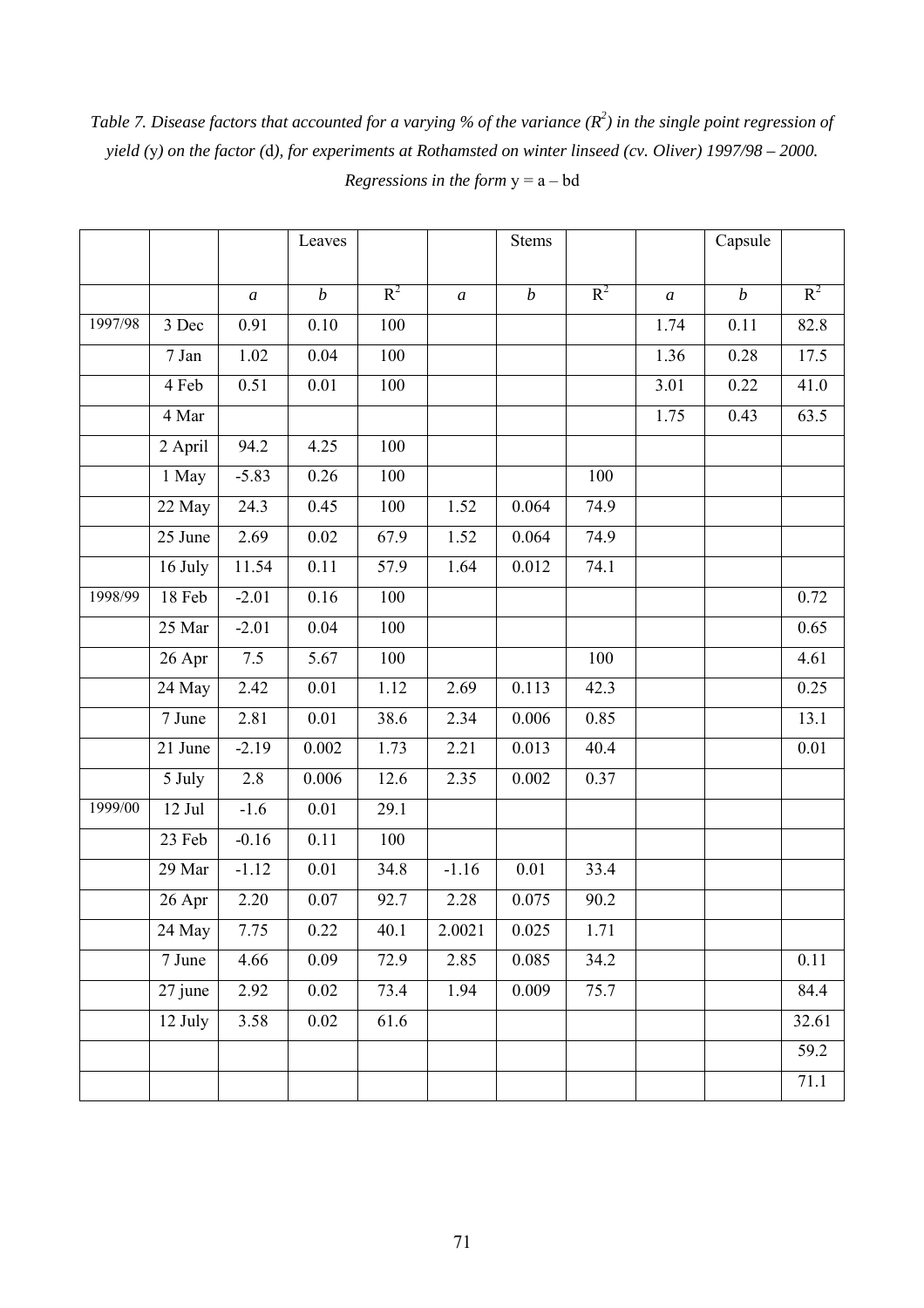

Fig. 67. Relationships between thousand seed weight and yield of winter linseed (cv. Oliver) at Rothamsted in 1998, 1999 and 2000 (● 1998, ■ 1999, and ▲ 2000)

## *Estimates of national yield losses*

The formula relating yield loss to severity of pasmo on stems in July (crop maturity) are combined with the ADAS survey data to estimate, retrospectively, the national losses from pasmo and hence its importance (Table 8). Greatest losses were in the first season (1997/98), when the estimated yield loss over the UK was 1.2 t/ha due to disease. The greatest regional losses in this first-year were in England, with the exception of the West Midlands. Scotland had significantly lower levels of pasmo disease and hence only had losses of 0.4 t/ha. The estimated yield loss in the second season, (1998/99), was much less at 0.8 t/ha and again it was high over England but lower in the Midlands. However, in this second season the linseed crops in Scotland suffered severe levels of pasmo and had the highest losses (1.2 t/ha). In 1999/2000, the West Midlands had the highest losses of the whole study period (1.9 t/ha). Overall losses declined over the three seasons from approximately £2.8M to £0.5M, as the overall area of winter linseed grown in the UK declined drastically from 20,000 ha to 2,500 ha (Table 9).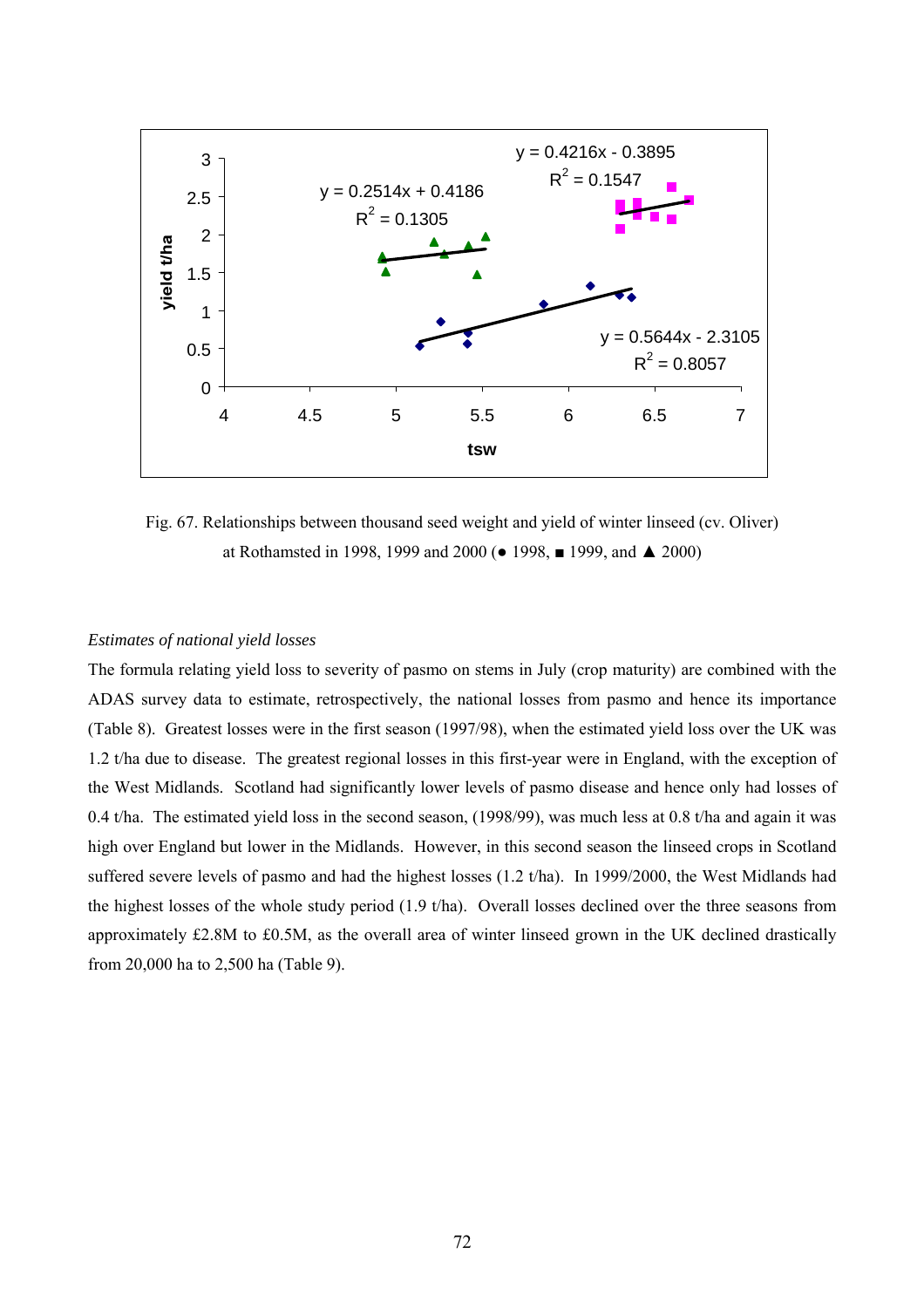| Year | Region                 | % stem base/with | <b>Estimated</b> yield | <b>Estimated</b> yield |
|------|------------------------|------------------|------------------------|------------------------|
|      |                        | pasmo            | (t/ha)                 | loss(t/ha)             |
| 1988 | S.England              | 75               | 1.25                   | 1.44                   |
|      | N.England              | 74               | 1.27                   | 1.42                   |
|      | E.England              | 76               | 1.24                   | 1.46                   |
|      | E.Midlands             | 71               | 1.32                   | 1.36                   |
|      | W.Midlands             | 52               | 1.69                   | 1.00                   |
|      | Scotland               | 20               | 2.30                   | 0.37                   |
|      | <b>UK</b> average      | 61.3             | 1.51                   | 1.18                   |
| 1999 | S. England             | 75               | 1.83                   | 0.98                   |
|      | N. England             | 95               | 1.57                   | 1.24                   |
|      | E. England             | 55               | 2.09                   | 0.72                   |
|      | E. Midlands            | 56               | 2.08                   | 0.73                   |
|      | W Midlands             | 53               | 2.25                   | 0.56                   |
|      | Scotland               | 90               | 1.63                   | 1.18                   |
|      | <b>UK</b> average      | 69               | 1.91                   | 0.84                   |
| 2000 | S. England             | 49               | 1.79                   | 1.37                   |
|      | N. England             | 44               | 1.90                   | 1.02                   |
|      | E. England             | 69               | 1.32                   | 1.60                   |
|      | E. Midlands            | 48               | 1.81                   | 1.11                   |
|      | W.Midlands             | 84               | 0.97                   | 1.95                   |
|      | <b>England average</b> | 58.8             | 1.56                   | 1.06                   |

*Table 8. Estimates of regional and national losses of linseed yield due to disease, based on severity of pasmo in June on stems in 1998 (*y *= 2.686 - 0.0192* x*), in 1999 (*y *= 2.811 - 0.013*x*) and in 2000 (*y *- 2.922 - 0.023*x*) in UK.*

*Table 9. Estimates of national disease losses in winter linseed from 1997/98 to 1999/2000*

| Year    | Area grown | Total      | Total value<br>Average     |             | Total value | Total loss |
|---------|------------|------------|----------------------------|-------------|-------------|------------|
|         | in UK      | production | of crop                    | Loss due to | of loss     | due to     |
|         |            |            | produced                   | disease     |             | disease    |
|         | ha)        |            | $\left( \textbf{f}\right)$ | (t/ha)      |             | (f)        |
| 1997/98 | 20,000     | 30,180     | 3,621,600                  | 1.177       | 23,540      | 2,824,800  |
| 1998/99 | 10,000     | 19,070     | 2,288,400                  | 0.841       | 8,410       | 1,009,200  |
| 1999/00 | 2,500      | 3,895      | 467,400                    | 1.364       | 3,410       | 409,200    |

### **Discussion**

These experiments suggest that pasmo is the most serious disease affecting yield of winter linseed in the UK; a conclusion supported by ADAS surveys of diseases in commercial crops across the country. It appears pasmo has replaced *Botrytis* and *Alternaria* as the major pathogen of linseed (winter and spring). Powdery mildew and *V. dahliae* were not observed in the field experiments at Rothamsted. The severe pasmo epidemic in 1997/98 was an important factor in the difference in yield between that and the other two seasons. Furthermore, the yield losses in the 1997/98 Rothamsted experiment could be directly related to the severity of pasmo on leaves and stems in June and July. The yield loss model was combined with survey data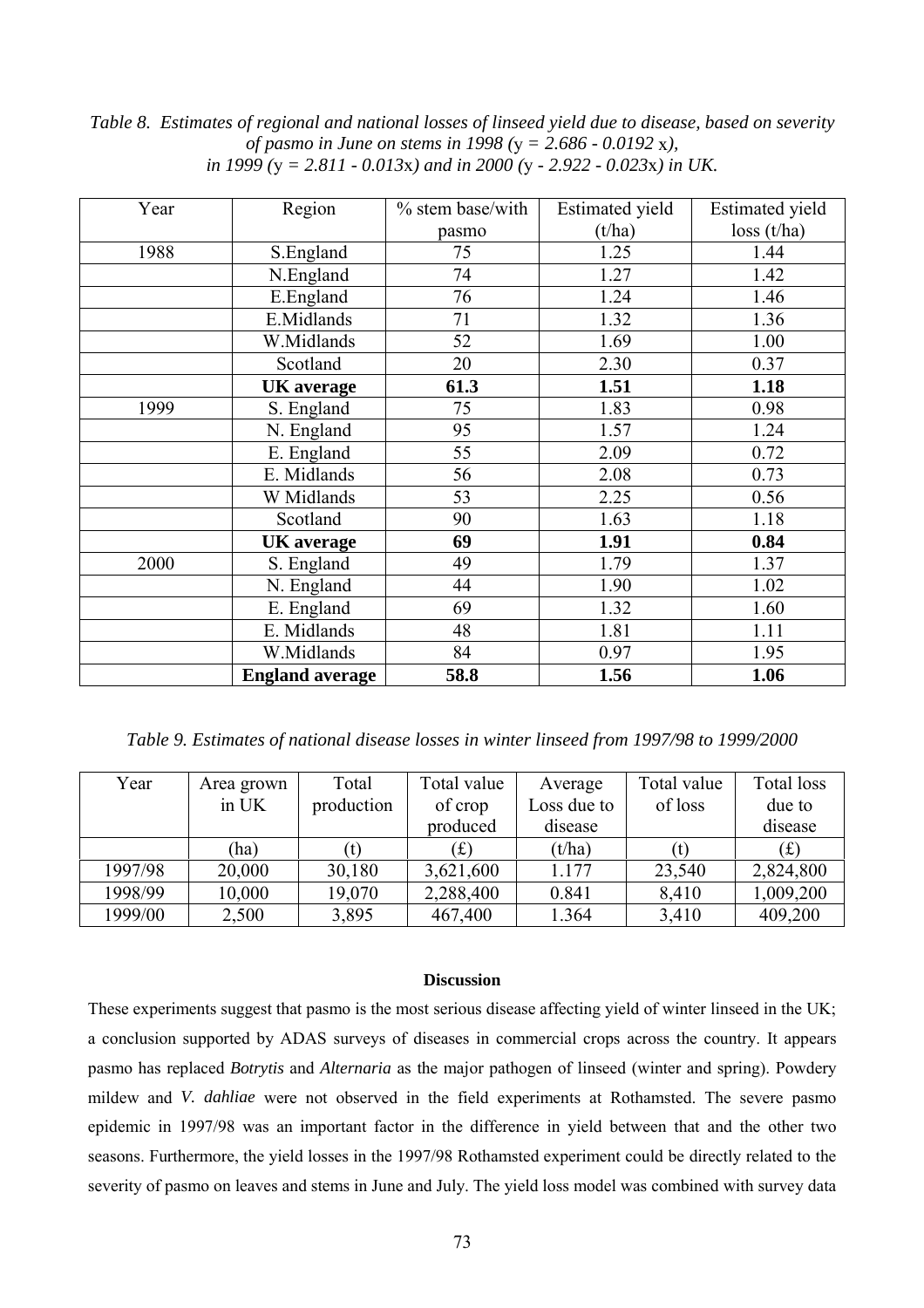to estimate losses nationally. These loss estimates based on assessments in June/July can only be retrospective rather than predictive, as timing experiments fungicides must be applied earlier in the season to be effective.

These experiments also provide evidence that development of severe pasmo on leaves and stems is favoured by wet weather, since rainfall in March/April was much greater in 1998, when the severity of pasmo increased rapidly in May/June, than in 1999 and 2000 when the disease was less severe. However, the severity of the disease was also greater throughout the autumn/winter in 1997/98 than in 1998/99. The relative roles of the wind-dispersed ascospores and the splash-dispersed conidia in development of pasmo epidemics are unclear, and it would be valuable to confirm if numbers of air-borne ascospores in the spring were greater in 1998 than 1999 and 2000. The spread of pasmo in the spring from winter to spring linseed crops some distance away is evidence for the role of ascospores in disease spread at that time. It is possible that ascospores produced on crop debris may be responsible for initiation of epidemics in autumn, and pasmo is also reported to be seed-borne. Although infected seed may be important for distribution of the pathogen, *M*. *linicola* was not detected in seed harvested from severely affected crops at Rothamsted nor was the disease transmitted to seedlings and plants from seed from infected plants.

The results of these experiments also demonstrate the seasonal variability in winter linseed yields and yield responses to disease control. In 1997/98, yields were low but yield response to fungicide treatments was good whereas in 1998/99 and 1999/2000 yields were higher and were not greatly affected by the fungicide applications. This is in contrast to the surveys and so decisions should be made on an individual crop basis. The results demonstrate the advantage of well-timed fungicide applications when disease risk is high, with mid-flowering being the best spray timing. A single spray was as effective as a two-spray programme in controlling stem and leaf pasmo in 1997/98 in Rothamsted field experiments. However, the results suggest that in seasons with a warm dry spring (2 of the 3 years in this project) when pasmo does not become severe it is not necessary to apply fungicides. Thus, there is a need for a forecasting scheme based on weather and inoculum measurements to guide decision-making so that fungicide sprays are applied to winter linseed crops only when they are needed rather than prophylactically.

Observations on timing of appearance of initial symptoms can guide decision making on fungicide application. Infections of early leaves in the first season allowed the pathogen to spread to the stem by March (as compared to May in the second two seasons) and hence result in more damage to yields. In 1997/98, fungicide treatments, although not able to eradicate pasmo, did reduce the spread of the disease on the treated plants. Fungicides could be applied after lesions appear in the spring but before they become widespread on stems. These data analyses suggest that it is possible to predict potential yield loss and assess the need for fungicide treatment by estimating stem pasmo in March/early April. This may be the optimum growth stage for prediction of yield loss because pasmo severity then reflects the damage done by the disease over the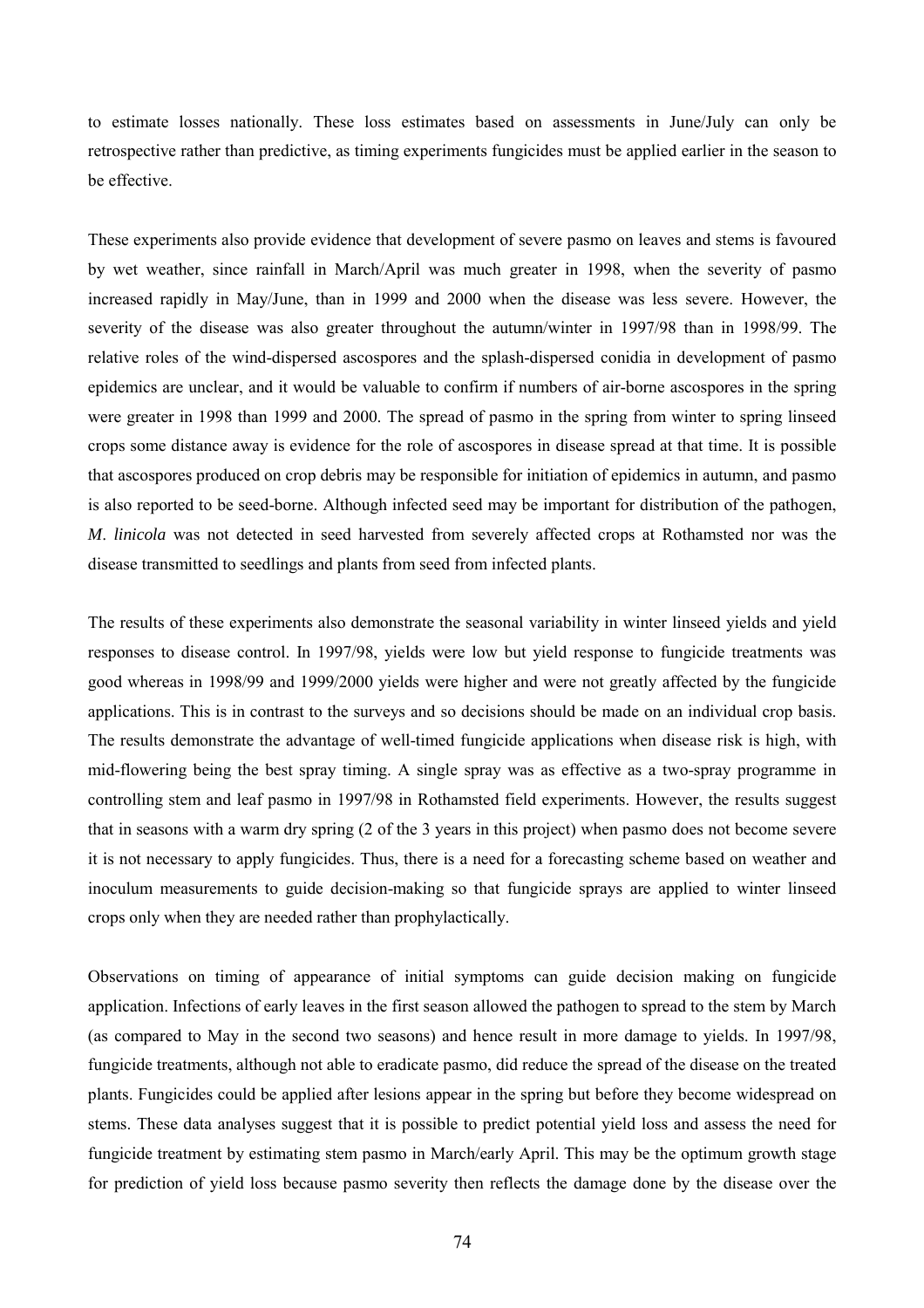winter period. The field experiments have shown that the optimum time for applying fungicides is pre-flower and mid-flower therefore this model can be used to guide decisions about these applications.

Correlation analysis indicated that yield losses from pasmo were related to disease severity at GS 6 in June/July, which is the seed development stage and a key stage for linseed yield production; hence this is the critical time for relating pasmo to yield loss. Results suggest that it is important for farmers to control early pasmo lesions. Ultimately, it is necessary to estimate risks that early, severe lesions on stems will develop to guide decision making for pasmo control during the period from early spring to early summer. Significant positive correlations between the data for seed yield and stem pasmo indicated that much of the loss in yield resulted from a reduction in the size of individual seeds.

The formulae relating yield losses to severity of disease factors, derived from these experiments, were combined with ADAS survey data to estimate, retrospectively, the national losses from diseases and assess their importance. Estimated national losses were *c*. £2.8M in 1998 £1M in 1999 and £0.5 in 2000. These losses represented 44% in 1998, 31% in 1999 and 47% in 2000, of the total possible net gain in linseed yields.

Further work is required to understand how climatic factors affect maturation of ascospores and timing of initial spore releases. Also of whether the spores are causing the disease or that the disease is the source of spores. It is unclear whether pasmo is seed borne or not and this requires further investigation The incubation period between spore release date and the appearance of cotyledon/leaf spotting in the field appears to be a few months. Further work could be done to evaluate effects of fungicides on established leaf infections in order to optimise fungicide use. The latent period between infection and symptom appearance affects the time of sprays; it is important to protect upper leaves and flowers, which means sprays need to be applied earlier. Therefore we need to understand infection periods and epidemiology of pasmo in more detail.

### **Acknowledgements**

This work was funded by the Home-Grown Cereals Authority and Ministry of Agriculture, Fisheries & Food. We thank A D Todd for statistical analyses, P K Leech and H A McCartney for technical assistance, Semundo and Bayer for field data and V Anderson, D Marshall, J M Steed and D Chilton for field sampling and disease assessments.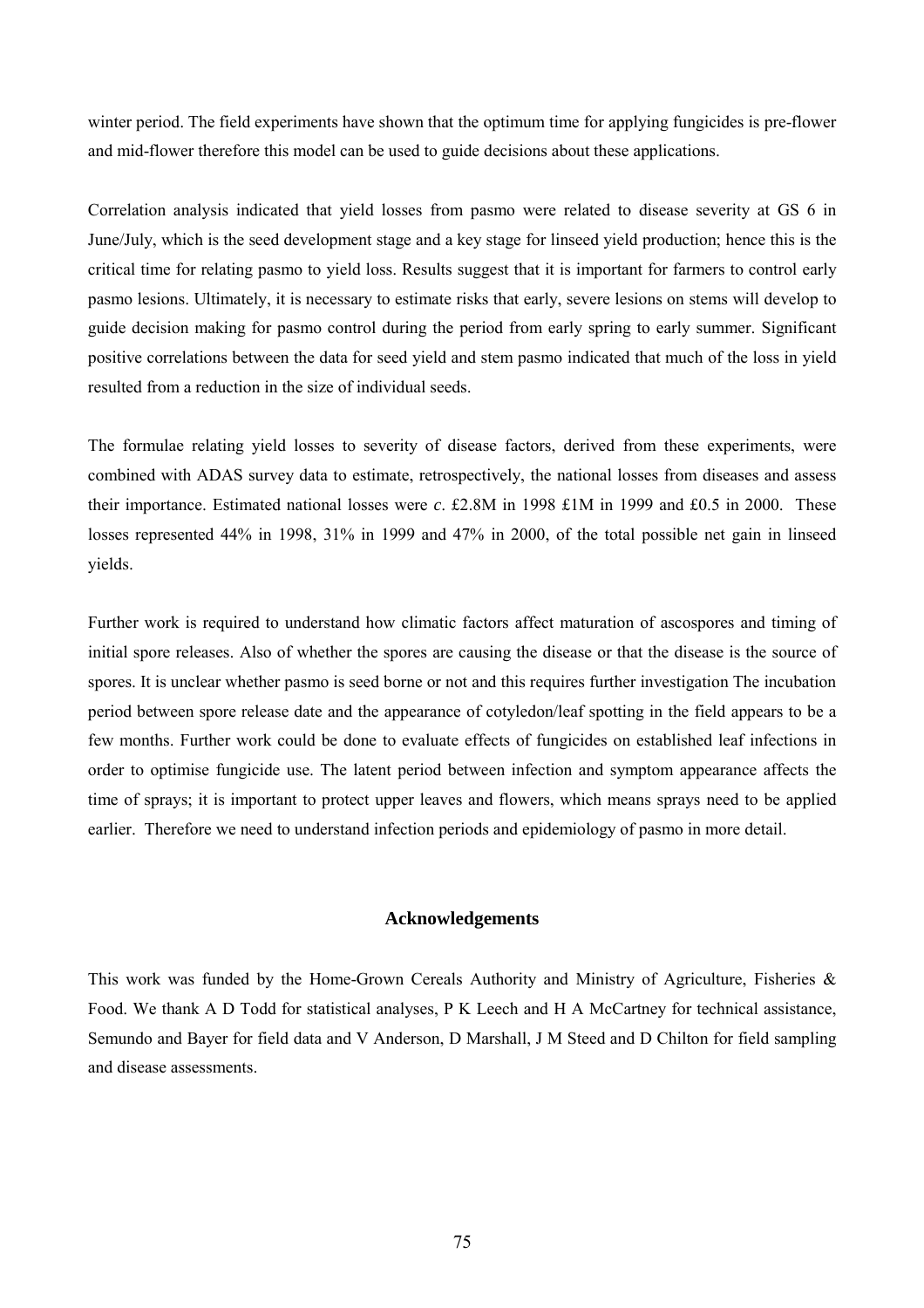# **References**

**Gladders P, Jones A M, Lockley, K D, Young C S & Turley D** (1999). ). Occurrence and importance of diseases in winter linseed. *In Protection and Production of Combinable Break Crops. Aspects of Applied Biology* **56**, 177-182.

**Mercer P C, Hardwick N V, Fitt B D L & Sweet J B** (1994). *Diseases of linseed in the UK. Plant Varieties and Seeds* **7**, 135-150.

**Smith J & Froment M A** 1998. A growth stage key for winter linseed (*Linum usitatissimum*). *Annals of Applied Biology* **133**, 297-306.

# **Publications, articles and presentations**

### **Published papers**

**Gladders P, Jones A M, Lockley, K D, Young C S & Turley D** (1999). Occurrence and importance of diseases in winter linseed. *In Protection and Production of Combinable Break Crops. Aspects of Applied Biology* **56**, 177-182.

Lane A & Gladders P (2000). Pests and Diseases of Oilseeds, Brassica seed crops and Field beans. Chapter 3, *BCPC Pest and Disease Management Handbook*, Blackwell Science, Oxford (ed. D V Alford), pp. 52-83.

**Perryman, S A M, Fitt, B D L & Harold J F S** (2001). Factors affecting the development of *Botrytis cinerea* (grey mould) on linseed buds, flowers and capsules. *Annals of Applied Biology – ready to be submitted.*

**Perryman, S A M & Fitt, B. D. L.** (2000). Yield responses to control of pasmo (*Mycosphaerella linicola* ) in winter linseed. *In Proceedings Brighton Crop Protection Conference- Pests and Diseases*, 2000, 823-828.

**\*Perryman, S A M & Fitt, B D L** (2000). Effects of diseases on the growth and yield of spring linseed (*Linum usitatissimum* ), 1988-1998. *Annals of Applied Biology* **136**, 197-207.

**Perryman, S A M, Fitt, B D L & Gladders, P.** (1999). Effects of diseases on the yield of winter linseed. *In Protection and Production of Combinable Break Crops. Aspects of Applied Biology* **56,** 211-218.

*\* This paper accompanies this report as it describes research funded by the HGCA and not presented in this report.*

### **Press articles**

**Gladders P** (1999). Disease survey on linseed. *Oilseeds and Industrial Crops* **16** (4). (Semundo winter linseed briefing notes)

**Perryman S A M & Fitt B D L** (1999). The effect of fungicides on diseases and yield of winter linseed. *Oilseeds and Industrial Crops* **16** (4). (Semundo winter linseed briefing notes)

**Perryman S A M** –Winter linseed in 'Rising stars look for a break'. *Crops 22,* January 2000, p29.

A feature was prepared in Bayer Four Seasons 1998, Volume 19, p.3 'Linseed viability under threat'